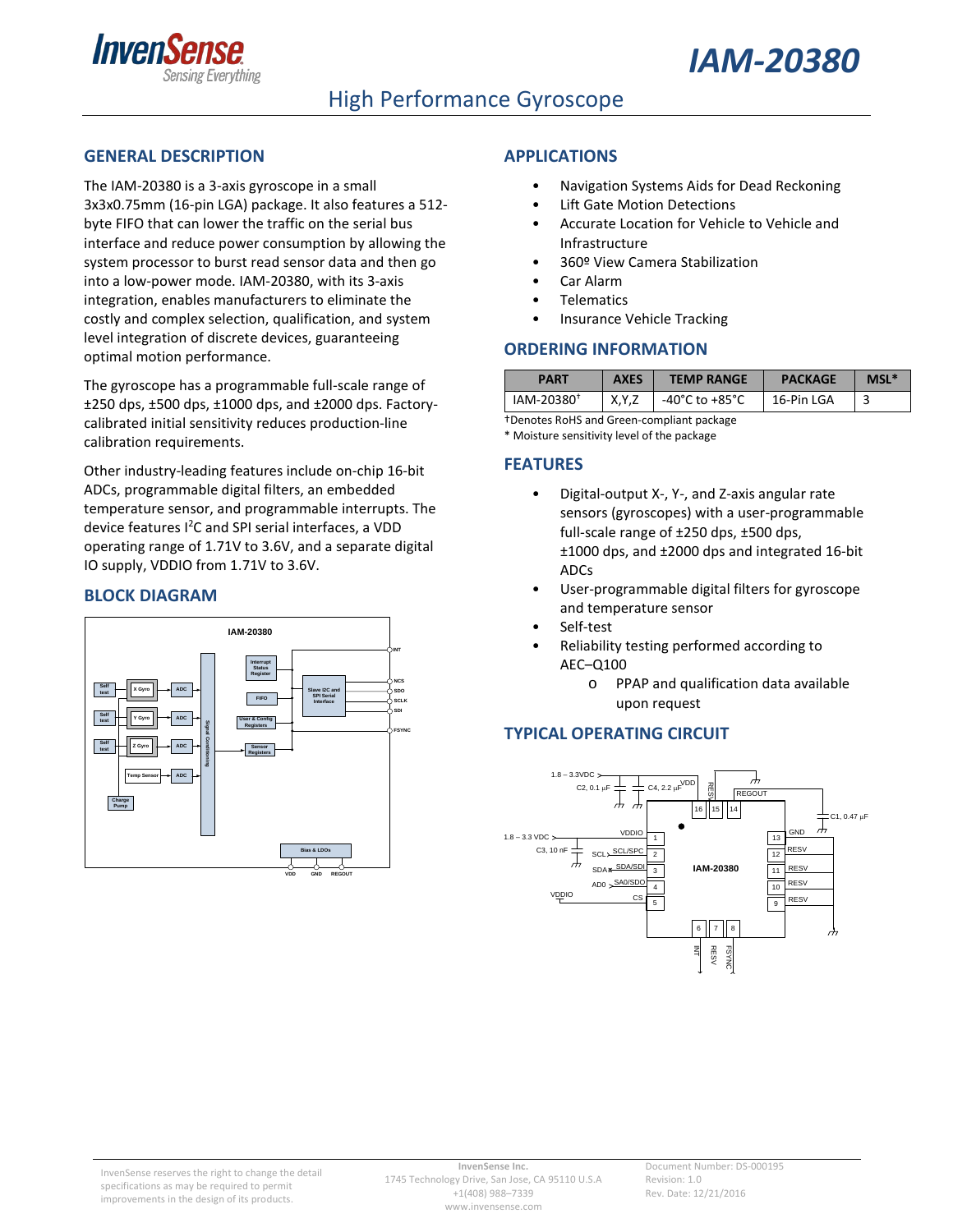



## <span id="page-1-0"></span>**TABLE OF CONTENTS**

| $\mathbf{1}$ |      |  |
|--------------|------|--|
|              | 1.1  |  |
|              | 1.2  |  |
|              | 1.3  |  |
| 2            |      |  |
|              | 2.1  |  |
|              | 2.2  |  |
| 3            |      |  |
|              | 3.1  |  |
|              | 3.2  |  |
|              | 3.3  |  |
|              | 3.4  |  |
|              | 3.5  |  |
| 4            |      |  |
|              | 4.1  |  |
|              | 4.2  |  |
|              | 4.3  |  |
|              | 4.4  |  |
|              | 4.5  |  |
|              | 4.6  |  |
|              | 4.7  |  |
|              | 4.8  |  |
|              | 4.9  |  |
|              | 4.10 |  |
|              | 4.11 |  |
|              | 4.12 |  |
|              | 4.13 |  |
|              | 4.14 |  |
|              | 4.15 |  |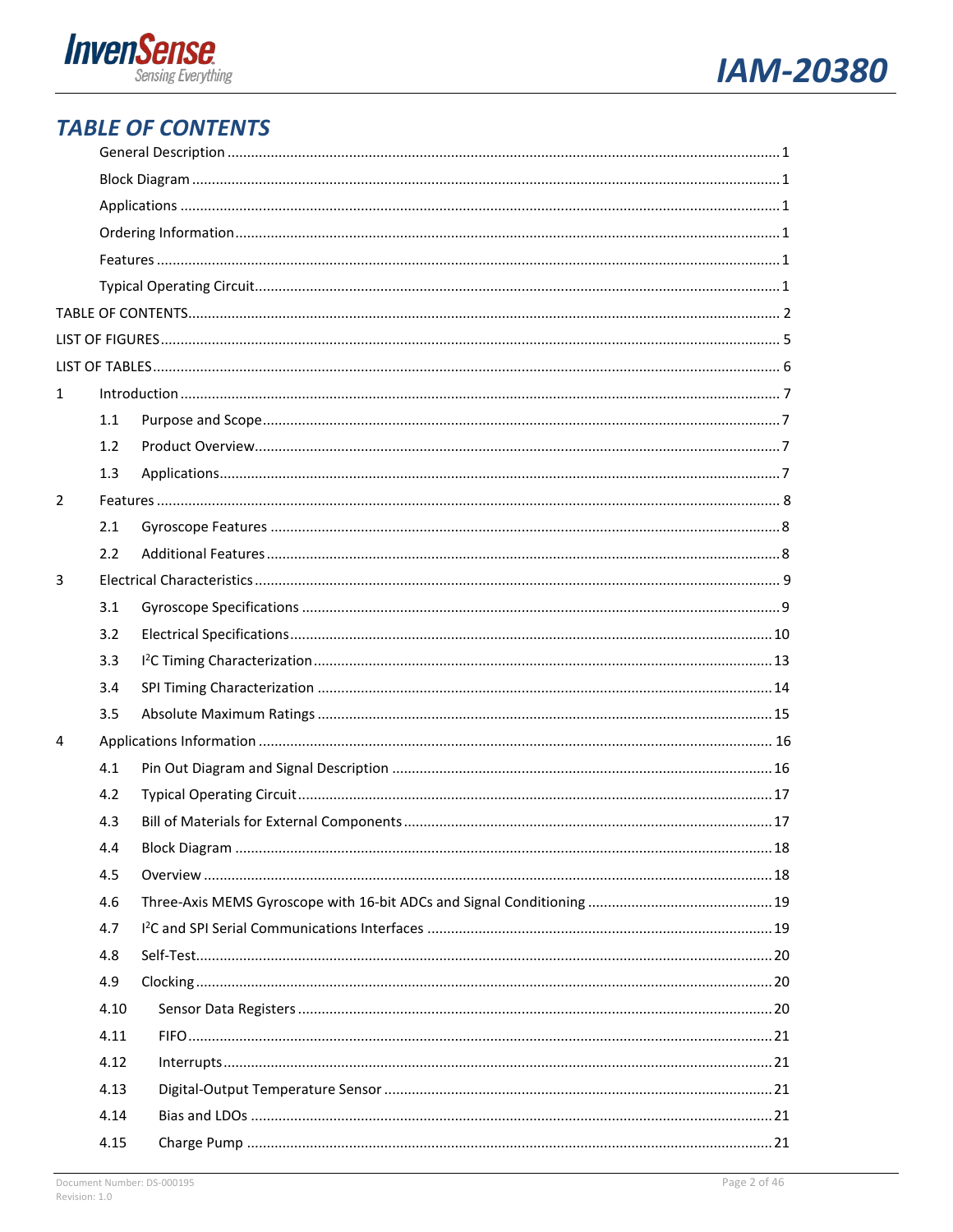

# **IAM-20380**

|                | 4.16 |  |
|----------------|------|--|
| 5              |      |  |
| 6              |      |  |
|                | 6.1  |  |
|                | 6.2  |  |
|                | 6.3  |  |
|                | 6.4  |  |
|                | 6.5  |  |
| $\overline{7}$ |      |  |
|                | 7.1  |  |
| 8              |      |  |
| 9              |      |  |
|                | 9.1  |  |
|                | 9.2  |  |
|                | 9.3  |  |
|                | 9.4  |  |
|                | 9.5  |  |
|                | 9.6  |  |
|                | 9.7  |  |
|                | 9.8  |  |
|                | 9.9  |  |
|                | 9.10 |  |
|                | 9.11 |  |
|                | 9.12 |  |
|                | 9.13 |  |
|                | 9.14 |  |
|                | 9.15 |  |
|                | 9.16 |  |
|                | 9.17 |  |
|                | 9.18 |  |
|                | 9.19 |  |
|                | 9.20 |  |
|                | 9.21 |  |
|                | 9.22 |  |
|                | 9.23 |  |
|                | 9.24 |  |
|                | 9.25 |  |
| 10             |      |  |
|                | 10.1 |  |
|                | 10.2 |  |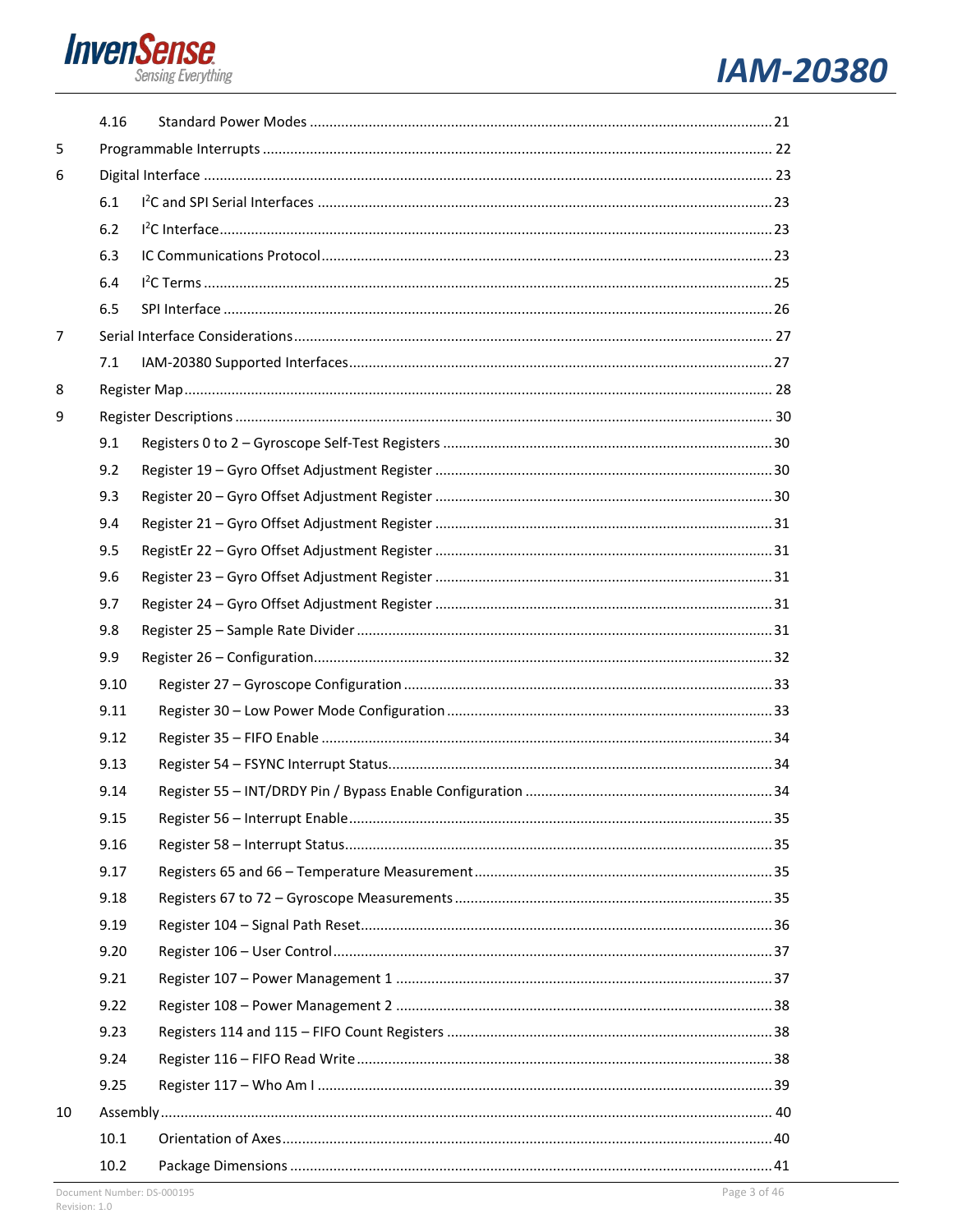

# **IAM-20380**

<span id="page-3-0"></span>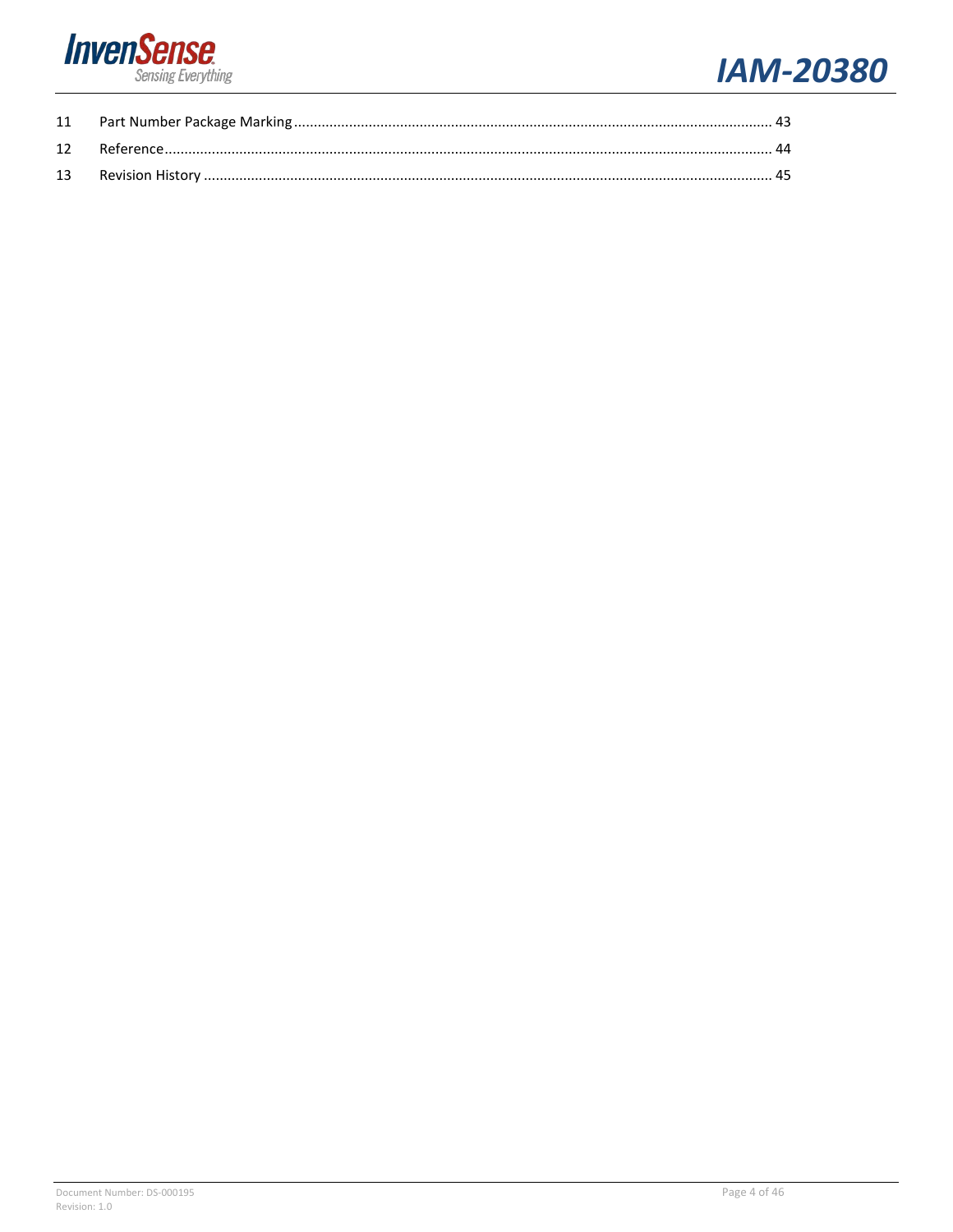



## **LIST OF FIGURES**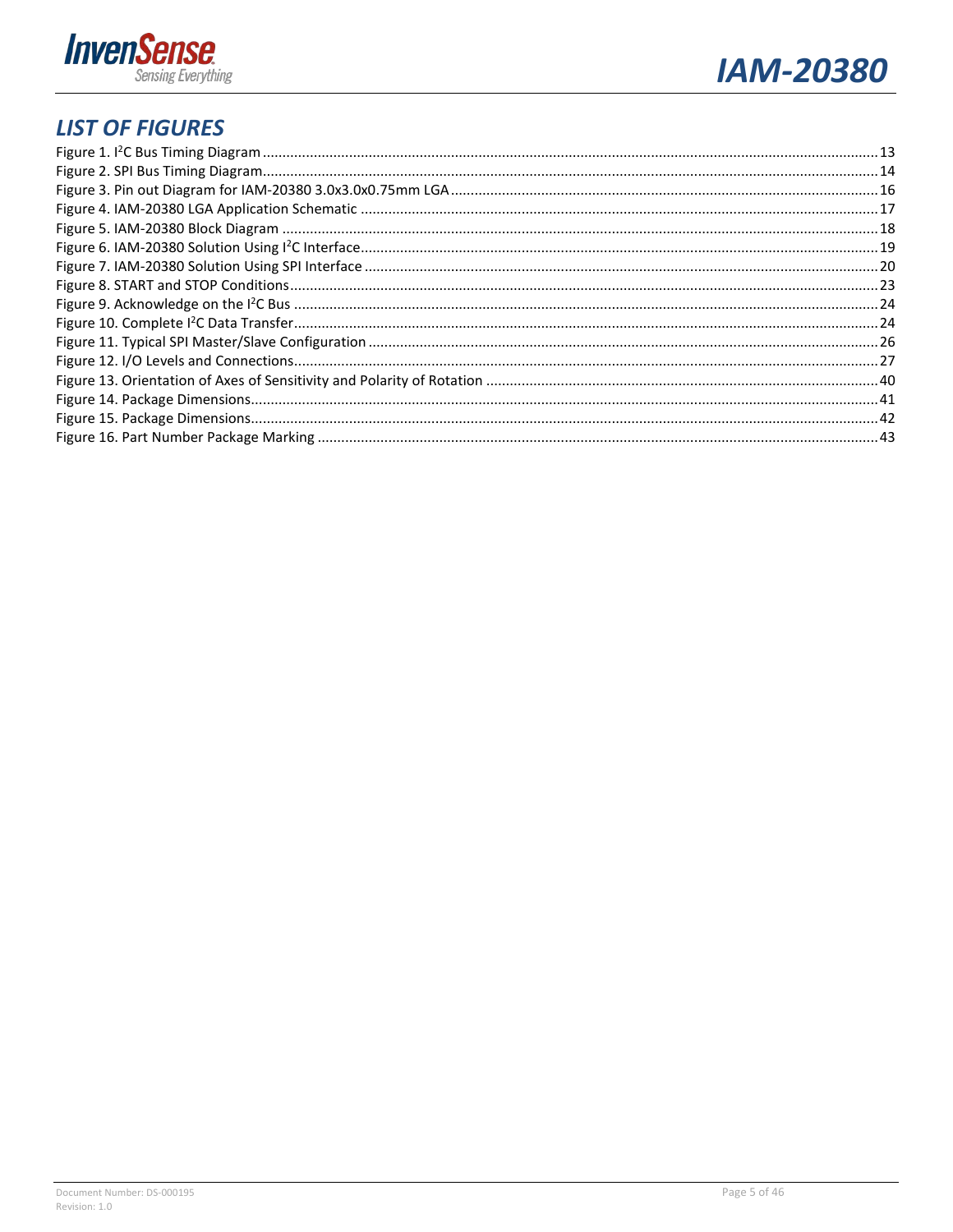



## <span id="page-5-0"></span>**LIST OF TABLES**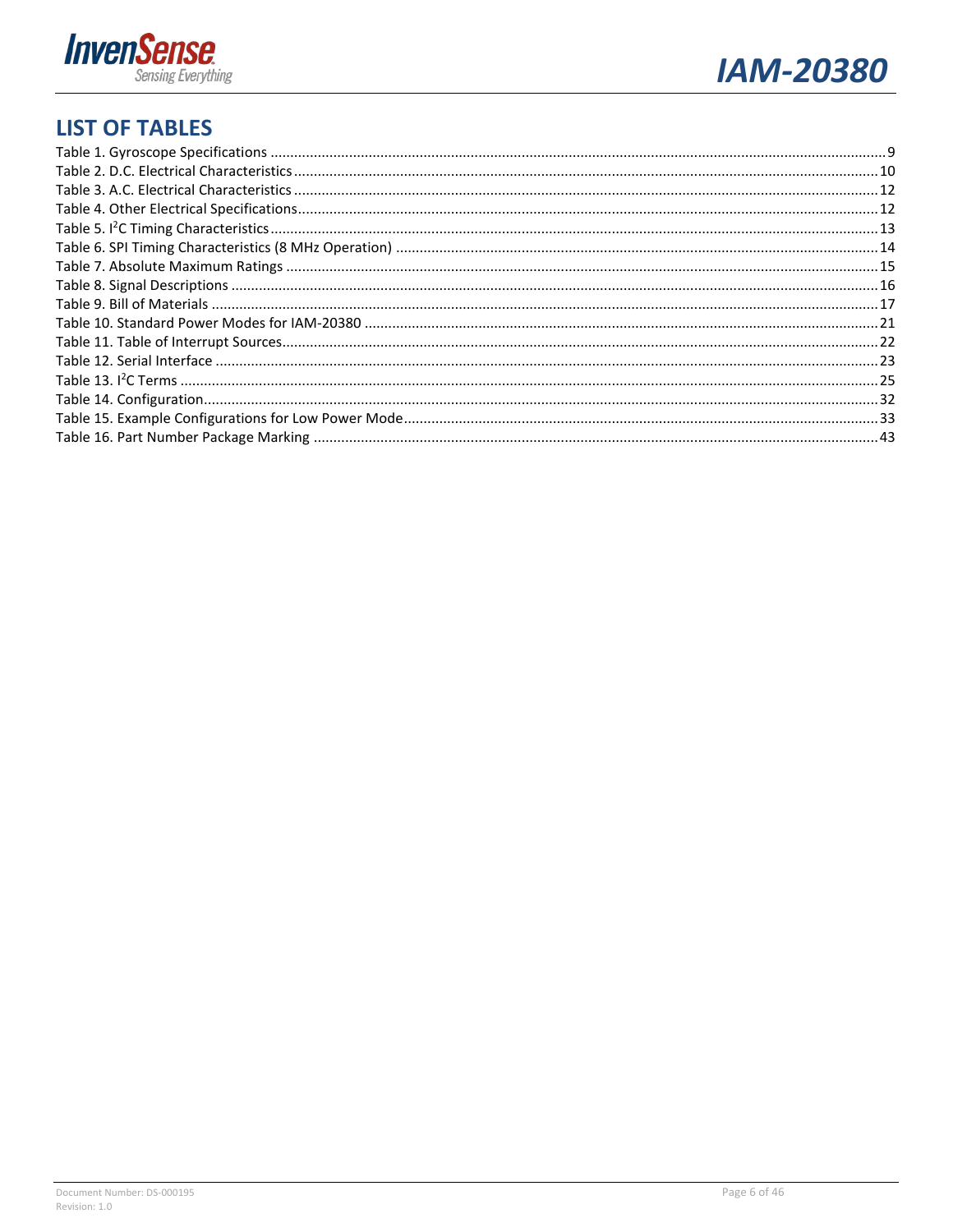

## <span id="page-6-0"></span>*1 INTRODUCTION*

### <span id="page-6-1"></span>**1.1 PURPOSE AND SCOPE**

This document is a product specification, providing description, specifications, and design related information on the IAM-20380 automotive gyroscope device. The device is housed in a small 3x3x0.75 mm 16-pin LGA package.

### <span id="page-6-2"></span>**1.2 PRODUCT OVERVIEW**

The IAM-20380 is a 3-axis gyroscope for Automotive applications that features a 3-axis gyroscope in a small 3x3x0.75 mm (16-pin LGA) package. It also features a 512-byte FIFO that can lower the traffic on the serial bus interface and reduce power consumption by allowing the system processor to burst read sensor data and then go into a low-power mode. IAM-20380, with its 3-axis integration, enables manufacturers to eliminate the costly and complex selection, qualification, and system level integration of discrete devices, guaranteeing optimal motion performance.

The gyroscope has a programmable full-scale range of ±250 dps, ±500 dps, ±1000 dps, and ±2000 ds. Factory-calibrated initial sensitivity reduces production-line calibration requirements.

Other industry-leading features include on-chip 16-bit ADCs, programmable digital filters, an embedded temperature sensor, and programmable interrupts. The device features I<sup>2</sup>C and SPI serial interfaces, a VDD operating range of 1.71V to 3.6V, and a separate digital IO supply, VDDIO from 1.71V to 3.6V.

Communication with all registers of the device is performed using either I<sup>2</sup>C at 400 kHz or SPI at 8 MHz.

By leveraging its patented and volume-proven CMOS-MEMS fabrication platform, which integrates MEMS wafers with companion CMOS electronics through wafer-level bonding, InvenSense has driven the package size down to a footprint and thickness of 3x3x0.75 mm (16-pin LGA), to provide a very small yet high-performance, low-cost package. The device provides high robustness by supporting 10,000*g* shock reliability.

#### <span id="page-6-3"></span>**1.3 APPLICATIONS**

- Navigation Systems Aids for Dead Reckoning
- Lift Gate Motion Detections
- Accurate Location for Vehicle to Vehicle and Infrastructure
- 360º View Camera Stabilization
- Car Alarm
- **Telematics**
- Insurance Vehicle Tracking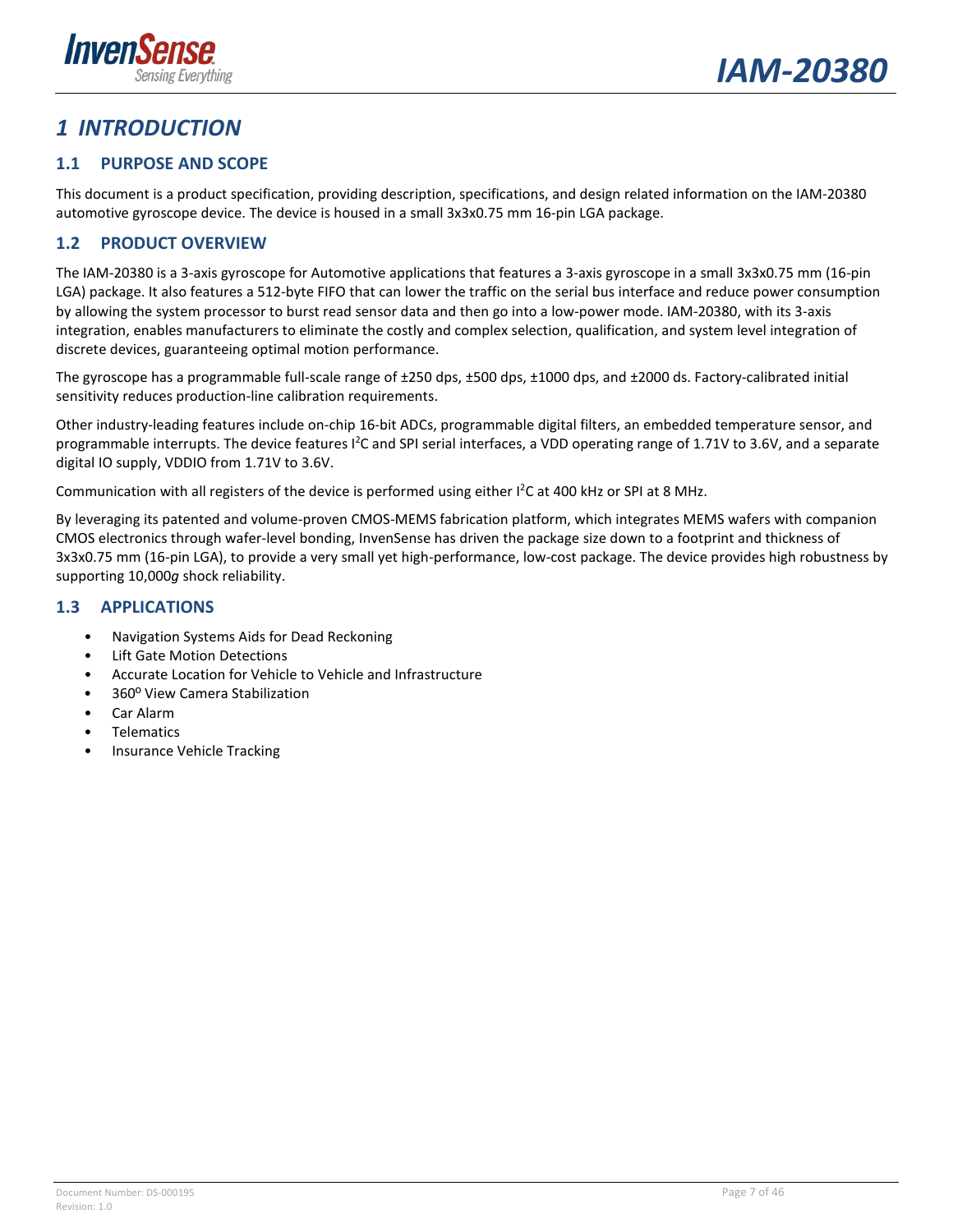



## <span id="page-7-0"></span>*2 FEATURES*

### <span id="page-7-1"></span>**2.1 GYROSCOPE FEATURES**

The triple-axis MEMS gyroscope in the IAM-20380 includes a wide range of features:

- Digital-output X-, Y-, and Z-axis angular rate sensors (gyroscopes) with a user-programmable full-scale range of ±250 dps, ±500 dps, ±1000 dps, and ±2000 dps and integrated 16-bit ADCs
- Digitally-programmable low-pass filter
- Low-power gyroscope operation
- Factory calibrated sensitivity scale factor
- Self-test

#### <span id="page-7-2"></span>**2.2 ADDITIONAL FEATURES**

The IAM-20380 includes the following additional features:

- Smallest and thinnest LGA package for portable devices: 3x3x0.75 mm (16-pin LGA)
- 512-byte FIFO buffer enables the applications processor to read the data in bursts
- Digital-output temperature sensor
- User-programmable digital filters for gyroscope and temperature sensor
- 10,000*g* shock tolerant
- 400 kHz Fast Mode I<sup>2</sup>C for communicating with all registers
- 8 MHz SPI serial interface for communicating with all registers
- MEMS structure hermetically sealed and bonded at wafer level
- RoHS and Green compliant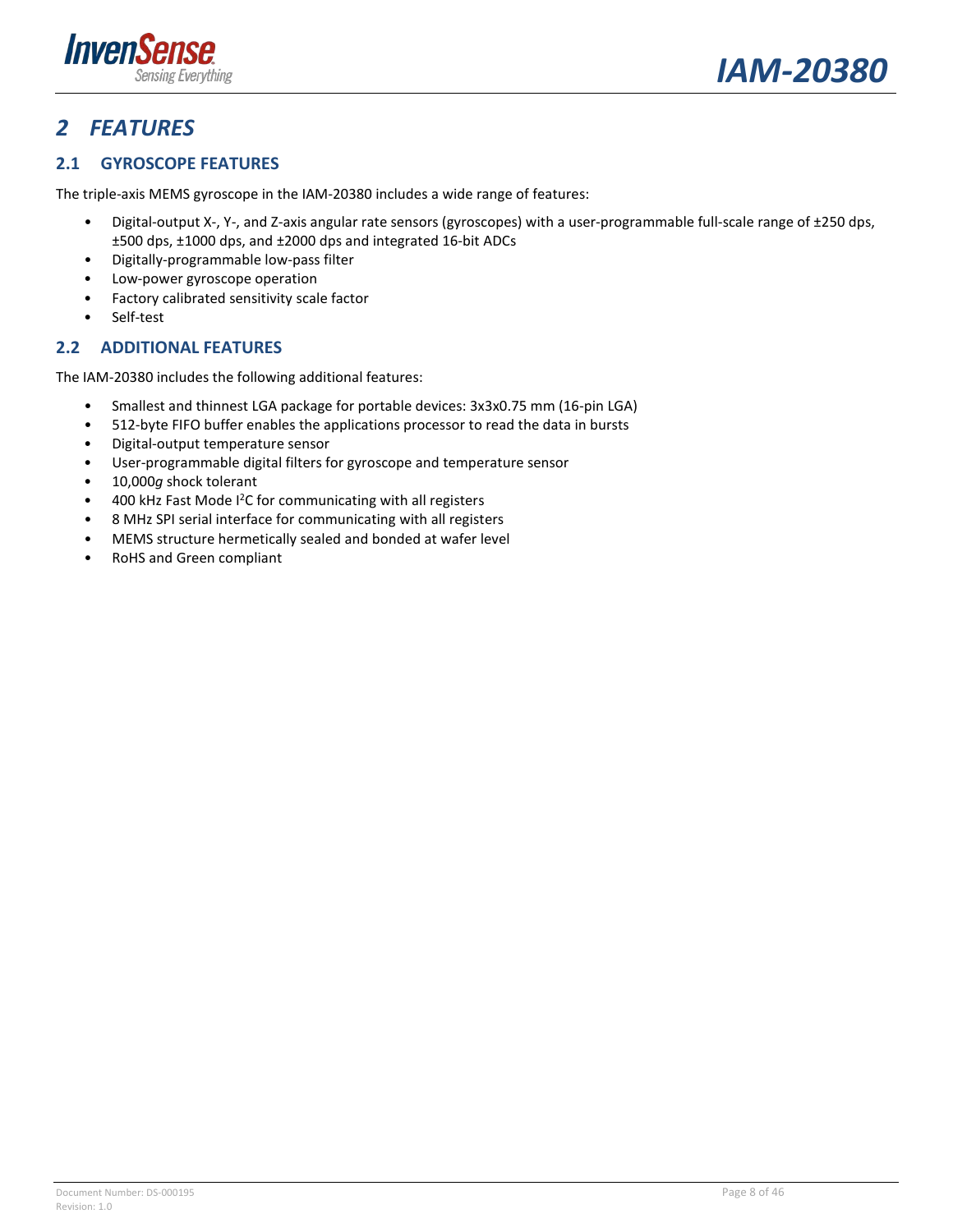



## <span id="page-8-0"></span>*3 ELECTRICAL CHARACTERISTICS*

### <span id="page-8-1"></span>**3.1 GYROSCOPE SPECIFICATIONS**

Typical Operating Circuit of section [4.2,](#page-16-0) VDD = 1.8V, VDDIO = 1.8V, TA = 25°C, unless otherwise noted.

All Zero-rate output, sensitivity, and noise specifications include board soldering effects.

| <b>PARAMETER</b>                        | <b>CONDITIONS</b>                             | <b>MIN</b> | <b>TYP</b> | <b>MAX</b> | <b>UNITS</b>      | <b>NOTES</b>   |
|-----------------------------------------|-----------------------------------------------|------------|------------|------------|-------------------|----------------|
|                                         | <b>GYROSCOPE SENSITIVITY</b>                  |            |            |            |                   |                |
| Full-Scale Range                        | FS SEL=0                                      |            | ±250       |            | dps               | 3              |
|                                         | FS SEL=1                                      |            | ±500       |            | dps               | 3              |
|                                         | FS SEL=2                                      |            | ±1000      |            | dps               | 3              |
|                                         | FS SEL=3                                      |            | ±2000      |            | dps               | 3              |
| Gyroscope ADC Word Length               |                                               |            | 16         |            | <b>bits</b>       | 3              |
| Sensitivity Scale Factor                | FS SEL=0                                      |            | 131        |            | LSB/(dps)         | 3              |
|                                         | FS SEL=1                                      |            | 65.5       |            | LSB/(dps)         | 3              |
|                                         | FS SEL=2                                      |            | 32.8       |            | LSB/(dps)         | 3              |
|                                         | FS SEL=3                                      |            | 16.4       |            | LSB/(dps)         | 3              |
| Nonlinearity                            | Best fit straight line; 25°C                  |            | ±0.1       |            | %                 | $\mathbf{1}$   |
| <b>Cross-Axis Sensitivity</b>           | $25^{\circ}$ C                                |            | ±5         |            | %                 | 1              |
|                                         | <b>ZERO-RATE OUTPUT (ZRO)</b>                 |            |            |            |                   |                |
| <b>Initial ZRO Tolerance</b>            | $25^{\circ}$ C                                |            | $-0.8$     |            | dps               | 2              |
| ZRO Variation Over Temperature          | -40 $^{\circ}$ C to +85 $^{\circ}$ C          |            | ±1         |            | dps               | 1              |
|                                         | <b>GYROSCOPE NOISE PERFORMANCE (FS_SEL=0)</b> |            |            |            |                   |                |
|                                         | -40 $^{\circ}$ C to +85 $^{\circ}$ C          |            | 0.005      |            | $\frac{dps}{vHz}$ | 1,4            |
| Rate Noise Spectral Density             | -40°C to +85°C, including<br>lifetime drift   |            | 0.010      |            | $\frac{dps}{vHz}$ | 1,4            |
| <b>Gyroscope Mechanical Frequencies</b> |                                               | 25         | 27         | 29         | <b>KHz</b>        | $\overline{2}$ |
| Low Pass Filter Response                | Programmable Range                            | 5          |            | 250        | Hz                | 3              |
| Gyroscope Start Up Time                 | From Sleep mode                               |            | 35         |            | ms                | $\mathbf{1}$   |
| <b>Output Data Rate</b>                 | Programmable, Normal<br>(Filtered) mode       | 4          |            | 8000       | Hz                | 1              |

#### **Table 1. Gyroscope Specifications**

<span id="page-8-2"></span>Please contact InvenSense for a datasheet with maximum and minimum performance values over temperature and lifetime.

**Notes**:

- 1. Derived from validation or characterization of parts, not guaranteed in production.
- 2. Tested in production.
- 3. Guaranteed by design.
- 4. Calculated from Total RMS Noise.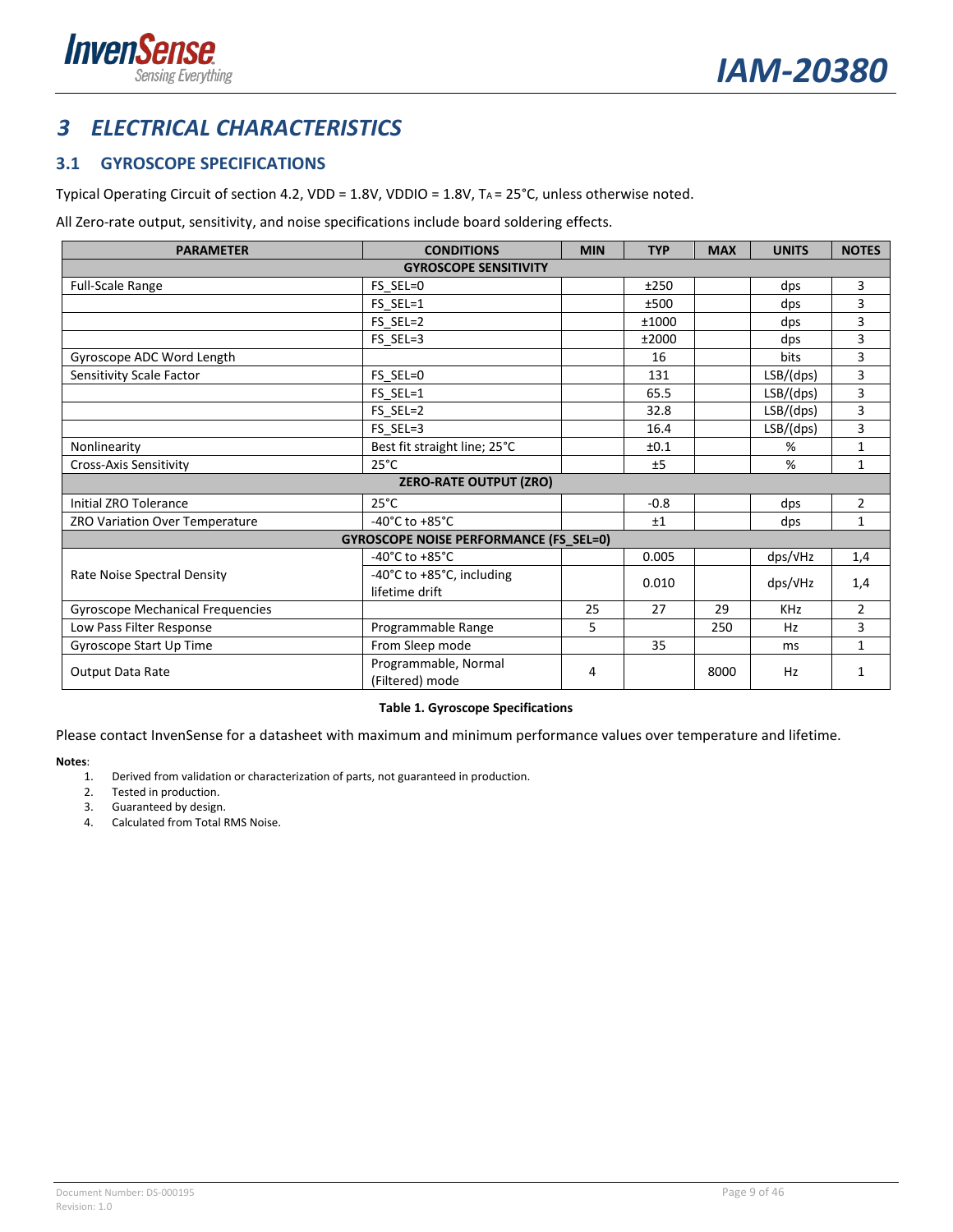



#### <span id="page-9-0"></span>**3.2 ELECTRICAL SPECIFICATIONS**

#### <span id="page-9-2"></span> $3.2.1$ **D.C. Electrical Characteristics**

#### Typical Operating Circuit of section [4.2,](#page-16-0) VDD =  $1.8V$ , VDDIO =  $1.8V$ , T<sub>A</sub> =  $25^{\circ}$ C, unless otherwise noted.

| <b>PARAMETER</b>                       | <b>CONDITIONS</b>                                                               | <b>MIN</b> | <b>TYP</b> | <b>MAX</b> | <b>UNITS</b> | <b>NOTES</b> |
|----------------------------------------|---------------------------------------------------------------------------------|------------|------------|------------|--------------|--------------|
| <b>SUPPLY VOLTAGES</b>                 |                                                                                 |            |            |            |              |              |
| VDD.                                   |                                                                                 | 1.71       | 1.8        | 3.6        | v            |              |
| <b>VDDIO</b>                           |                                                                                 | 1.71       | 1.8        | 3.6        | ν            |              |
| <b>SUPPLY CURRENTS &amp; BOOT TIME</b> |                                                                                 |            |            |            |              |              |
| Normal Mode                            | 3-axis Gyroscope                                                                |            | 2.6        |            | mA           |              |
| Gyroscope Low-Power Mode               | 100 Hz ODR, 1x averaging                                                        |            | 1.6        |            | mA           |              |
| Full-Chip Sleep Mode                   |                                                                                 |            | 6          |            | μA           |              |
| <b>TEMPERATURE RANGE</b>               |                                                                                 |            |            |            |              |              |
| Specified Temperature Range            | Performance parameters are not applicable<br>beyond Specified Temperature Range | -40        |            | $+85$      | °c           |              |

#### **Table 2. D.C. Electrical Characteristics**

#### <span id="page-9-1"></span>**Notes**:

- 1. Derived from validation or characterization of parts, not guaranteed in production.
- 2. Based on simulation.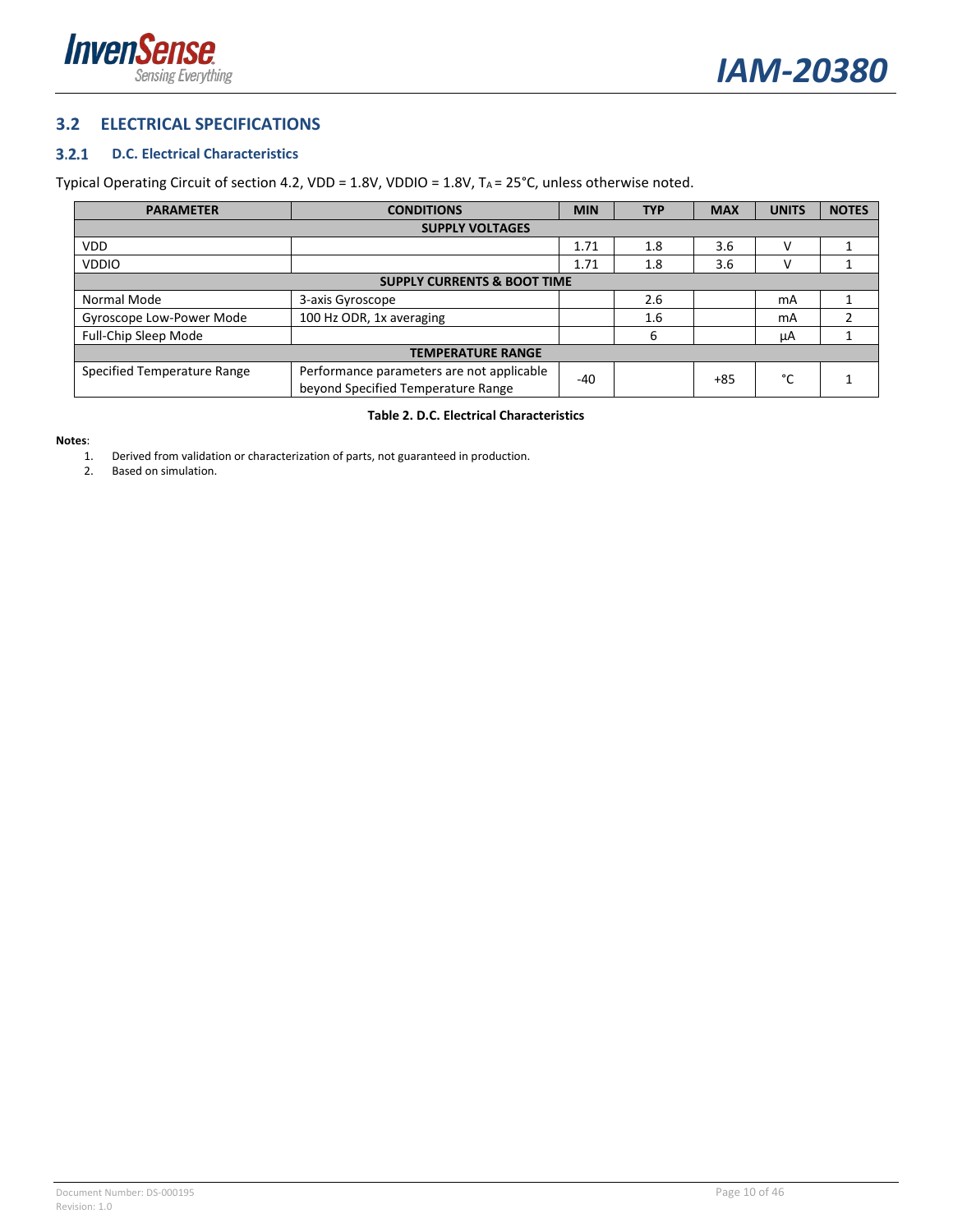



#### <span id="page-10-0"></span> $3.2.2$ **A.C. Electrical Characteristics**

#### Typical Operating Circuit of section [4.2,](#page-16-0) VDD =  $1.8V$ , VDDIO =  $1.8V$ , T<sub>A</sub> =  $25^{\circ}$ C, unless otherwise noted.

| <b>PARAMETER</b>                                              | <b>CONDITIONS</b>           | <b>MIN</b>                       | <b>TYP</b>  | <b>MAX</b>    | <b>UNITS</b>   | <b>NOTES</b> |  |  |
|---------------------------------------------------------------|-----------------------------|----------------------------------|-------------|---------------|----------------|--------------|--|--|
|                                                               |                             | <b>SUPPLIES</b>                  |             |               |                |              |  |  |
| Supply Ramp Time (T <sub>RAMP</sub> )                         | Monotonic ramp. Ramp        | 0.01                             |             | 100           | ms             | $\mathbf{1}$ |  |  |
|                                                               | rate is 10% to 90% of the   |                                  |             |               |                |              |  |  |
|                                                               | final value                 |                                  |             |               |                |              |  |  |
|                                                               |                             | <b>TEMPERATURE SENSOR</b>        |             |               |                |              |  |  |
| <b>Operating Range</b>                                        | Ambient                     | $-40$                            |             | 85            | $^{\circ}$ C   | $\mathbf{1}$ |  |  |
| Room Temperature Offset                                       | $25^{\circ}$ C              |                                  | $\Omega$    |               | °C             | $\mathbf{1}$ |  |  |
| Sensitivity                                                   | Untrimmed                   |                                  | 326.8       |               | LSB/°C         | $\mathbf{1}$ |  |  |
|                                                               |                             | <b>POWER-ON RESET</b>            |             |               |                |              |  |  |
| Supply Ramp Time (T <sub>RAMP</sub> )                         | Valid power-on RESET        | 0.01                             |             | 100           | ms             | $\mathbf{1}$ |  |  |
|                                                               | From power-up               |                                  | 11          | 100           | ms             | $\mathbf{1}$ |  |  |
| Start-up time for register read/write                         | From sleep                  |                                  |             | 5             | ms             | $\mathbf{1}$ |  |  |
|                                                               | $SAO = 0$                   |                                  | 1101000     |               |                |              |  |  |
| <b>I<sup>2</sup>C ADDRESS</b>                                 | $SAO = 1$                   |                                  | 1101001     |               |                |              |  |  |
| DIGITAL INPUTS (FSYNC, SAO, SPC, SDI, CS)                     |                             |                                  |             |               |                |              |  |  |
| V <sub>IH</sub> , High Level Input Voltage                    |                             | 0.7*VDDIO                        |             |               | V              |              |  |  |
| VIL, Low Level Input Voltage                                  |                             |                                  |             | 0.3*VDDIO     | $\mathsf{V}$   | $\mathbf{1}$ |  |  |
| C <sub>1</sub> , Input Capacitance                            |                             |                                  | < 10        |               | pF             |              |  |  |
|                                                               |                             | <b>DIGITAL OUTPUT (SDO, INT)</b> |             |               |                |              |  |  |
| V <sub>OH</sub> , High Level Output Voltage                   | $R_{LOAD} = 1 M\Omega$ ;    | $0.9*VDDIO$                      |             |               | $\vee$         |              |  |  |
| V <sub>OL1</sub> , LOW-Level Output Voltage                   | $R_{LOAD} = 1 M\Omega$ ;    |                                  |             | $0.1*VDDIO$   | $\vee$         |              |  |  |
| V <sub>OLINT</sub> , INT Low-Level Output Voltage             | OPEN=1, 0.3 mA sink         |                                  |             | 0.1           | $\mathsf{V}$   |              |  |  |
|                                                               | Current                     |                                  |             |               |                | $\mathbf{1}$ |  |  |
| Output Leakage Current                                        | OPEN=1                      |                                  | 100         |               | nA             |              |  |  |
| t <sub>INT</sub> , INT Pulse Width                            | LATCH INT EN=0              |                                  | 50          |               | μs             |              |  |  |
|                                                               |                             | 1 <sup>2</sup> C I/O (SCL, SDA)  |             |               |                |              |  |  |
| V <sub>IL</sub> , LOW Level Input Voltage                     |                             | $-0.5V$                          |             | $0.3*VDDIO$   | $\vee$         |              |  |  |
| V <sub>IH</sub> , HIGH-Level Input Voltage                    |                             | $0.7*VDDIO$                      |             | $VDDIO + 0.5$ | $\mathsf{V}$   |              |  |  |
|                                                               |                             |                                  |             | $\vee$        |                |              |  |  |
| Vhys, Hysteresis                                              |                             |                                  | $0.1*VDDIO$ |               | $\vee$         |              |  |  |
| V <sub>OL</sub> , LOW-Level Output Voltage                    | 3 mA sink current           | $\Omega$                         |             | 0.4           | $\mathsf{V}$   |              |  |  |
| I <sub>OL</sub> , LOW-Level Output Current                    | $V_{OL} = 0.4V$             |                                  | 3           |               | m <sub>A</sub> | $\mathbf{1}$ |  |  |
|                                                               | $V_{OL} = 0.6V$             |                                  | 6           |               | mA             |              |  |  |
| Output Leakage Current                                        |                             |                                  | 100         |               | nA             |              |  |  |
| t <sub>of</sub> , Output Fall Time from V <sub>IHmax</sub> to |                             |                                  |             |               |                |              |  |  |
| $V_{ILmax}$                                                   | $C_b$ bus capacitance in pf | $20+0.1Ch$                       |             | 300           | ns             |              |  |  |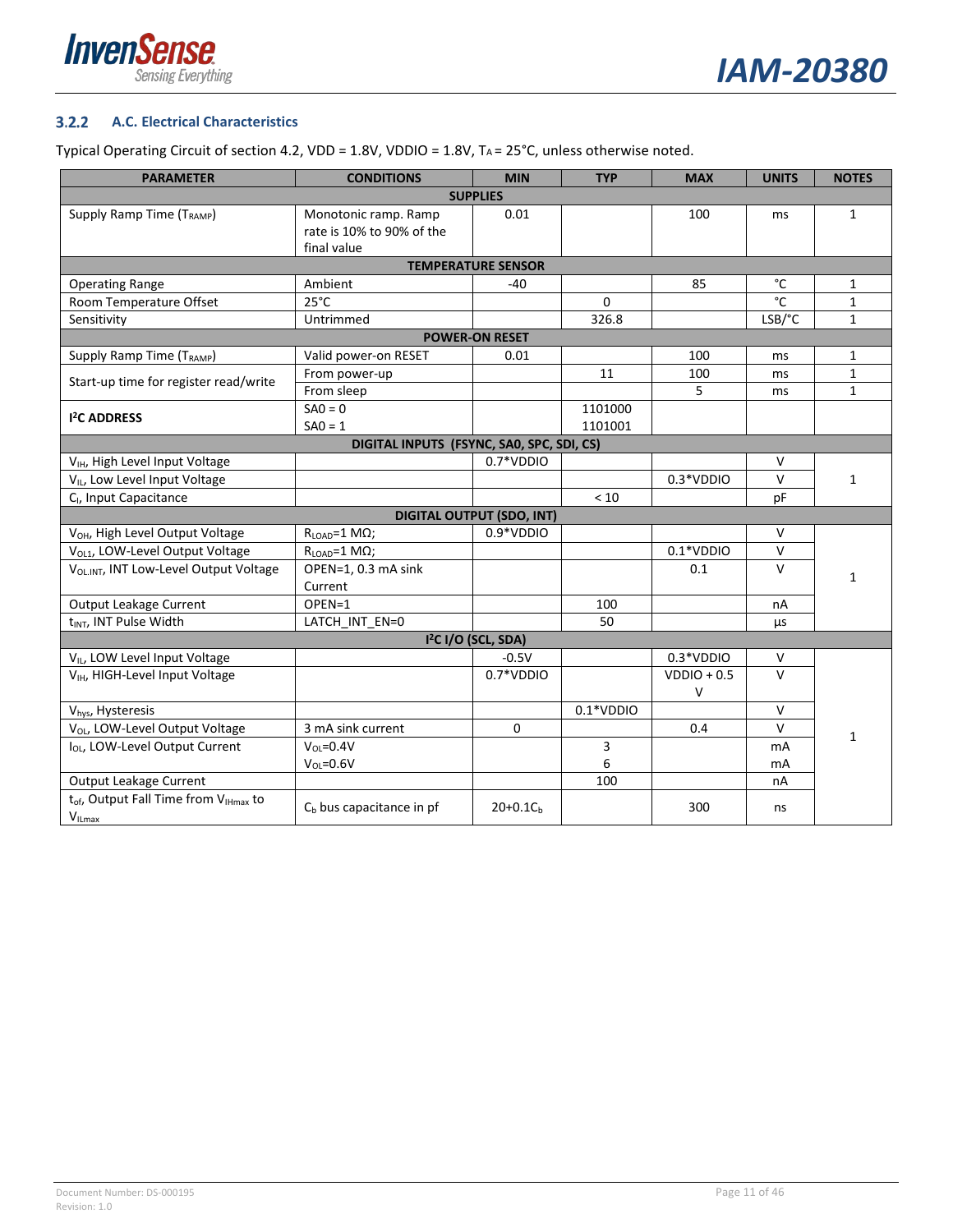



|                                   | <b>INTERNAL CLOCK SOURCE</b>                         |       |    |       |     |  |  |
|-----------------------------------|------------------------------------------------------|-------|----|-------|-----|--|--|
|                                   | FCHOICE $B=1,2,3$<br>SMPLRT DIV=0                    |       | 32 |       | kHz |  |  |
| Sample Rate                       | FCHOICE B=0;<br>DLPFCFG=0 or 7<br>SMPLRT_DIV=0       |       | 8  |       | kHz |  |  |
|                                   | FCHOICE B=0;<br>DLPFCFG=1,2,3,4,5,6;<br>SMPLRT_DIV=0 |       |    |       | kHz |  |  |
| Clock Frequency Initial Tolerance | CLK SEL=0, 6 or gyro<br>inactive; 25°C               | $-5$  |    | $+5$  | %   |  |  |
|                                   | $CLK_SEL=1,2,3,4,5$ and gyro<br>active; 25°C         | $-1$  |    | $+1$  | %   |  |  |
| Frequency Variation over          | CLK_SEL=0,6 or gyro<br>inactive                      | $-10$ |    | $+10$ | %   |  |  |
| Temperature                       | $CLK_SEL=1,2,3,4,5$ and gyro<br>active               | $-1$  |    | $+1$  | %   |  |  |

#### **Table 3. A.C. Electrical Characteristics**

#### <span id="page-11-0"></span>**Notes**:

1. Derived from validation or characterization of parts, not guaranteed in production.

2. Guaranteed by design.

#### $3.2.3$ **Other Electrical Specifications**

Typical Operating Circuit of section [4.2,](#page-16-0) VDD = 1.8V, VDDIO = 1.8V, TA = 25°C, unless otherwise noted.

| <b>PARAMETER</b>                                            | <b>CONDITIONS</b>                  | <b>MIN</b> | <b>TYP</b>       | <b>MAX</b> | <b>UNITS</b> | <b>NOTES</b> |  |
|-------------------------------------------------------------|------------------------------------|------------|------------------|------------|--------------|--------------|--|
| <b>SERIAL INTERFACE</b>                                     |                                    |            |                  |            |              |              |  |
| SPI Operating Frequency, All<br><b>Registers Read/Write</b> | Low Speed Characterization         |            | 100<br>±10%      |            | kHz          |              |  |
|                                                             | <b>High Speed Characterization</b> |            |                  | 8          | <b>MHz</b>   |              |  |
| <b>SPI Modes</b>                                            |                                    |            | Modes 0<br>and 3 |            |              |              |  |
|                                                             | All registers, Fast-mode           |            |                  | 400        | kHz          |              |  |
| <sup>12</sup> C Operating Frequency                         | All registers, Standard-mode       |            |                  | 100        | kHz          |              |  |

#### **Table 4. Other Electrical Specifications**

#### <span id="page-11-1"></span>**Notes**:

- 1. Derived from validation or characterization of parts, not guaranteed in production.<br>2. SPI clock duty cycle between 45% and 55% should be used for 8 MHz operation.
- 2. SPI clock duty cycle between 45% and 55% should be used for 8 MHz operation.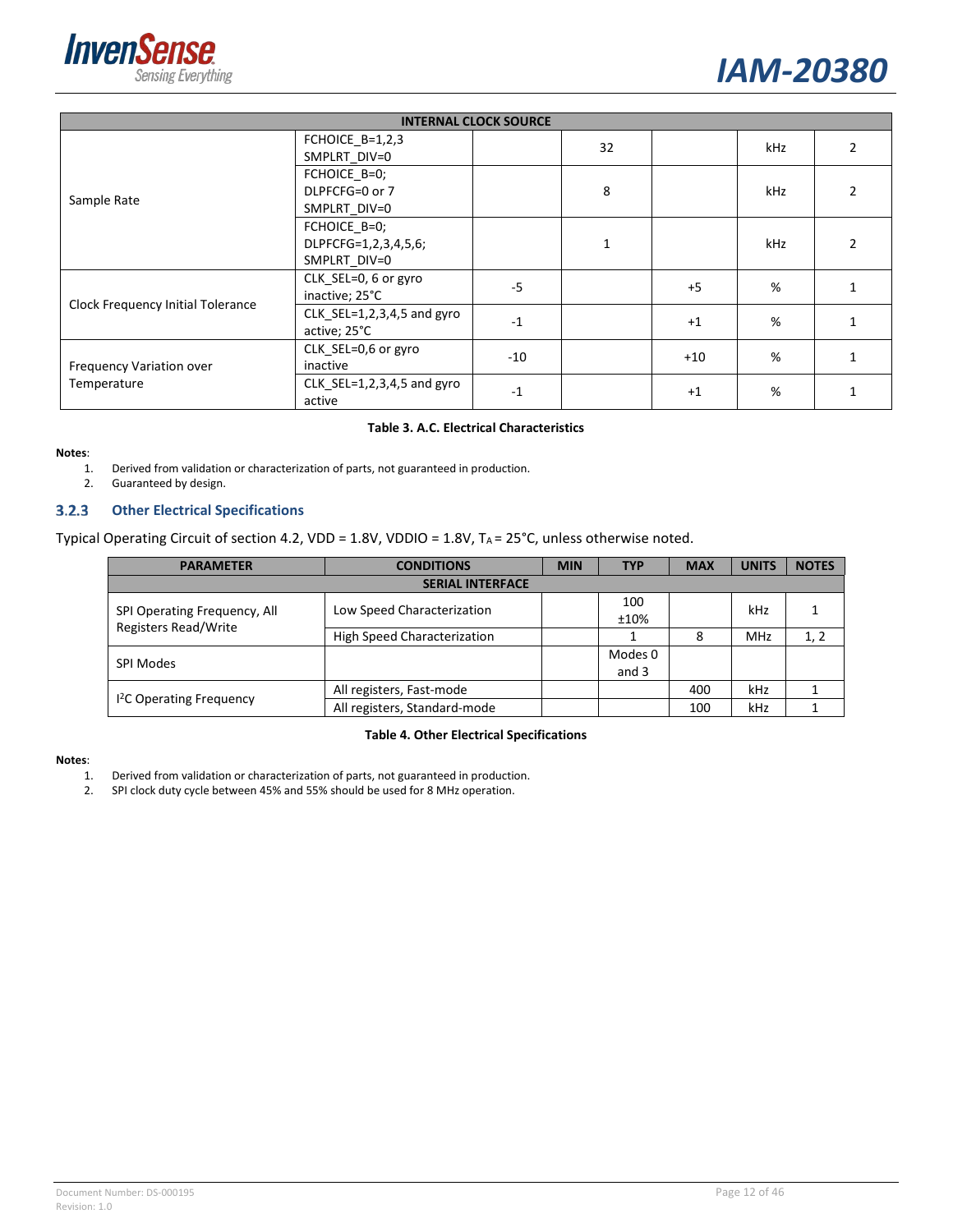



#### <span id="page-12-0"></span>**3.3 I 2C TIMING CHARACTERIZATION**

Typical Operating Circuit of section [4.2,](#page-16-0) VDD = 1.8V, VDDIO = 1.8V, TA = 25°C, unless otherwise noted.

| <b>PARAMETERS</b>                                                    | <b>CONDITIONS</b>                | <b>MIN</b> | <b>TYP</b> | <b>MAX</b> | <b>UNITS</b> | <b>NOTES</b> |
|----------------------------------------------------------------------|----------------------------------|------------|------------|------------|--------------|--------------|
| <b>I<sup>2</sup>C TIMING</b>                                         | <b>I<sup>2</sup>C FAST-MODE</b>  |            |            |            |              |              |
| $f_{SCL}$ , SCL Clock Frequency                                      |                                  |            |            | 400        | kHz          |              |
| t <sub>HD.STA</sub> , (Repeated) START Condition Hold Time           |                                  | 0.6        |            |            | μs           | 1            |
| t <sub>LOW</sub> , SCL Low Period                                    |                                  | 1.3        |            |            | μs           | $\mathbf{1}$ |
| t <sub>HIGH</sub> , SCL High Period                                  |                                  | 0.6        |            |            | μs           | 1            |
| t <sub>SU.STA</sub> , Repeated START Condition Setup Time            |                                  | 0.6        |            |            | μs           |              |
| t <sub>HD.DAT</sub> , SDA Data Hold Time                             |                                  | 0          |            |            | μs           | 1            |
| t <sub>SU.DAT</sub> , SDA Data Setup Time                            |                                  | 100        |            |            | ns           | 1            |
| t <sub>r</sub> , SDA and SCL Rise Time                               | $Cb$ bus cap. from 10 to 400 pF  | $20+0.1Ch$ |            | 300        | ns           |              |
| t <sub>f</sub> , SDA and SCL Fall Time                               | $C_b$ bus cap. from 10 to 400 pF | $20+0.1Ch$ |            | 300        | ns           | 1            |
| t <sub>su.STO</sub> , STOP Condition Setup Time                      |                                  | 0.6        |            |            | μs           |              |
| t <sub>RUE</sub> , Bus Free Time Between STOP and START<br>Condition |                                  | 1.3        |            |            | μs           | 1            |
| C <sub>b</sub> , Capacitive Load for each Bus Line                   |                                  |            | < 400      |            | рF           | 1            |
| t <sub>VD.DAT</sub> , Data Valid Time                                |                                  |            |            | 0.9        | μs           |              |
| t <sub>VD.ACK</sub> , Data Valid Acknowledge Time                    |                                  |            |            | 0.9        | μs           |              |

#### **Table 5. I 2C Timing Characteristics**

#### <span id="page-12-2"></span>**Notes**:

1. Based on characterization of 5 parts over temperature and voltage as mounted on evaluation board or in sockets.

<span id="page-12-1"></span>

**Figure 1. I 2C Bus Timing Diagram**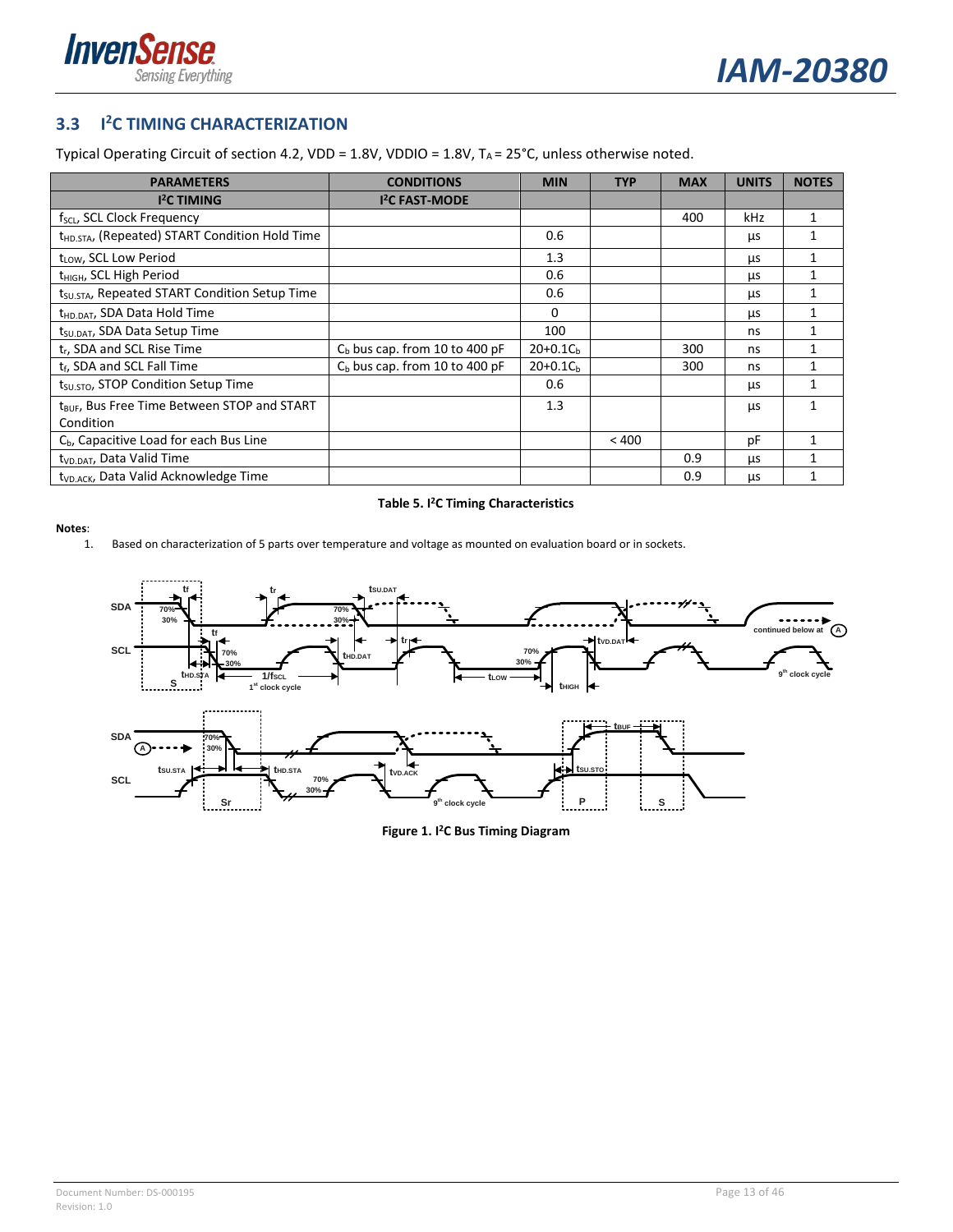



#### <span id="page-13-0"></span>**3.4 SPI TIMING CHARACTERIZATION**

Typical Operating Circuit of section [4.2,](#page-16-0) VDD = 1.8V, VDDIO = 1.8V, TA = 25°C, unless otherwise noted.

| <b>PARAMETERS</b>                              | <b>CONDITIONS</b>  | <b>MIN</b> | <b>TYP</b> | <b>MAX</b> | <b>UNITS</b> | <b>NOTES</b>   |
|------------------------------------------------|--------------------|------------|------------|------------|--------------|----------------|
| <b>SPI TIMING</b>                              |                    |            |            |            |              |                |
| f <sub>SPC</sub> , SPC Clock Frequency         |                    |            |            | 8          | <b>MHz</b>   | $\mathbf{1}$   |
| t <sub>LOW</sub> , SPC Low Period              |                    | 56         |            |            | ns           | 1              |
| t <sub>HIGH</sub> , SPC High Period            |                    | 56         |            |            | ns           | 1              |
| t <sub>su.cs</sub> , CS Setup Time             |                    | 2          |            |            | ns           | 1              |
| t <sub>HD.CS</sub> , CS Hold Time              |                    | 63         |            |            | ns           | 1              |
| t <sub>SU.SDI</sub> , SDI Setup Time           |                    | 3          |            |            | ns           | 1              |
| t <sub>HD.SDI</sub> , SDI Hold Time            |                    | 7          |            |            | ns           | 1              |
| t <sub>VD.SDO</sub> , SDO Valid Time           | $C_{load} = 20$ pF |            |            | 40         | ns           | $\mathbf{1}$   |
| t <sub>HD.SDO</sub> , SDO Hold Time            | $C_{load} = 20$ pF | 6          |            |            | ns           | 1              |
| t <sub>DIS.SDO</sub> , SDO Output Disable Time |                    |            |            | 20         | ns           | 1              |
| t <sub>Fall</sub> , SCLK Fall Time             |                    |            |            | 6.5        | ns           | 2              |
| t <sub>Rise</sub> , SCLK Rise Time             |                    |            |            | 6.5        | ns           | $\overline{2}$ |

#### **Table 6. SPI Timing Characteristics (8 MHz Operation)**

<span id="page-13-2"></span>**Notes**:

- 1. Based on characterization of 5 parts over temperature and voltage as mounted on evaluation board or in sockets.
- 2. Based on other parameter values.

<span id="page-13-1"></span>

**Figure 2. SPI Bus Timing Diagram**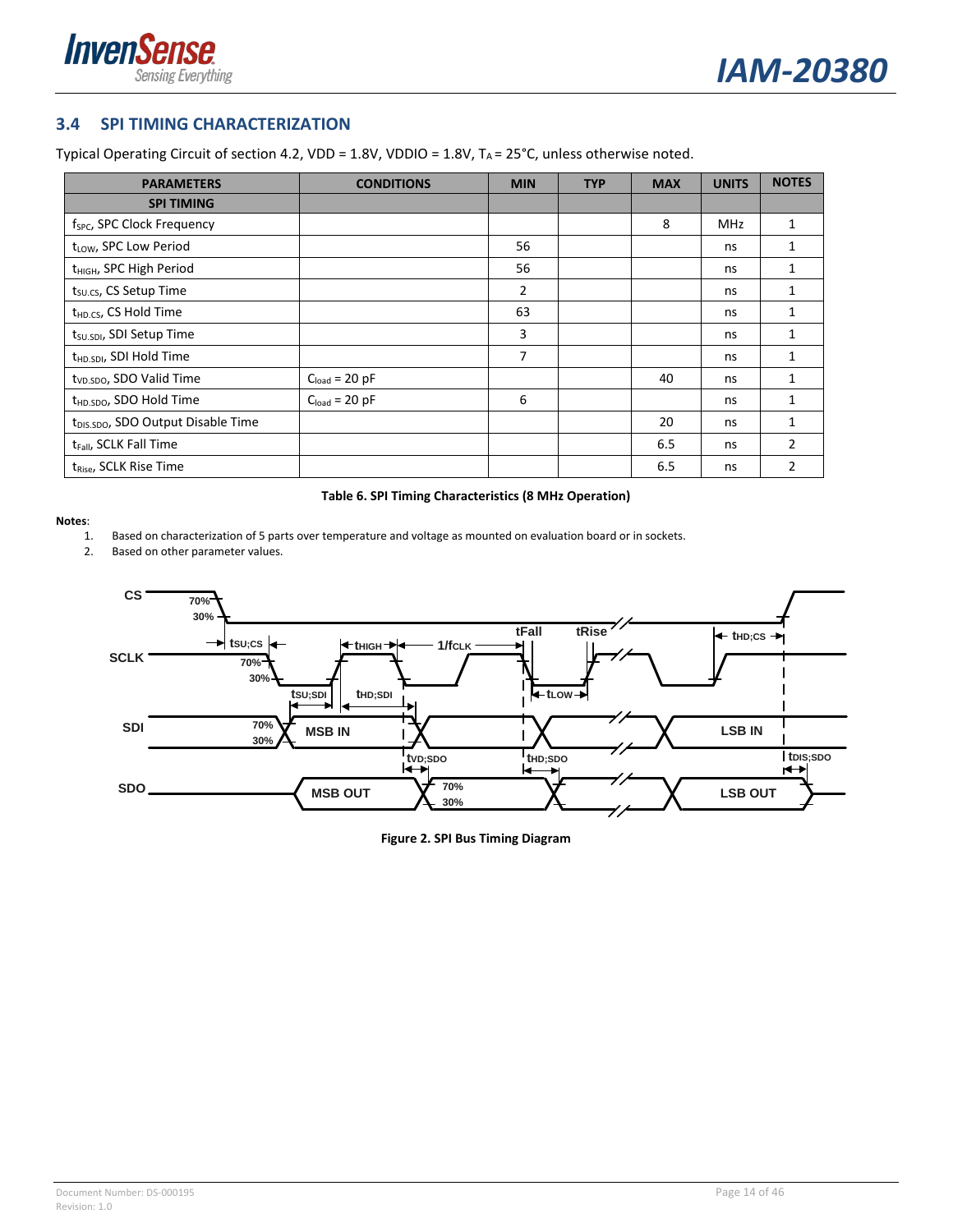



#### <span id="page-14-0"></span>**3.5 ABSOLUTE MAXIMUM RATINGS**

Stress above those listed as "Absolute Maximum Ratings" may cause permanent damage to the device. These are stress ratings only and functional operation of the device at these conditions is not implied. Exposure to the absolute maximum ratings conditions for extended periods may affect device reliability.

<span id="page-14-1"></span>

| <b>PARAMETER</b>                           | <b>RATING</b>                       |
|--------------------------------------------|-------------------------------------|
| Supply Voltage, VDD                        | $-0.5V$ to $4V$                     |
| Supply Voltage, VDDIO                      | $-0.5V$ to 4V                       |
| <b>REGOUT</b>                              | $-0.5V$ to 2V                       |
| Input Voltage Level (SAO, FSYNC, SCL, SDA) | $-0.5V$ to VDDIO $+0.5V$            |
| <b>Operating Temperature Range</b>         | -40°C to +85°C                      |
| Storage Temperature Range                  | $-40^{\circ}$ C to $+125^{\circ}$ C |
| Electrostatic Discharge (ESD) Protection   | 2 kV (HBM);                         |
|                                            | 250V (MM)                           |
| Latch-up                                   | JEDEC Class II (2),125°C            |
|                                            | $±100$ mA                           |

**Table 7. Absolute Maximum Ratings**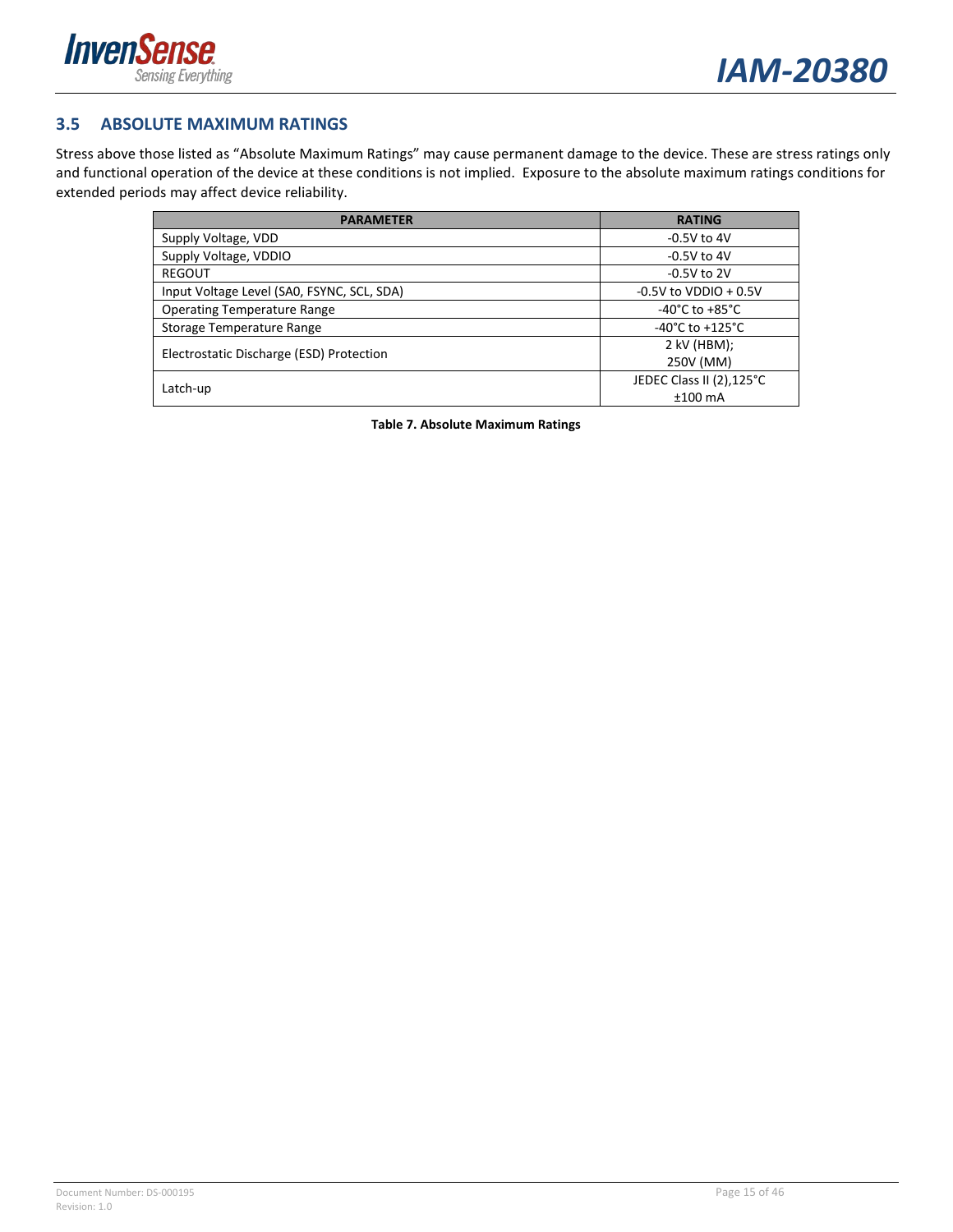

## <span id="page-15-0"></span>*4 APPLICATIONS INFORMATION*

### <span id="page-15-1"></span>**4.1 PIN OUT DIAGRAM AND SIGNAL DESCRIPTION**

| <b>PIN NUMBER</b> | <b>PIN NAME</b> | <b>PIN DESCRIPTION</b>                                                 |
|-------------------|-----------------|------------------------------------------------------------------------|
| 1                 | <b>VDDIO</b>    | Digital I/O supply voltage                                             |
| $\overline{2}$    | SCL/SPC         | I <sup>2</sup> C serial clock (SCL); SPI serial clock (SPC)            |
| 3                 | SDA/SDI         | I <sup>2</sup> C serial data (SDA); SPI serial data input (SDI)        |
| 4                 | SA0/SDO         | I <sup>2</sup> C slave address LSB (SA0); SPI serial data output (SDO) |
| 5                 | <b>CS</b>       | Chip select (0 = SPI mode; $1 = 1^2C$ mode)                            |
| 6                 | <b>INT</b>      | Interrupt digital output (totem pole or open-drain)                    |
| 7                 | <b>RESV</b>     | Reserved. Do not connect.                                              |
| 8                 | <b>FSYNC</b>    | Synchronization digital input (optional). Connect to GND if unused.    |
| 9                 | <b>RESV</b>     | Reserved. Connect to GND.                                              |
| 10                | <b>RESV</b>     | Reserved. Connect to GND.                                              |
| 11                | <b>RESV</b>     | Reserved. Connect to GND.                                              |
| 12                | <b>RESV</b>     | Reserved. Connect to GND.                                              |
| 13                | <b>GND</b>      | Connect to GND                                                         |
| 14                | <b>REGOUT</b>   | Regulator filter capacitor connection                                  |
| 15                | <b>RESV</b>     | Reserved. Connect to GND.                                              |
| 16                | <b>VDD</b>      | Power Supply                                                           |

#### **Table 8. Signal Descriptions**

<span id="page-15-3"></span>**Note**: Power up with SCL/SPC and CS pins held low is not a supported use case. In case this power up approach is used, software reset is required using the PWR\_MGMT\_1 register, prior to initialization.



<span id="page-15-2"></span>**LGA Package (Top View) 16-pin, 3mm x 3mm x 0.75mm Typical Footprint and thickness**



**Orientation of Axes of Sensitivity and Polarity of Rotation**

**Figure 3. Pin out Diagram for IAM-20380 3.0x3.0x0.75mm LGA**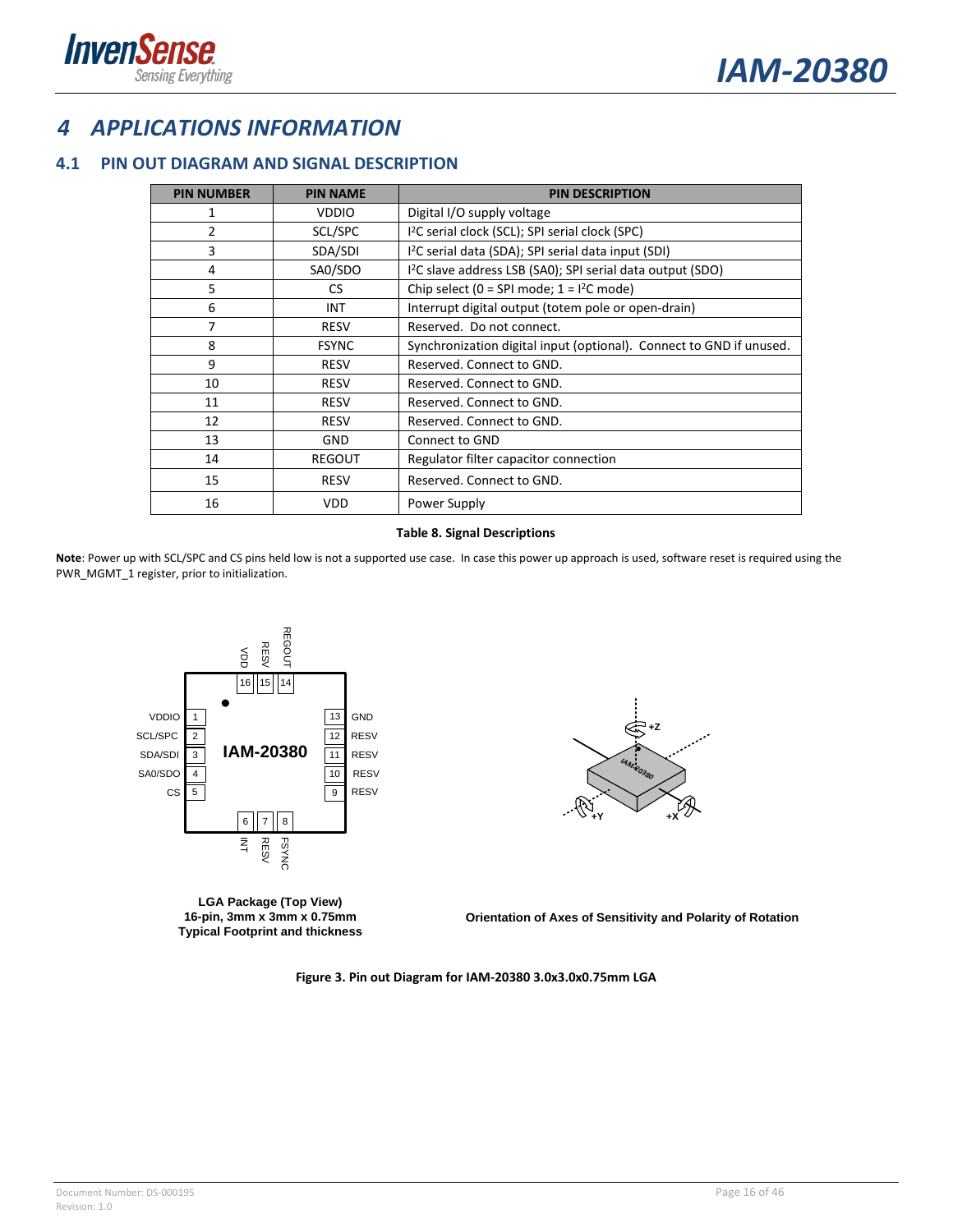



### <span id="page-16-0"></span>**4.2 TYPICAL OPERATING CIRCUIT**



#### **Figure 4. IAM-20380 LGA Application Schematic**

<span id="page-16-2"></span>**Note**: I2C lines are open drain and pullup resistors (e.g. 10 kΩ) are required.

#### <span id="page-16-1"></span>**4.3 BILL OF MATERIALS FOR EXTERNAL COMPONENTS**

<span id="page-16-3"></span>

| <b>COMPONENT</b>              | <b>LABEL</b>   | <b>SPECIFICATION</b> | <b>QUANTITY</b> |
|-------------------------------|----------------|----------------------|-----------------|
| <b>REGOUT Capacitor</b>       | C <sub>1</sub> | X7R, 0.47 µF ±10%    |                 |
|                               | C <sub>2</sub> | X7R, 0.1 µF ±10%     |                 |
| <b>VDD Bypass Capacitors</b>  | C <sub>4</sub> | X7R, 2.2 µF ±10%     |                 |
| <b>VDDIO Bypass Capacitor</b> | C <sub>3</sub> | X7R, 10 nF ±10%      |                 |

**Table 9. Bill of Materials**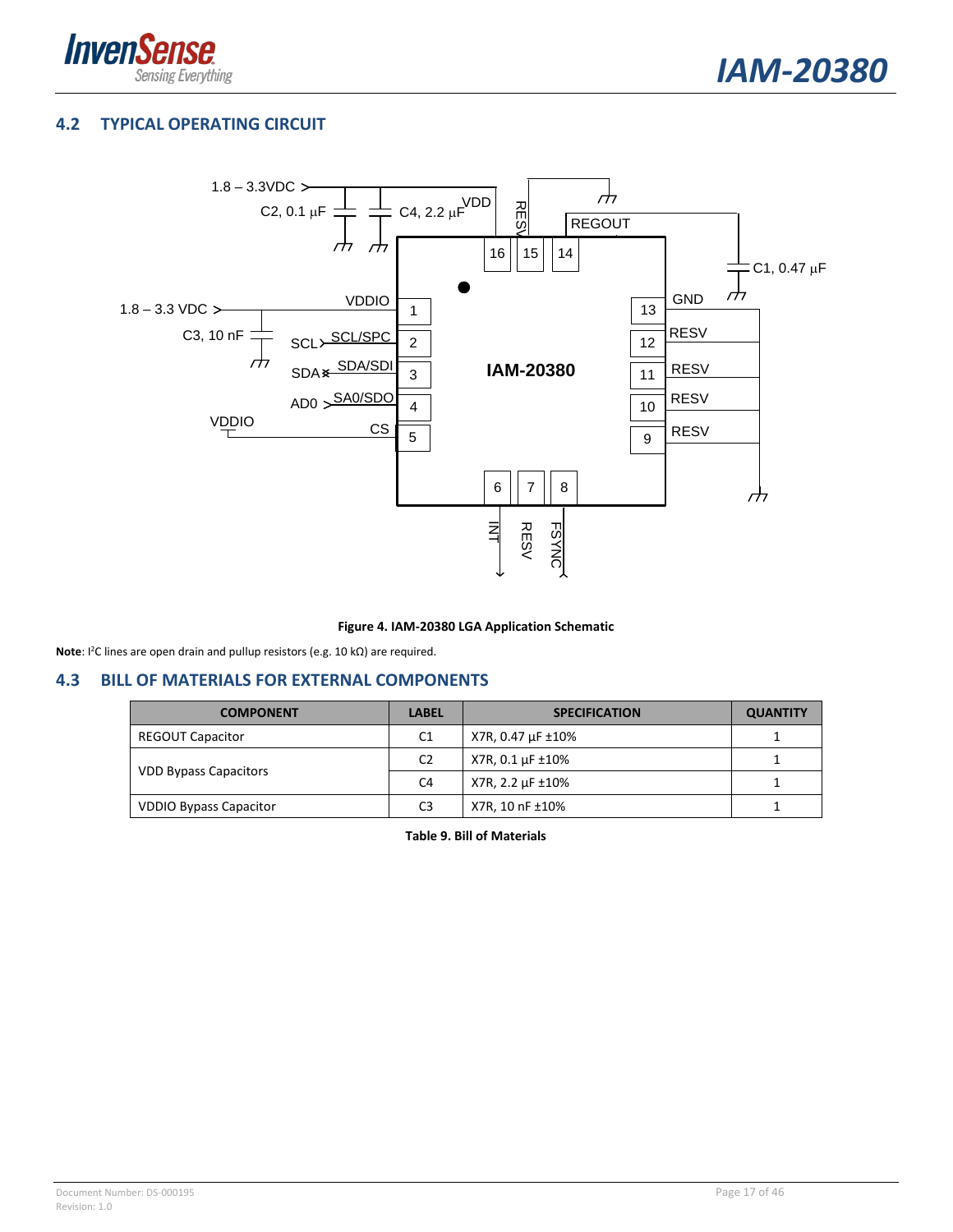

#### <span id="page-17-0"></span>**4.4 BLOCK DIAGRAM**



**Figure 5. IAM-20380 Block Diagram**

#### <span id="page-17-2"></span><span id="page-17-1"></span>**4.5 OVERVIEW**

The IAM-20380 is comprised of the following key blocks and functions:

- Three-axis MEMS rate gyroscope sensor with 16-bit ADCs and signal conditioning
- Primary <sup>12</sup>C and SPI serial communications interfaces
- Self-Test
- Clocking
- Sensor Data Registers
- FIFO
- **Interrupts**
- Digital-Output Temperature Sensor
- Bias and LDOs
- Charge Pump
- Standard Power Modes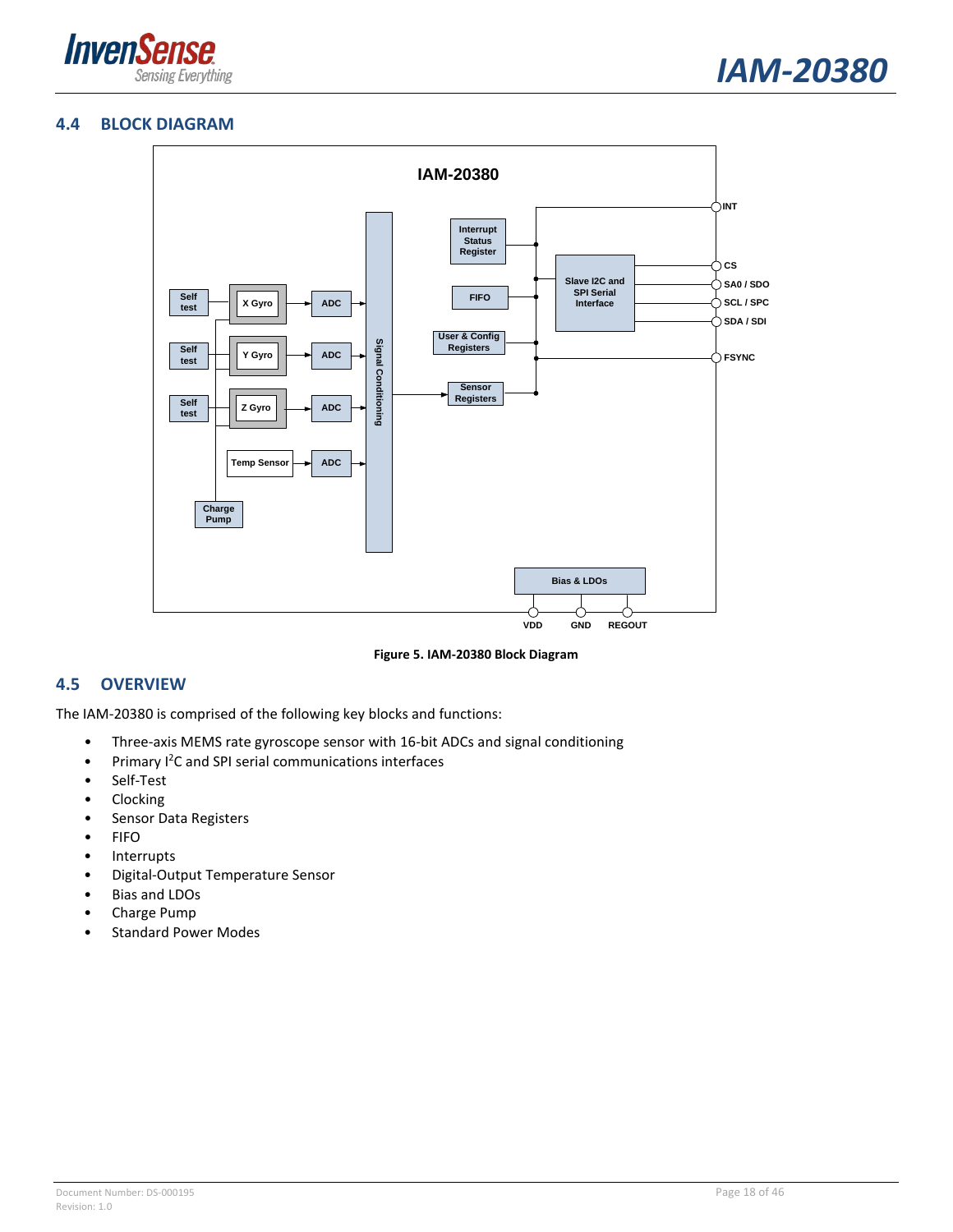

#### <span id="page-18-0"></span>**4.6 THREE-AXIS MEMS GYROSCOPE WITH 16-BIT ADCS AND SIGNAL CONDITIONING**

The IAM-20380 consists of three independent vibratory MEMS rate gyroscopes, which detect rotation about the X-, Y-, and Z- Axes. When the gyros are rotated about any of the sense axes, the Coriolis Effect causes a vibration that is detected by a capacitive pickoff. The resulting signal is amplified, demodulated, and filtered to produce a voltage that is proportional to the angular rate. This voltage is digitized using individual on-chip 16-bit Analog-to-Digital Converters (ADCs) to sample each axis. The full-scale range of the gyro sensors may be digitally programmed to ±250, ±500, ±1000, or ±2000 degrees per second (dps). The ADC sample rate is programmable from 8,000 samples per second, down to 3.9 samples per second, and user-selectable low-pass filters enable a wide range of cut-off frequencies.

#### <span id="page-18-1"></span>**4.7 I 2C AND SPI SERIAL COMMUNICATIONS INTERFACES**

The IAM-20380 communicates to a system processor using either a SPI or an I<sup>2</sup>C serial interface. The IAM-20380 always acts as a slave when communicating to the system processor. The LSB of the I<sup>2</sup>C slave address is set by pin 4 (SA0).

#### $4.7.1$ **IAM-20380 Solution Using I2 C Interface**

In [Figure 6,](#page-18-2) the system processor is an  $l^2C$  master to the IAM-20380.



<span id="page-18-2"></span>**Figure 6. IAM-20380 Solution Using I2C Interface**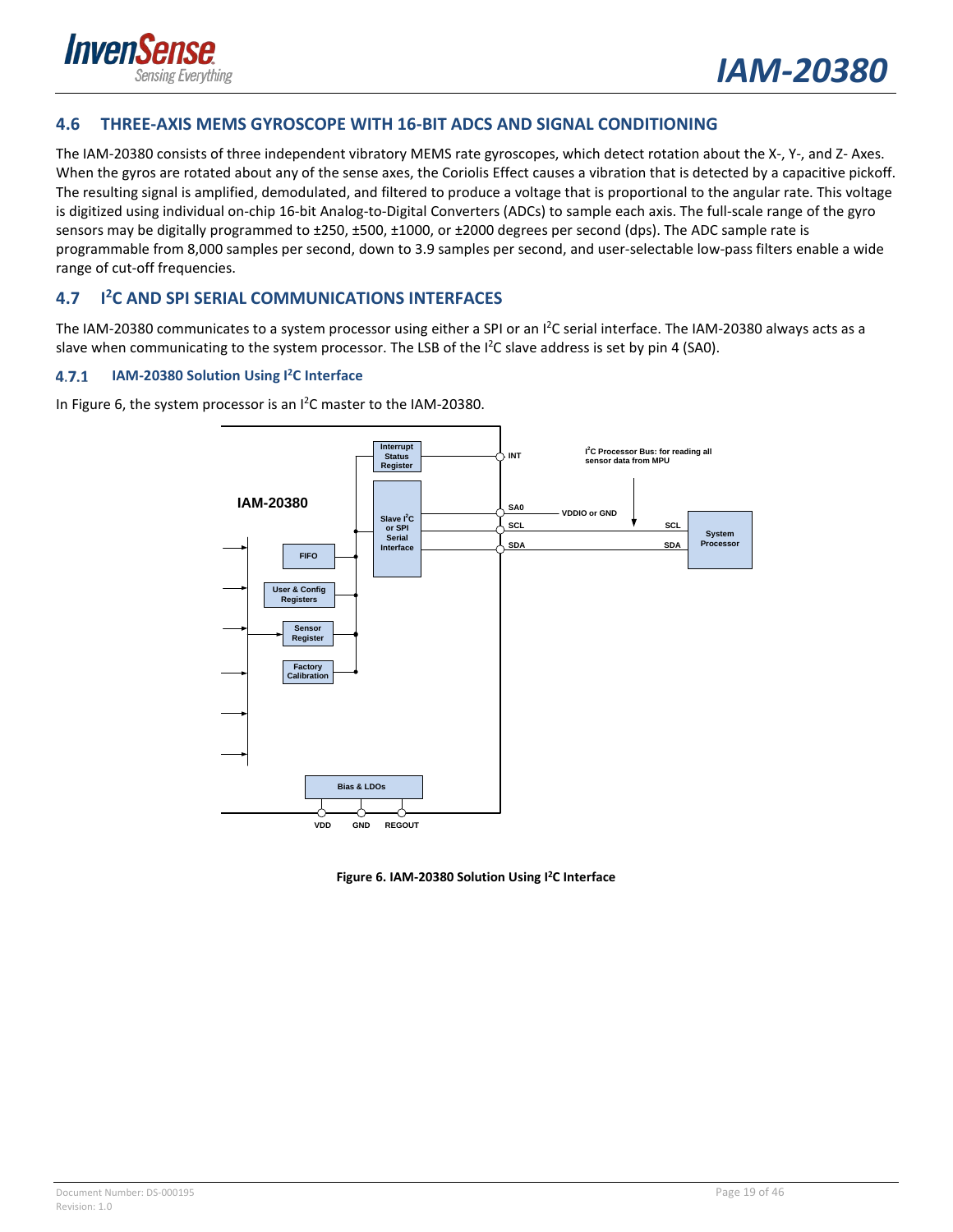



#### $4.7.2$ **IAM-20380 Solution Using SPI Interface**

In [Figure 7,](#page-19-3) the system processor is an SPI master to the IAM-20380. Pins 2, 3, 4, and 5 are used to support the SPC, SDI, SDO, and CS signals for SPI communications.



#### **Figure 7. IAM-20380 Solution Using SPI Interface**

#### <span id="page-19-3"></span><span id="page-19-0"></span>**4.8 SELF-TEST**

Self-test allows for the testing of the mechanical and electrical portions of the sensors. The self-test for each measurement axis can be activated by means of the gyroscope self-test register (register 27).

When the self-test is activated, the electronics cause the sensors to be actuated and produce an output signal. The output signal is used to observe the self-test response.

The self-test response is defined as follows:

SELF-TEST RESPONSE = SENSOR OUTPUT WITH SELF-TEST ENABLED – SENSOR OUTPUT WITH SELF-TEST DISABLED

When the value of the self-test response is within the specified min/max limits of the product specification, the part has passed selftest. When the self-test response exceeds the min/max values, the part is deemed to have failed self-test.

#### <span id="page-19-1"></span>**4.9 CLOCKING**

The IAM-20380 has a flexible clocking scheme, allowing a variety of internal clock sources to be used for the internal synchronous circuitry. This synchronous circuitry includes the signal conditioning and ADCs, and various control circuits and registers. An on-chip PLL provides flexibility in the allowable inputs for generating this clock.

Allowable internal sources for generating the internal clock are:

- a) An internal relaxation oscillator
- b) Auto-select between internal relaxation oscillator and gyroscope MEMS oscillator to use the best available source

The only setting supporting specified performance in all modes is option b). It is recommended that option b) be used.

#### <span id="page-19-2"></span>**4.10 SENSOR DATA REGISTERS**

The sensor data registers contain the latest gyroscope and temperature measurement data. They are read-only registers, and are accessed via the serial interface. Data from these registers may be read anytime.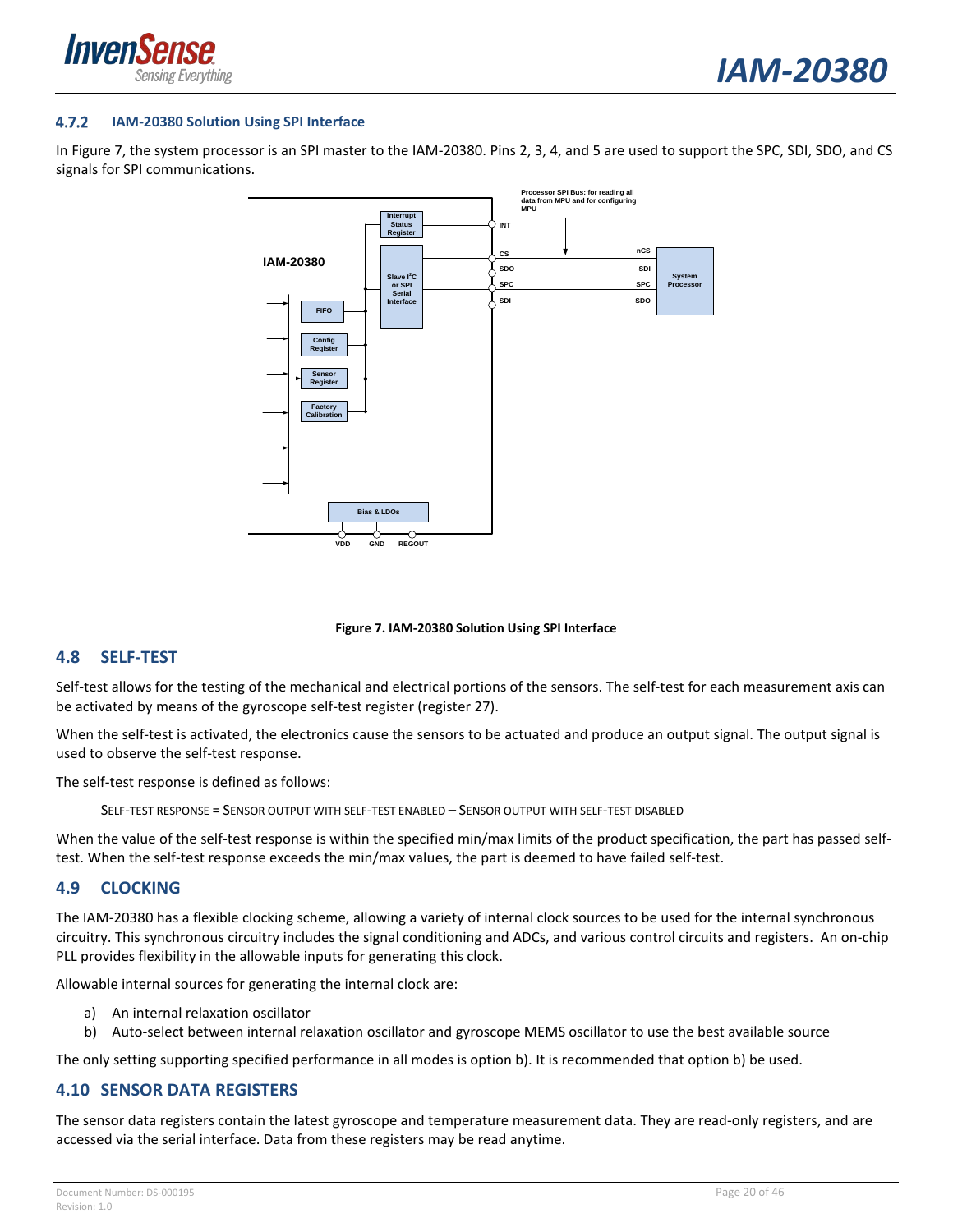

#### <span id="page-20-0"></span>**4.11 FIFO**

The IAM-20380 contains a 512-byte FIFO register that is accessible via the Serial Interface. The FIFO configuration register determines which data are written into the FIFO. Possible choices include gyro data, temperature readings, and FSYNC input. A FIFO counter keeps track of how many bytes of valid data are contained in the FIFO. The FIFO register supports burst reads. The interrupt function may be used to determine when new data are available.

#### <span id="page-20-1"></span>**4.12 INTERRUPTS**

Interrupt functionality is configured via the Interrupt Configuration register. Items that are configurable include the INT pin configuration, the interrupt latching and clearing method, and triggers for the interrupt. Items that can trigger an interrupt are (1) Clock generator locked to new reference oscillator (used when switching clock sources); (2) new data are available to be read (from the FIFO and Data registers); (3) FIFO overflow. The interrupt status can be read from the Interrupt Status register.

#### <span id="page-20-2"></span>**4.13 DIGITAL-OUTPUT TEMPERATURE SENSOR**

An on-chip temperature sensor and ADC are used to measure the IAM-20380 die temperature. The readings from the ADC can be read from the FIFO or the Sensor Data registers.

#### <span id="page-20-3"></span>**4.14 BIAS AND LDOS**

The bias and LDO section generates the internal supply and the reference voltages and currents required by the IAM-20380. Its two inputs are an unregulated VDD and a VDDIO logic reference supply voltage. The LDO output is bypassed by a capacitor at REGOUT. For further details on the capacitor, please refer to the Bill of Materials for External Components.

#### <span id="page-20-4"></span>**4.15 CHARGE PUMP**

An on-chip charge pump generates the high voltage required for the MEMS oscillator.

#### <span id="page-20-5"></span>**4.16 STANDARD POWER MODES**

The following table lists the user-accessible power modes for IAM-20380.

| <b>MODE</b> | <b>NAME</b>         | <b>GYRO</b> |
|-------------|---------------------|-------------|
| 1           | Sleep Mode          | Off         |
| 2           | <b>Standby Mode</b> | Drive On    |
| 3           | Reserved            | Off         |
| 4           | Reserved            | Off         |
| 5           | Low-Power Mode      | Duty-Cycled |
| 6           | Low-Noise Mode      | On          |
|             | Low-Noise Mode      | On          |
| 8           | Low-Power Mode      | Duty-Cycled |

#### **Table 10. Standard Power Modes for IAM-20380**

#### <span id="page-20-6"></span>**Notes:**

1. Power consumption for individual modes can be found in section [3.2.1.](#page-9-2)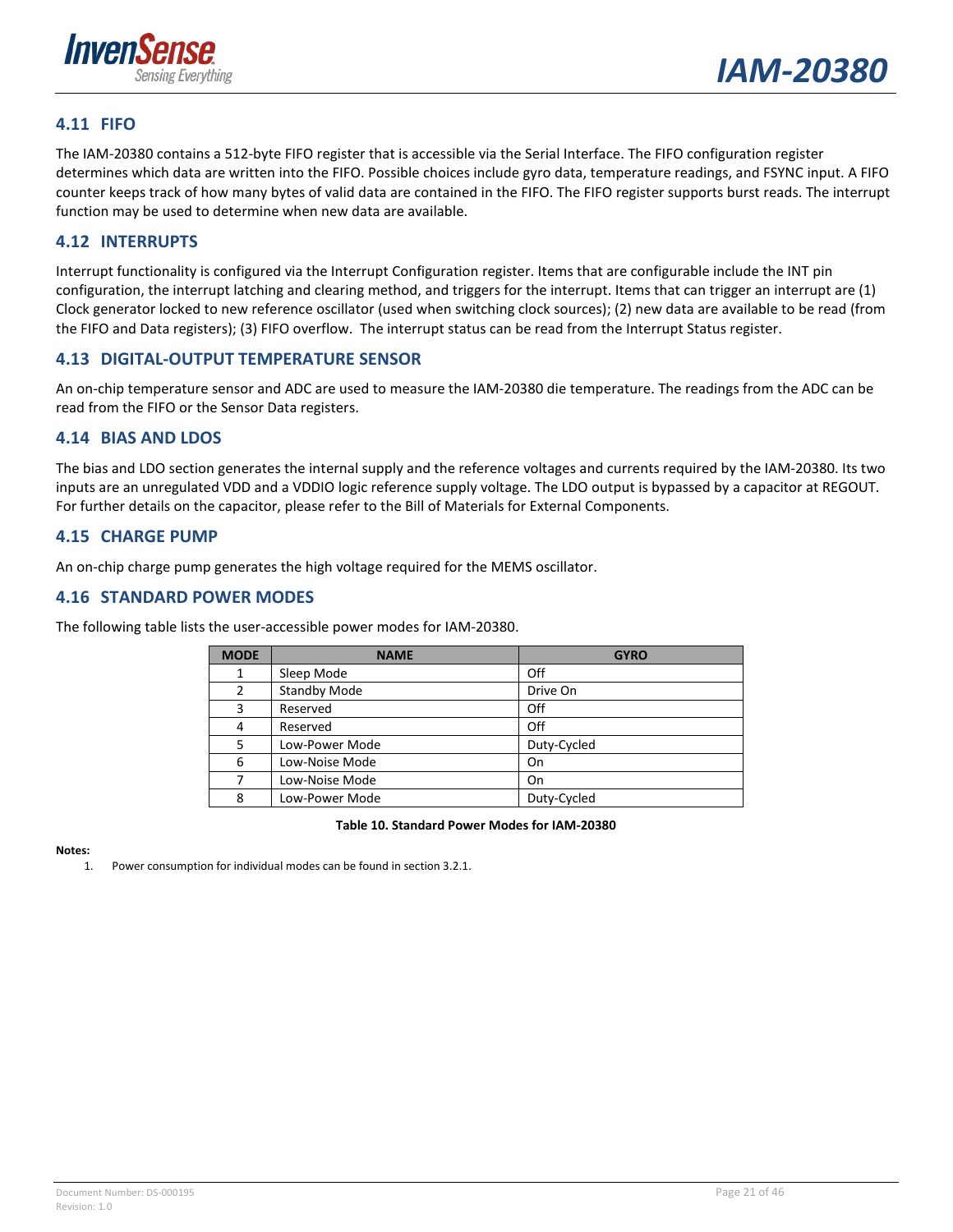



## <span id="page-21-0"></span>*5 PROGRAMMABLE INTERRUPTS*

<span id="page-21-1"></span>The IAM-20380 has a programmable interrupt system which can generate an interrupt signal on the INT pin. Status flags indicate the source of an interrupt. Interrupt sources may be enabled and disabled individually.

| <b>INTERRUPT NAME</b>   | <b>MODULE</b>           |
|-------------------------|-------------------------|
| <b>Motion Detection</b> | Motion                  |
| FIFO Overflow           | <b>FIFO</b>             |
| Data Ready              | <b>Sensor Registers</b> |

**Table 11. Table of Interrupt Sources**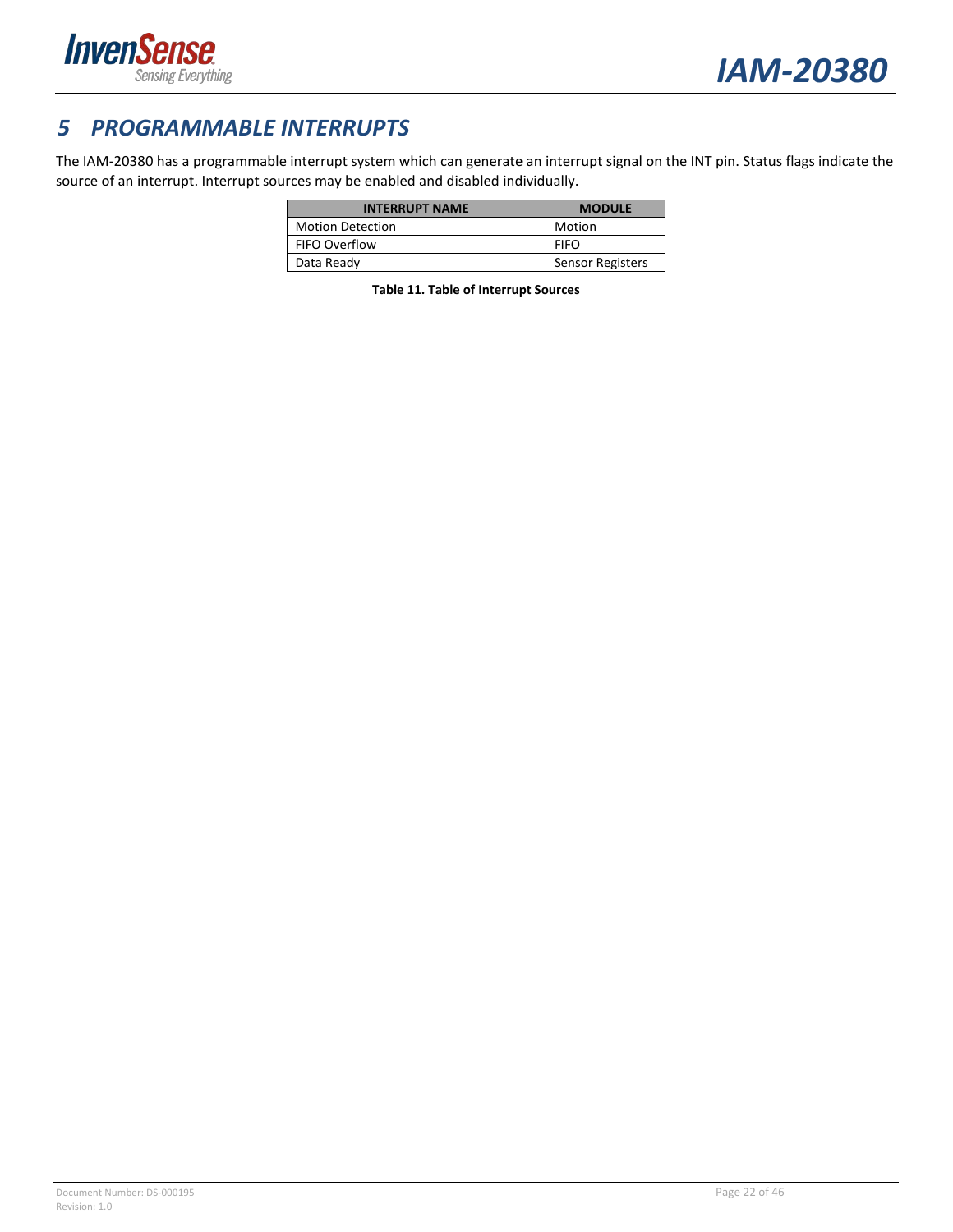

## <span id="page-22-0"></span>*6 DIGITAL INTERFACE*

#### <span id="page-22-1"></span>**6.1 I 2C AND SPI SERIAL INTERFACES**

The internal registers and memory of the IAM-20380 can be accessed using either I<sup>2</sup>C at 400 kHz or SPI at 8 MHz. SPI operates in four-wire mode.

| <b>PIN NUMBER</b> | <b>PIN DESCRIPTION</b><br><b>PIN NAME</b> |                                                                       |  |  |  |
|-------------------|-------------------------------------------|-----------------------------------------------------------------------|--|--|--|
|                   | <b>VDDIO</b>                              | Digital I/O supply voltage.                                           |  |  |  |
| 4                 | SAO / SDO                                 | <sup>12</sup> C Slave Address LSB (SA0); SPI serial data output (SDO) |  |  |  |
|                   | SCL / SPC                                 | <sup>12</sup> C serial clock (SCL); SPI serial clock (SPC)            |  |  |  |
|                   | SDA / SDI                                 | <sup>12</sup> C serial data (SDA); SPI serial data input (SDI)        |  |  |  |

#### **Table 12. Serial Interface**

<span id="page-22-5"></span>Note: To prevent switching into I<sup>2</sup>C mode when using SPI, the I<sup>2</sup>C interface should be disabled by setting the *I2C\_IF\_DIS* configuration bit. Setting this bit should be performed immediately after waiting for the time specified by the "Start-Up Time for Register Read/Write" in section [3.2.2.](#page-10-0) 

For further information regarding the *I2C\_IF\_DIS* bit, please refer to section[s 8](#page-27-0) and [9](#page-29-0) of this document.

#### <span id="page-22-2"></span>**6.2 I 2C INTERFACE**

<sup>12</sup>C is a two-wire interface comprised of the signals serial data (SDA) and serial clock (SCL). In general, the lines are open-drain and bidirectional. In a generalized l<sup>2</sup>C interface implementation, attached devices can be a master or a slave. The master device puts the slave address on the bus, and the slave device with the matching address acknowledges the master.

The IAM-20380 always operates as a slave device when communicating to the system processor, which thus acts as the master. SDA and SCL lines typically need pull-up resistors to VDD. The maximum bus speed is 400 kHz.

The slave address of the IAM-20380 is b110100X which is 7 bits long. The LSB bit of the 7-bit address is determined by the logic level on pin SA0. This allows two IAM-20380s to be connected to the same I<sup>2</sup>C bus. When used in this configuration, the address of one of the devices should be b1101000 (pin SA0 is logic low) and the address of the other should be b1101001 (pin SA0 is logic high).

#### <span id="page-22-3"></span>**6.3 IC COMMUNICATIONS PROTOCOL**

#### *START (S) and STOP (P) Conditions*

Communication on the I<sup>2</sup>C bus starts when the master puts the START condition (S) on the bus, which is defined as a HIGH-to-LOW transition of the SDA line while SCL line is HIGH (see figure below). The bus is considered to be busy until the master puts a STOP condition (P) on the bus, which is defined as a LOW to HIGH transition on the SDA line while SCL is HIGH (se[e Figure 8\)](#page-22-4).

Additionally, the bus remains busy if a repeated START (Sr) is generated instead of a STOP condition.



#### **Figure 8. START and STOP Conditions**

#### <span id="page-22-4"></span>*Data Format / Acknowledge*

<sup>12</sup>C data bytes are defined to be 8-bits long. There is no restriction to the number of bytes transmitted per data transfer. Each byte transferred must be followed by an acknowledge (ACK) signal. The clock for the acknowledge signal is generated by the master, while the receiver generates the actual acknowledge signal by pulling down SDA and holding it low during the HIGH portion of the acknowledge clock pulse.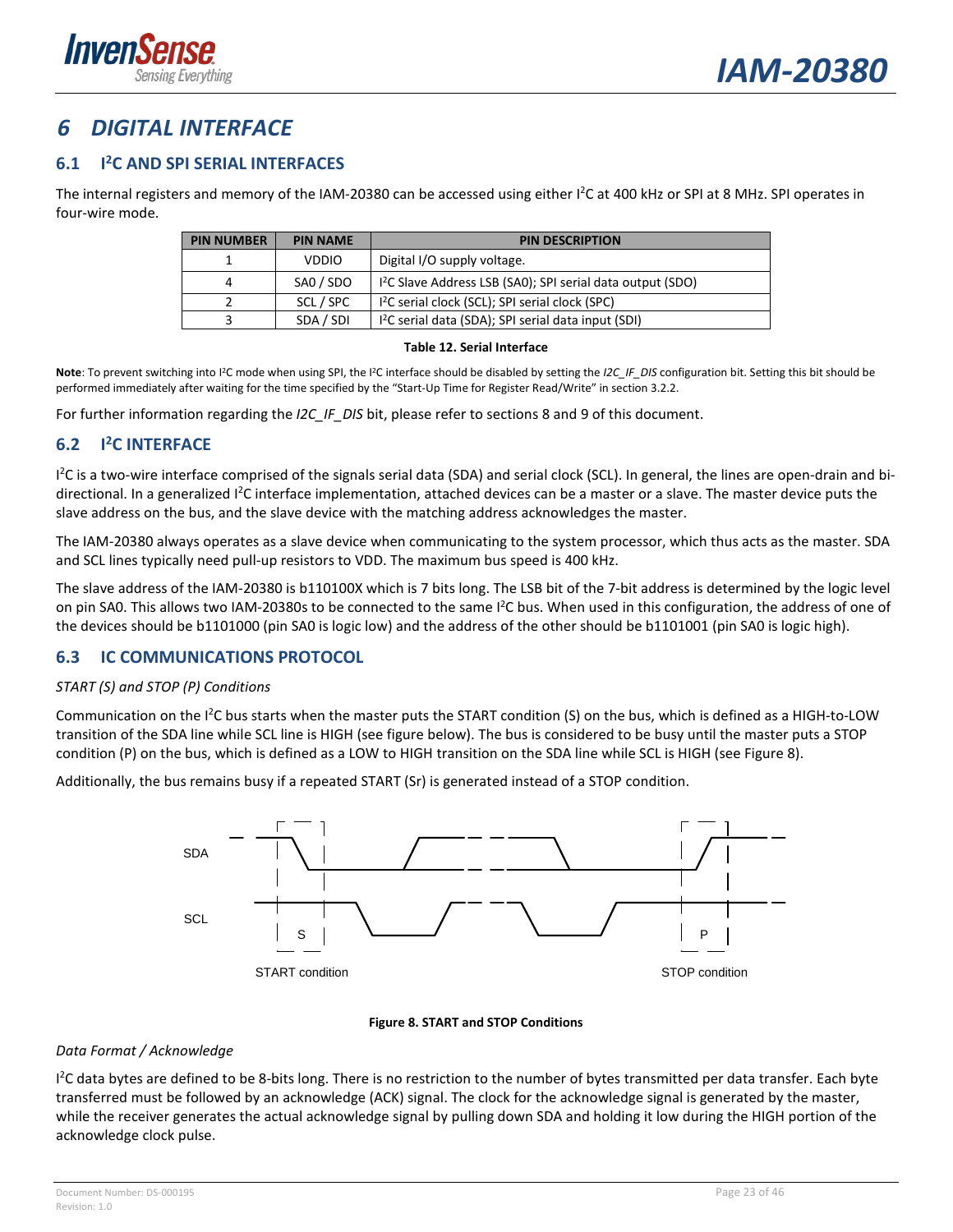

If a slave is busy and cannot transmit or receive another byte of data until some other task has been performed, it can hold SCL LOW, thus forcing the master into a wait state. Normal data transfer resumes when the slave is ready, and releases the clock line (refer to [Figure 9\)](#page-23-0).



**Figure 9. Acknowledge on the I2C Bus**

#### <span id="page-23-0"></span>*Communications*

After beginning communications with the START condition (S), the master sends a 7-bit slave address followed by an 8<sup>th</sup> bit, the read/write bit. The read/write bit indicates whether the master is receiving data from or is writing to the slave device. Then, the master releases the SDA line and waits for the acknowledge signal (ACK) from the slave device. Each byte transferred must be followed by an acknowledge bit. To acknowledge, the slave device pulls the SDA line LOW and keeps it LOW for the high period of the SCL line. Data transmission is always terminated by the master with a STOP condition (P), thus freeing the communications line. However, the master can generate a repeated START condition (Sr), and address another slave without first generating a STOP condition (P). A LOW to HIGH transition on the SDA line while SCL is HIGH defines the stop condition. All SDA changes should take place when SCL is low, with the exception of start and stop conditions.



**Figure 10. Complete I2C Data Transfer**

<span id="page-23-1"></span>To write the internal IAM-20380 registers, the master transmits the start condition (S), followed by the I<sup>2</sup>C address and the write bit (0). At the 9<sup>th</sup> clock cycle (when the clock is high), the IAM-20380 acknowledges the transfer. Then the master puts the register address (RA) on the bus. After the IAM-20380 acknowledges the reception of the register address, the master puts the register data onto the bus. This is followed by the ACK signal, and data transfer may be concluded by the stop condition (P). To write multiple bytes after the last ACK signal, the master can continue outputting data rather than transmitting a stop signal. In this case, the IAM-20380 automatically increments the register address and loads the data to the appropriate register. The following figures show single and two-byte write sequences.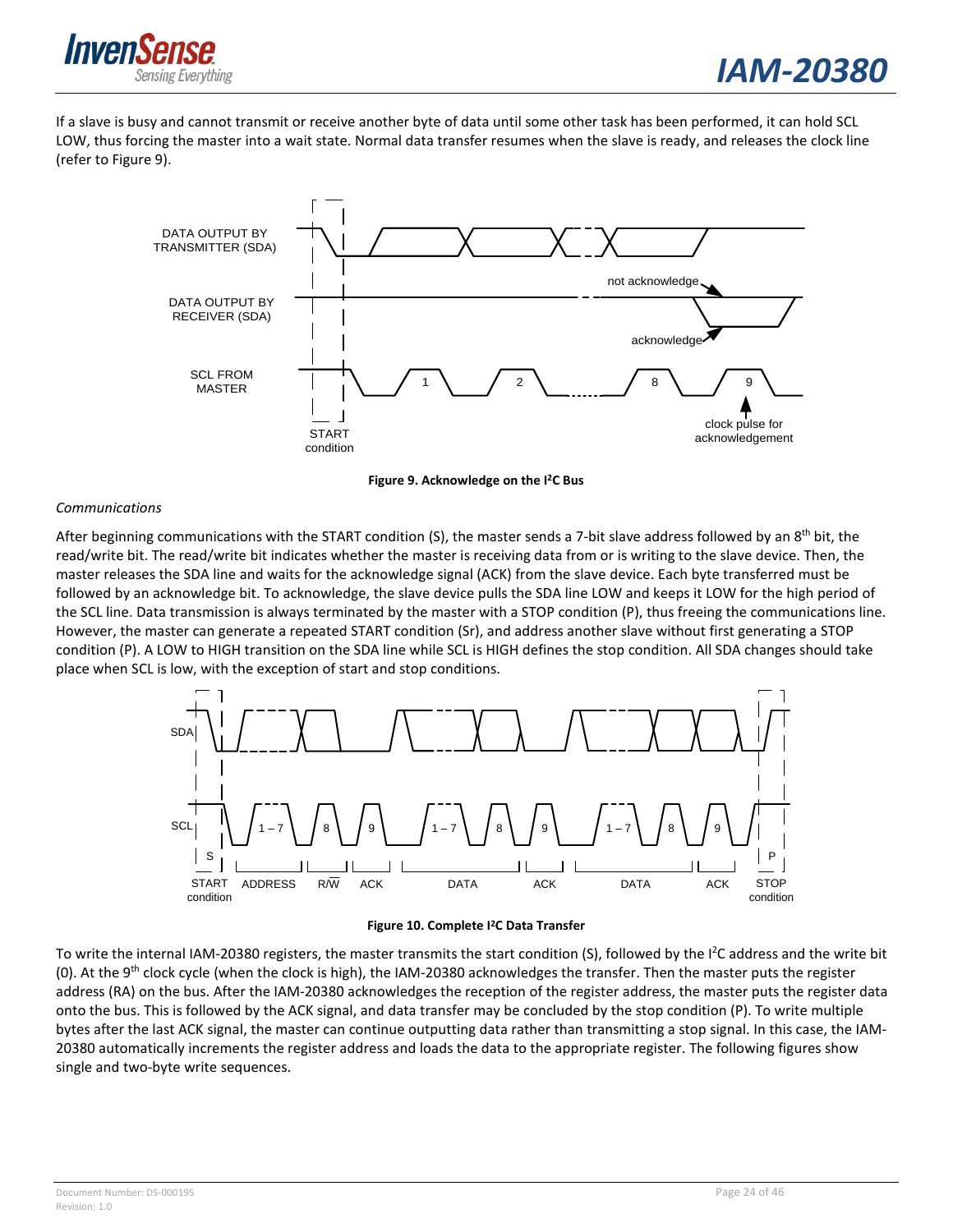

#### *Single-Byte Write Sequence*

| Master | د | AD+W |     | RA |     | <b>DATA</b> |            |  |
|--------|---|------|-----|----|-----|-------------|------------|--|
| Slave  |   |      | ACK |    | ACK |             | <b>ACK</b> |  |

#### *Burst Write Sequence*

| Master | $\overline{\phantom{0}}$<br>٠ | AD+W |            | <b>RA</b> |            | DATA |            | <b>DATA</b> |            | D |
|--------|-------------------------------|------|------------|-----------|------------|------|------------|-------------|------------|---|
| Slave  |                               |      | <b>ACK</b> |           | <b>ACK</b> |      | <b>ACK</b> |             | <b>ACK</b> |   |

To read the internal IAM-20380 registers, the master sends a start condition, followed by the I<sup>2</sup>C address and a write bit, and then the register address that is going to be read. Upon receiving the ACK signal from the IAM-20380, the master transmits a start signal followed by the slave address and read bit. As a result, the IAM-20380 sends an ACK signal and the data. The communication ends with a not acknowledge (NACK) signal and a stop bit from master. The NACK condition is defined such that the SDA line remains high at the 9<sup>th</sup> clock cycle. The following figures show single and two-byte read sequences.

#### *Single-Byte Read Sequence*

| Master | -<br>◡ | AD+W |            | RA |            | -<br>ے | $AD+R$ |            |             | <b>NACK</b> | D |
|--------|--------|------|------------|----|------------|--------|--------|------------|-------------|-------------|---|
| Slave  |        |      | <b>ACK</b> |    | <b>ACK</b> |        |        | <b>ACK</b> | <b>DATA</b> |             |   |

#### *Burst Read Sequence*

| Master | ◡ | AD+W |            | <b>RA</b> |            | - | AD+R |            |             | <b>ACK</b> |             | <b>NACK</b> |  |
|--------|---|------|------------|-----------|------------|---|------|------------|-------------|------------|-------------|-------------|--|
| Slave  |   |      | <b>ACK</b> |           | <b>ACK</b> |   |      | <b>ACK</b> | <b>DATA</b> |            | <b>DATA</b> |             |  |

#### <span id="page-24-1"></span><span id="page-24-0"></span>**6.4 I 2C TERMS**

| <b>SIGNAL</b> | <b>DESCRIPTION</b>                                                                         |
|---------------|--------------------------------------------------------------------------------------------|
| S             | Start Condition: SDA goes from high to low while SCL is high                               |
| AD            | Slave <sup>2</sup> C address                                                               |
| w             | Write bit (0)                                                                              |
| R             | Read bit (1)                                                                               |
| <b>ACK</b>    | Acknowledge: SDA line is low while the SCL line is high at the 9 <sup>th</sup> clock cycle |
| <b>NACK</b>   | Not-Acknowledge: SDA line stays high at the 9 <sup>th</sup> clock cycle                    |
| <b>RA</b>     | IAM-20380 internal register address                                                        |
| <b>DATA</b>   | Transmit or received data                                                                  |
| P             | Stop condition: SDA going from low to high while SCL is high                               |

**Table 13. I 2C Terms**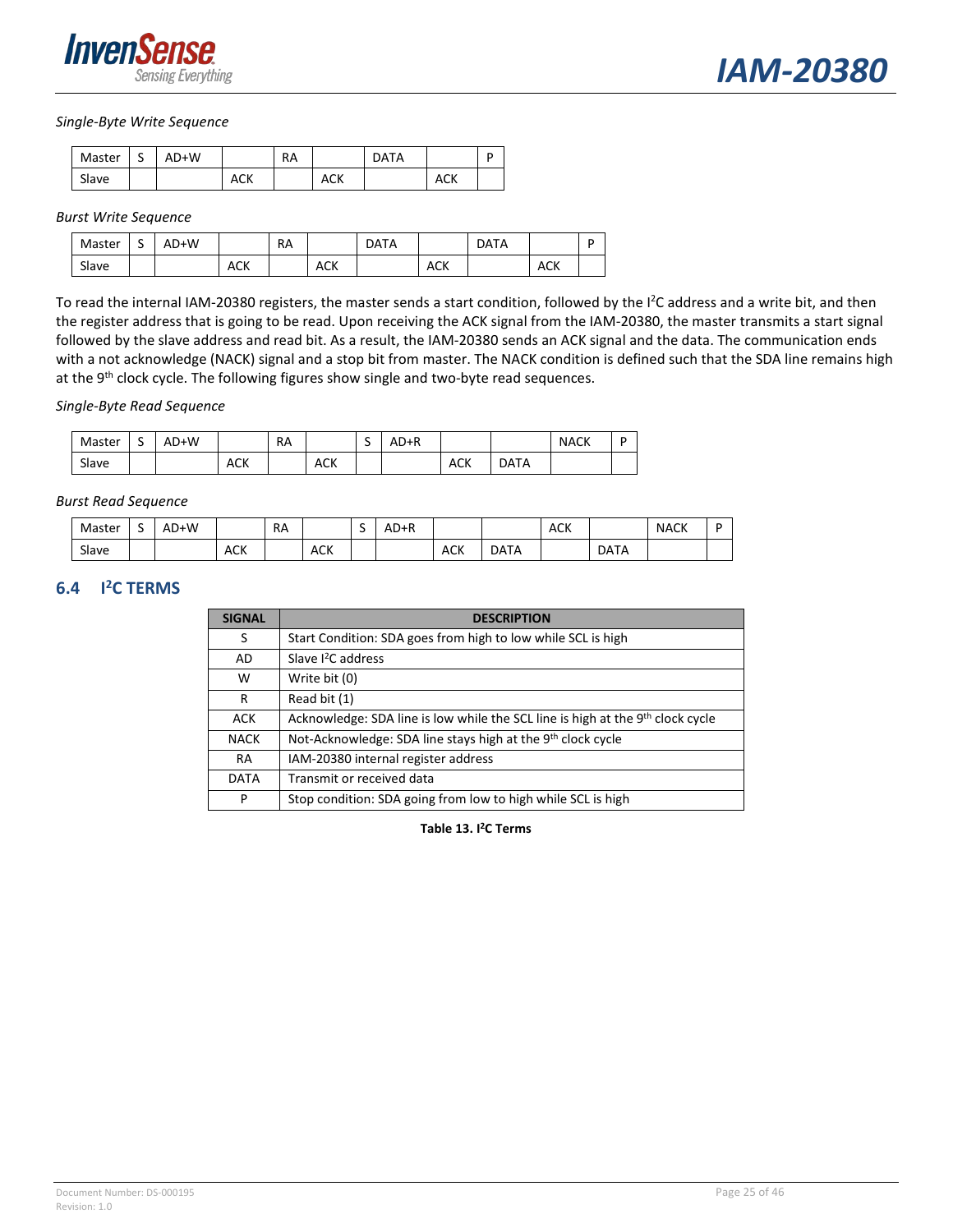

#### <span id="page-25-0"></span>**6.5 SPI INTERFACE**

SPI is a 4-wire synchronous serial interface that uses two control lines and two data lines. The IAM-20380 always operates as a Slave device during standard Master-Slave SPI operation.

With respect to the Master, the Serial Clock output (SPC), the Serial Data Output (SDO) and the Serial Data Input (SDI) are shared among the Slave devices. Each SPI slave device requires its own Chip Select (CS) line from the master.

CS goes low (active) at the start of transmission and goes back high (inactive) at the end. Only one CS line is active at a time, ensuring that only one slave is selected at any given time. The CS lines of the non-selected slave devices are held high, causing their SDO lines to remain in a high-impedance (high-z) state so that they do not interfere with any active devices.

#### *SPI Operational Features*

- 1. Data are delivered MSB first and LSB last
- 2. Data are latched on the rising edge of SPC
- 3. Data should be transitioned on the falling edge of SPC
- 4. The maximum frequency of SPC is 8 MHz
- 5. SPI read and write operations are completed in 16 or more clock cycles (two or more bytes). The first byte contains the SPI Address, and the following byte(s) contain(s) the SPI data. The first bit of the first byte contains the Read/Write bit and indicates the Read (1) or Write (0) operation. The following 7 bits contain the Register Address. In cases of multiplebyte Read/Writes, data are two or more bytes:

| . .        |    |    |    |    |    |    |    |
|------------|----|----|----|----|----|----|----|
| <b>MSB</b> |    |    |    |    |    |    |    |
|            | А6 | A5 | A4 | A3 | A2 | Α1 | A0 |

*SPI Data format*

| <b>MSB</b> |    |    |    |  |                |
|------------|----|----|----|--|----------------|
|            | טע | DΔ | D3 |  | D <sub>0</sub> |

6. Supports Single or Burst Read/Writes.



#### <span id="page-25-1"></span>**Figure 11. Typical SPI Master/Slave Configuration**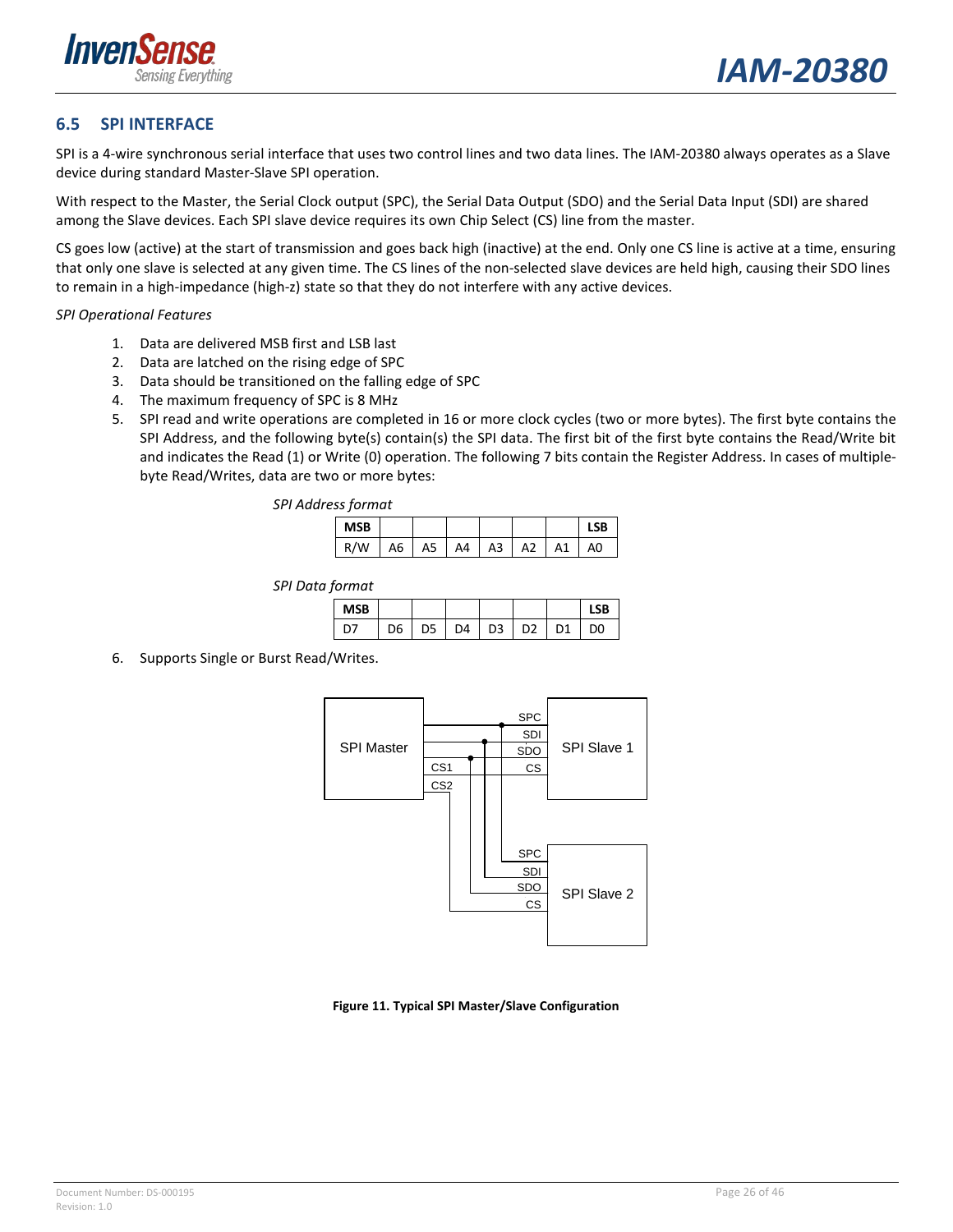

## <span id="page-26-0"></span>*7 SERIAL INTERFACE CONSIDERATIONS*

### <span id="page-26-1"></span>**7.1 IAM-20380 SUPPORTED INTERFACES**

The IAM-20380 supports I2 C communications on its serial interface**.**

The IAM-20380's I/O logic levels are set to be VDDIO.

[Figure 12](#page-26-2) depicts a sample circuit of IAM-20380. It shows the relevant logic levels and voltage connections.



<span id="page-26-2"></span>**Figure 12. I/O Levels and Connections**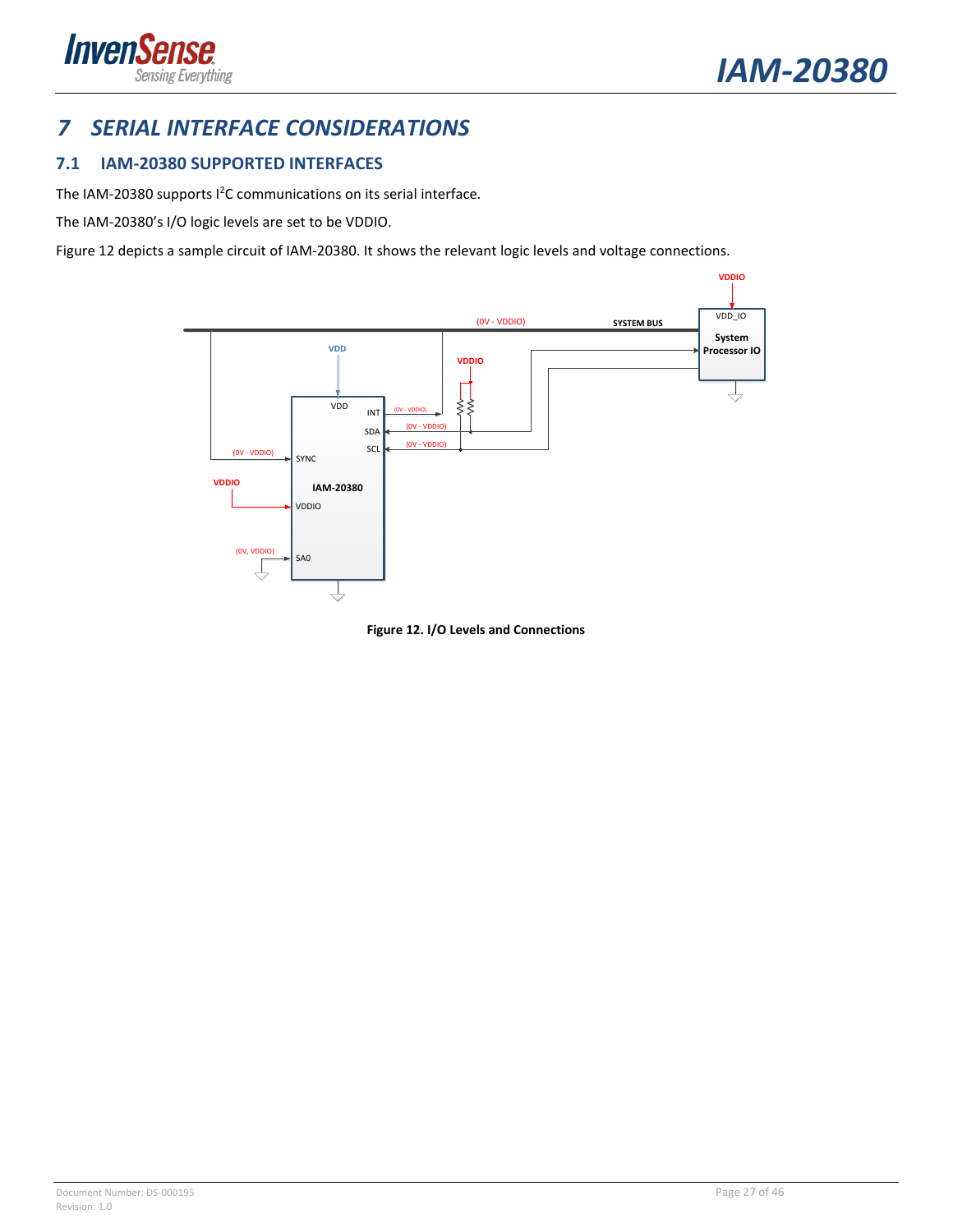



### <span id="page-27-0"></span>*8 REGISTER MAP*

The following table lists the register map for the IAM-20380.

| Addr<br>(Hex) | Addr<br>(Dec.) | <b>Register Name</b> | <b>Serial</b><br>I/F | <b>Accessible</b><br>(writable)<br>in Sleep<br><b>Mode</b> | Bit7                    | Bit6                                                              | Bit5                     | Bit4                     | Bit3                     | Bit2                             | Bit1                     | <b>Bit0</b>              |
|---------------|----------------|----------------------|----------------------|------------------------------------------------------------|-------------------------|-------------------------------------------------------------------|--------------------------|--------------------------|--------------------------|----------------------------------|--------------------------|--------------------------|
| $00\,$        | 00             | SELF_TEST_X_GYRO     | R/W                  | N                                                          |                         |                                                                   |                          |                          | XG_ST_DATA[7:0]          |                                  |                          |                          |
| 01            | 01             | SELF_TEST_Y_GYRO     | R/W                  | ${\sf N}$                                                  |                         |                                                                   |                          |                          | YG_ST_DATA[7:0]          |                                  |                          |                          |
| $02\,$        | 02             | SELF_TEST_Z_GYRO     | R/W                  | ${\sf N}$                                                  |                         |                                                                   |                          |                          | ZG_ST_DATA[7:0]          |                                  |                          |                          |
| 13            | 19             | XG_OFFS_USRH         | R/W                  | N                                                          |                         |                                                                   |                          |                          | X_OFFS_USR [15:8]        |                                  |                          |                          |
| 14            | 20             | XG_OFFS_USRL         | R/W                  | ${\sf N}$                                                  |                         |                                                                   |                          |                          | X_OFFS_USR [7:0]         |                                  |                          |                          |
| 15            | 21             | YG_OFFS_USRH         | R/W                  | ${\sf N}$                                                  |                         |                                                                   |                          |                          | Y_OFFS_USR [15:8]        |                                  |                          |                          |
| 16            | 22             | YG_OFFS_USRL         | R/W                  | ${\sf N}$                                                  |                         |                                                                   |                          |                          | Y_OFFS_USR [7:0]         |                                  |                          |                          |
| 17            | 23             | ZG_OFFS_USRH         | R/W                  | ${\sf N}$                                                  |                         |                                                                   |                          |                          | Z_OFFS_USR [15:8]        |                                  |                          |                          |
| 18            | 24             | ZG_OFFS_USRL         | R/W                  | ${\sf N}$                                                  |                         |                                                                   |                          |                          | Z_OFFS_USR [7:0]         |                                  |                          |                          |
| 19            | 25             | SMPLRT_DIV           | R/W                  | ${\sf N}$                                                  |                         |                                                                   |                          |                          | SMPLRT_DIV[7:0]          |                                  |                          |                          |
| 1A            | 26             | CONFIG               | R/W                  | ${\sf N}$                                                  |                         | <b>FIFO</b><br>MODE                                               |                          | EXT_SYNC_SET[2:0]        |                          |                                  | DLPF_CFG[2:0]            |                          |
| 1B            | 27             | GYRO_CONFIG          | R/W                  | ${\sf N}$                                                  | XG_ST                   | YG_ST                                                             | ZG_ST                    | FS_SEL [1:0]             |                          | $\mathbb{Z}^2$                   |                          | FCHOICE_B[1:0]           |
| 1E            | 30             | LP_MODE_CFG          | R/W                  | ${\sf N}$                                                  | GYRO_CYCL<br>E          |                                                                   | G_AVGCFG[2:0]            |                          |                          |                                  |                          |                          |
| 23            | 35             | FIFO_EN              | R/W                  | ${\sf N}$                                                  | <b>TEMP</b><br>_FIFO_EN | XG_FIFO_EN                                                        | YG_FIFO_EN               | ZG_FIFO_EN               | ×.                       |                                  |                          |                          |
| 36            | 54             | FSYNC_INT            | R/C                  | ${\sf N}$                                                  | FSYNC_INT               | $\sim$                                                            | $\sim$                   | $\overline{\phantom{a}}$ | $\overline{\phantom{a}}$ | $\overline{\phantom{a}}$         | $\overline{\phantom{a}}$ | $\overline{\phantom{a}}$ |
| 37            | 55             | INT_PIN_CFG          | R/W                  | Y                                                          | INT_LEVEL               | INT_OPEN                                                          | LATCH<br>$\_INT\_EN$     | INT_RD<br>_CLEAR         | FSYNC_INT_L<br>EVEL      | <b>FSYNC</b><br>$INT_MODE$<br>EN | ٠                        | ٠                        |
| 38            | 56             | INT_ENABLE           | R/W                  | Y                                                          |                         | <b>FIFO</b><br>_OFLOW<br>$E$ N                                    |                          |                          | GDRIVE_INT_<br>EN        |                                  | DATA_RDY_I<br>NT_EN      |                          |
| 3A            | 58             | INT_STATUS           | R/C                  | ${\sf N}$                                                  |                         | <b>FIFO</b><br>_OFLOW<br>$\_INT$                                  |                          |                          | GDRIVE_INT               |                                  | DATA<br>_RDY_INT         |                          |
| 41            | 65             | TEMP_OUT_H           | R                    | ${\sf N}$                                                  | TEMP_OUT[15:8]          |                                                                   |                          |                          |                          |                                  |                          |                          |
| 42            | 66             | TEMP_OUT_L           | R                    | ${\sf N}$                                                  |                         |                                                                   |                          |                          | TEMP_OUT[7:0]            |                                  |                          |                          |
| 43            | 67             | GYRO_XOUT_H          | ${\sf R}$            | ${\sf N}$                                                  |                         |                                                                   |                          |                          | GYRO_XOUT[15:8]          |                                  |                          |                          |
| 44            | 68             | GYRO_XOUT_L          | ${\sf R}$            | ${\sf N}$                                                  |                         |                                                                   |                          |                          | GYRO_XOUT[7:0]           |                                  |                          |                          |
| 45            | 69             | GYRO_YOUT_H          | ${\sf R}$            | ${\sf N}$                                                  |                         |                                                                   |                          |                          | GYRO_YOUT[15:8]          |                                  |                          |                          |
| 46            | 70             | GYRO_YOUT_L          | $\mathsf{R}$         | ${\sf N}$                                                  |                         |                                                                   |                          |                          | GYRO_YOUT[7:0]           |                                  |                          |                          |
| 47            | $71\,$         | GYRO_ZOUT_H          | R                    | ${\sf N}$                                                  | GYRO_ZOUT[15:8]         |                                                                   |                          |                          |                          |                                  |                          |                          |
| 48            | 72             | GYRO_ZOUT_L          | R                    | ${\sf N}$                                                  |                         |                                                                   |                          |                          | GYRO_ZOUT[7:0]           |                                  |                          |                          |
| 68            | 104            | SIGNAL_PATH_RESET    | R/W                  | ${\sf N}$                                                  | $\sim$                  | $\sim$                                                            | $\overline{\phantom{a}}$ | ٠                        | $\sim$                   | $\sim$                           | $\sim$                   | <b>TEMP</b><br>$\_RST$   |
| 6A            | 106            | USER_CTRL            | R/W                  | ${\sf N}$                                                  |                         | FIFO_EN                                                           |                          | $IC_I$<br>DIS            |                          | <b>FIFO</b><br><b>RST</b>        |                          | SIG_COND<br><b>RST</b>   |
| 6B            | 107            | PWR_MGMT_1           | R/W                  | Υ                                                          | DEVICE_RES<br>ET        | GYRO_<br>SLEEP<br>TEMP_DIS<br>$\overline{\phantom{a}}$<br>STANDBY |                          |                          | CLKSEL[2:0]              |                                  |                          |                          |
| 6C            | 108            | PWR_MGMT_2           | R/W                  | Υ                                                          | $FIFO\_LP\_EN$          | ÷.                                                                | $\overline{\phantom{a}}$ | ÷,                       | $\sim$                   | STBY_XG                          | STBY_YG                  | STBY_ZG                  |
| 72            | 114            | FIFO_COUNTH          | R                    | ${\sf N}$                                                  |                         | ÷                                                                 |                          |                          |                          | FIFO_COUNT[12:8]                 |                          |                          |
| 73            | 115            | FIFO_COUNTL          | ${\sf R}$            | ${\sf N}$                                                  |                         |                                                                   |                          |                          | FIFO_COUNT[7:0]          |                                  |                          |                          |
| 74            | 116            | $FIFO_R_W$           | R/W                  | ${\sf N}$                                                  |                         |                                                                   |                          |                          | FIFO_DATA[7:0]           |                                  |                          |                          |
| 75            | 117            | WHO_AM_I             | R                    | ${\sf N}$                                                  | WHOAMI[7:0]             |                                                                   |                          |                          |                          |                                  |                          |                          |

**Note**: Register Names ending in \_H and \_L contain the high and low bytes, respectively, of an internal register value.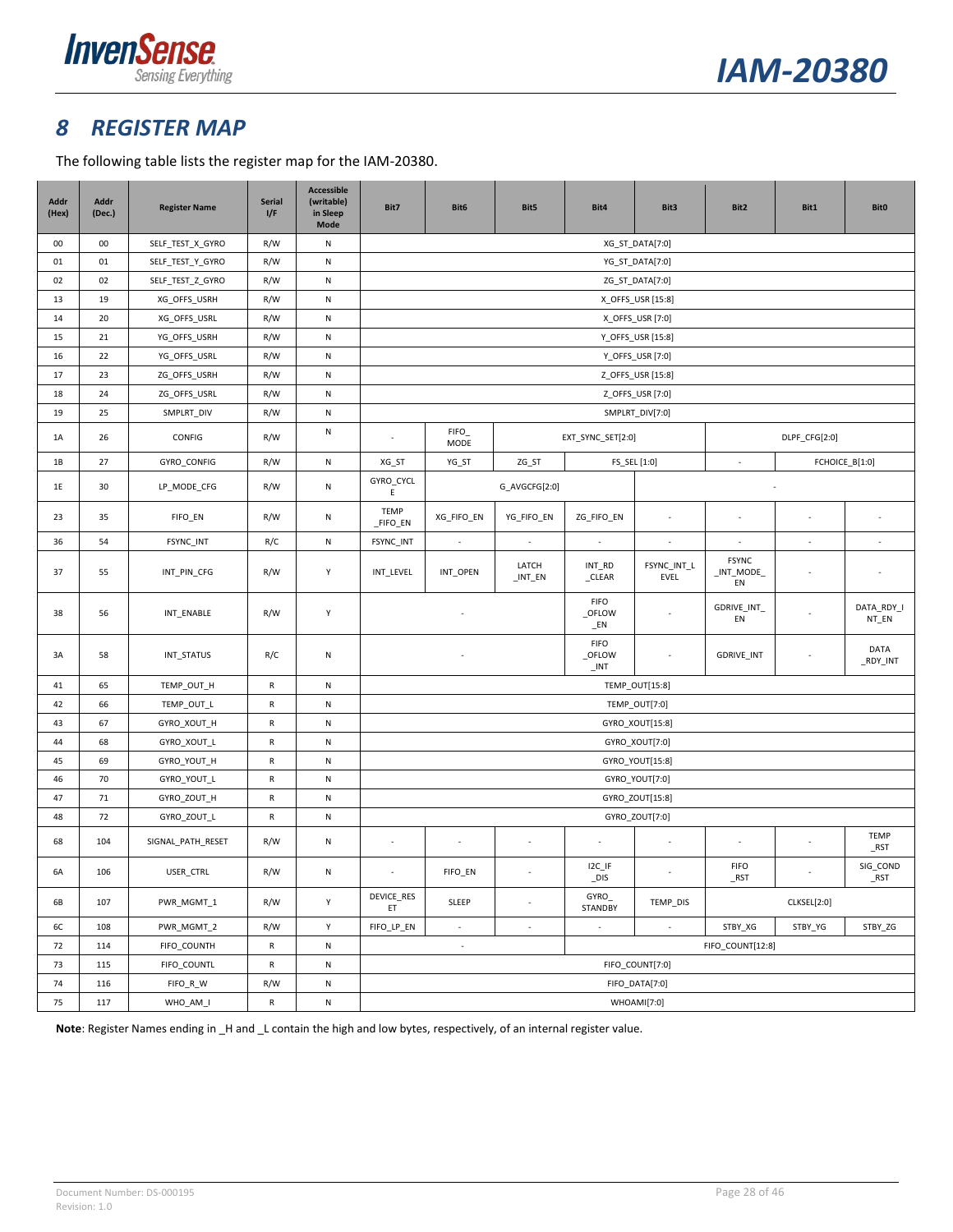



In the detailed register tables that follow, register names are in capital letters, while register values are in capital letters and italicized. For example, the GYRO\_XOUT\_H register (Register 67) contains the 8 most significant bits, *GYRO\_XOUT*[15:8], of the 16 bit X-Axis gyroscope measurement, *GYRO\_XOUT*.

The reset value is 0x00 for all registers other than the registers below, also the self-test registers contain pre-programmed values and will not be 0x00 after reset.

- Register 107 (0x40) Power Management 1
- Register 117 (0xB5) WHO\_AM\_I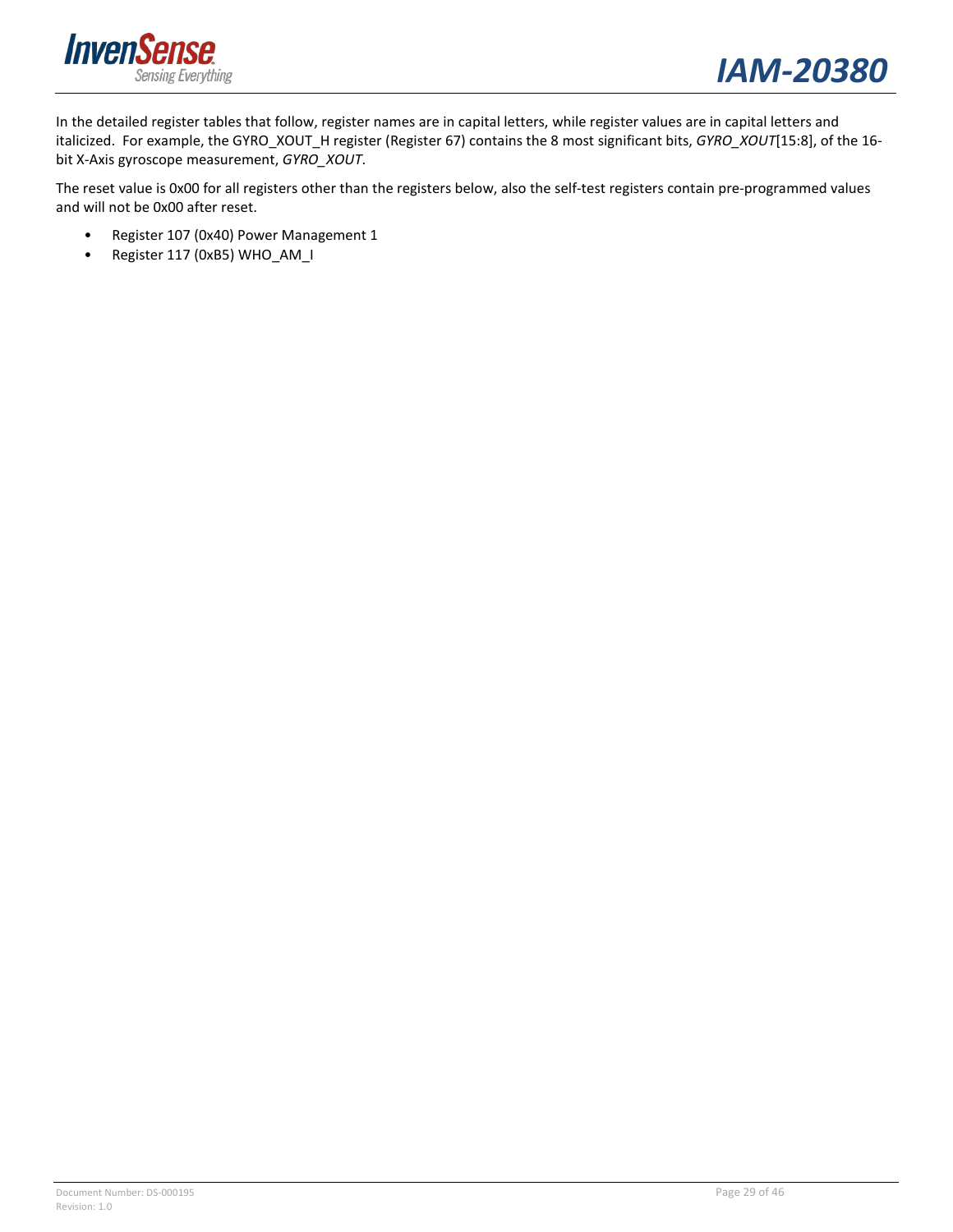

### <span id="page-29-0"></span>*9 REGISTER DESCRIPTIONS*

This section describes the function and contents of each register within the IAM-20380.

**Note**: The device will come up in sleep mode upon power-up.

#### <span id="page-29-1"></span>**9.1 REGISTERS 0 TO 2 – GYROSCOPE SELF-TEST REGISTERS**

#### **Register Name: SELF\_TEST\_X\_GYRO, SELF\_TEST\_Y\_GYRO, SELF\_TEST\_Z\_GYRO**

#### **Type: READ/WRITE**

#### **Register Address: 00, 01, 02 (Decimal); 00, 01, 02 (Hex)**

| <b>REGISTER</b>  | <b>BIT</b> | <b>NAME</b>     | <b>FUNCTION</b>                                                            |
|------------------|------------|-----------------|----------------------------------------------------------------------------|
|                  |            |                 | The value in this register indicates the self-test output generated during |
| SELF TEST X GYRO | [7:0]      | XG ST DATA[7:0] | manufacturing tests. This value is to be used to check against             |
|                  |            |                 | subsequent self-test outputs performed by the end user.                    |
|                  |            |                 | The value in this register indicates the self-test output generated during |
| SELF TEST Y GYRO | [7:0]      | YG_ST_DATA[7:0] | manufacturing tests. This value is to be used to check against             |
|                  |            |                 | subsequent self-test outputs performed by the end user.                    |
|                  |            |                 | The value in this register indicates the self-test output generated during |
| SELF TEST Z GYRO | [7:0]      | ZG ST DATA[7:0] | manufacturing tests. This value is to be used to check against             |
|                  |            |                 | subsequent self-test outputs performed by the end user.                    |

The equation to convert self-test codes in OTP to factory self-test measurement is:

$$
ST\_OTP = (2620/2^{FS}) * 1.01^{(ST\_code-1)} \text{ (lsb)}
$$

where ST\_OTP is the value that is stored in OTP of the device, FS is the Full Scale value, and ST\_code is based on the Self-Test value (ST\_ FAC) determined in InvenSense's factory final test and calculated based on the following equation:

$$
ST\_code = round(\frac{\log(ST\_FAC/(2620/2^{FS}))}{\log(1.01)}) + 1
$$

### <span id="page-29-2"></span>**9.2 REGISTER 19 – GYRO OFFSET ADJUSTMENT REGISTER**

#### **Register Name: XG\_OFFS\_USRH Register Type: READ/WRITE**

**Register Address: 19 (Decimal); 13 (Hex)**

| BIT   | <b>NAME</b>      | <b>FUNCTION</b>                                                                                                                                                                                                                                   |
|-------|------------------|---------------------------------------------------------------------------------------------------------------------------------------------------------------------------------------------------------------------------------------------------|
| [7:0] | X OFFS USR[15:8] | Bits 15 to 8 of the 16-bit offset of X gyroscope (2's complement). This register is<br>used to remove DC bias from the sensor output. The value in this register is<br>added to the gyroscope sensor value before going into the sensor register. |

### <span id="page-29-3"></span>**9.3 REGISTER 20 – GYRO OFFSET ADJUSTMENT REGISTER**

**Register Name: XG\_OFFS\_USRL**

**Register Type: READ/WRITE**

#### **Register Address: 20 (Decimal); 14 (Hex)**

| <b>BIT</b> | <b>NAME</b>     | <b>FUNCTION</b>                                                                                                                                                    |
|------------|-----------------|--------------------------------------------------------------------------------------------------------------------------------------------------------------------|
| [7:0]      | X OFFS USR[7:0] | Bits 7 to 0 of the 16-bit offset of X gyroscope (2's complement). This register is<br>used to remove DC bias from the sensor output. The value in this register is |
|            |                 | added to the gyroscope sensor value before going into the sensor register.                                                                                         |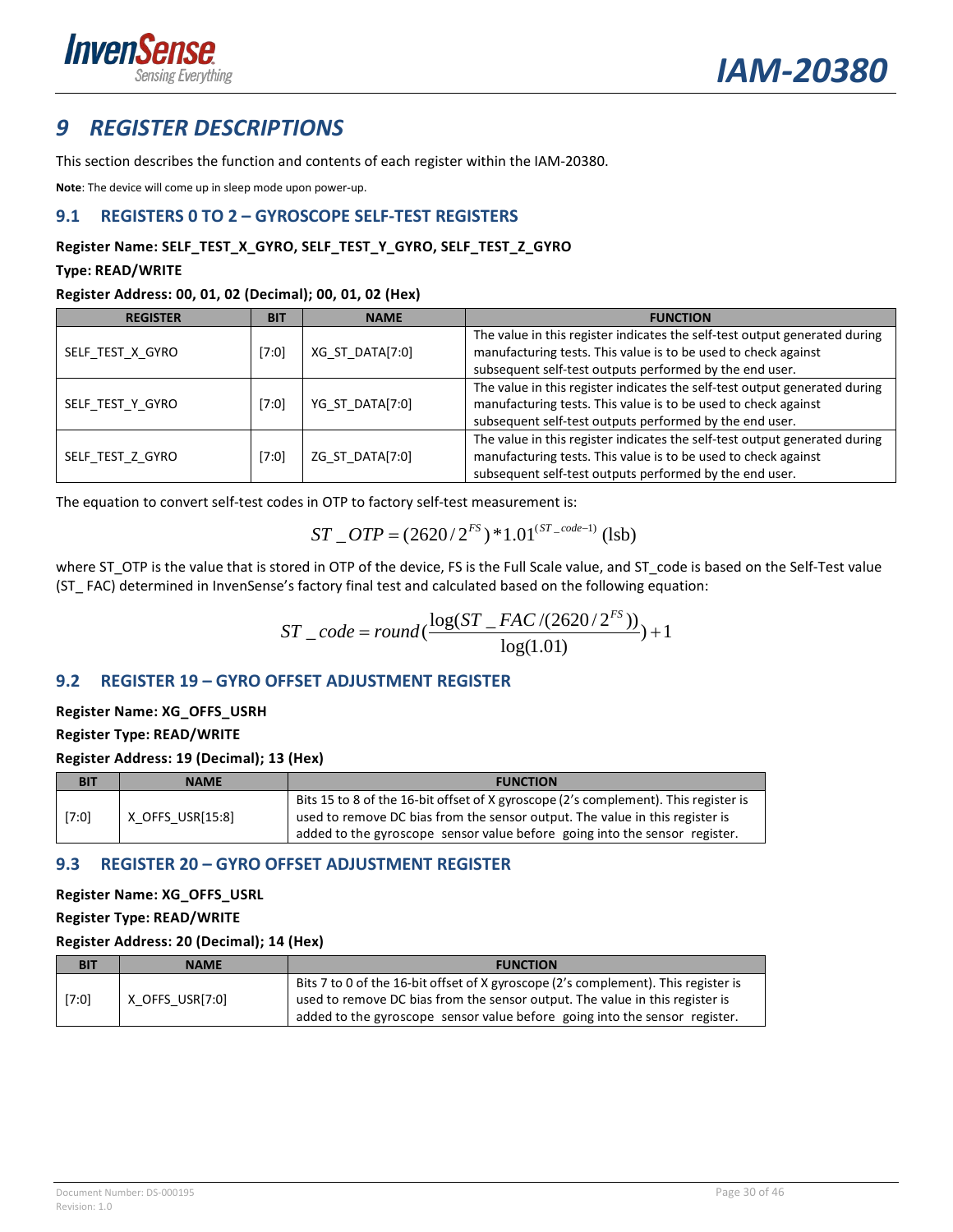

#### <span id="page-30-0"></span>**9.4 REGISTER 21 – GYRO OFFSET ADJUSTMENT REGISTER**

**Register Name: YG\_OFFS\_USRH**

#### **Register Type: READ/WRITE**

#### **Register Address: 21 (Decimal); 15 (Hex)**

| BIT   | <b>NAME</b>      | <b>FUNCTION</b>                                                                                                                                                                                                                                   |
|-------|------------------|---------------------------------------------------------------------------------------------------------------------------------------------------------------------------------------------------------------------------------------------------|
| [7:0] | Y OFFS USR[15:8] | Bits 15 to 8 of the 16-bit offset of Y gyroscope (2's complement). This register is<br>used to remove DC bias from the sensor output. The value in this register is<br>added to the gyroscope sensor value before going into the sensor register. |

#### <span id="page-30-1"></span>**9.5 REGISTER 22 – GYRO OFFSET ADJUSTMENT REGISTER**

#### **Register Name: YG\_OFFS\_USRL**

#### **Register Type: READ/WRITE**

#### **Register Address: 22 (Decimal); 16 (Hex)**

| <b>BIT</b> | <b>NAME</b>     | <b>FUNCTION</b>                                                                                                                                                                                                                                  |
|------------|-----------------|--------------------------------------------------------------------------------------------------------------------------------------------------------------------------------------------------------------------------------------------------|
| [7:0]      | Y OFFS USR[7:0] | Bits 7 to 0 of the 16-bit offset of Y gyroscope (2's complement). This register is<br>used to remove DC bias from the sensor output. The value in this register is<br>added to the gyroscope sensor value before going into the sensor register. |

#### <span id="page-30-2"></span>**9.6 REGISTER 23 – GYRO OFFSET ADJUSTMENT REGISTER**

#### **Register Name: ZG\_OFFS\_USRH**

#### **Register Type: READ/WRITE**

#### **Register Address: 23 (Decimal); 17 (Hex)**

| <b>BIT</b> | <b>NAME</b>      | <b>FUNCTION</b>                                                                                                                                                                                                                                   |
|------------|------------------|---------------------------------------------------------------------------------------------------------------------------------------------------------------------------------------------------------------------------------------------------|
| [7:0]      | Z OFFS USR[15:8] | Bits 15 to 8 of the 16-bit offset of Z gyroscope (2's complement). This register is<br>used to remove DC bias from the sensor output. The value in this register is<br>added to the gyroscope sensor value before going into the sensor register. |

#### <span id="page-30-3"></span>**9.7 REGISTER 24 – GYRO OFFSET ADJUSTMENT REGISTER**

#### **Register Name: ZG\_OFFS\_USRL**

#### **Register Type: READ/WRITE**

#### **Register Address: 24 (Decimal); 18 (Hex)**

| <b>BIT</b> | <b>NAME</b>     | <b>FUNCTION</b>                                                                                                                                                                                                                                  |
|------------|-----------------|--------------------------------------------------------------------------------------------------------------------------------------------------------------------------------------------------------------------------------------------------|
| [7:0]      | Z OFFS USR[7:0] | Bits 7 to 0 of the 16-bit offset of Z gyroscope (2's complement). This register is<br>used to remove DC bias from the sensor output. The value in this register is<br>added to the gyroscope sensor value before going into the sensor register. |

#### <span id="page-30-4"></span>**9.8 REGISTER 25 – SAMPLE RATE DIVIDER**

#### **Register Name: SMPLRT\_DIV**

**Register Type: READ/WRITE**

#### **Register Address: 25 (Decimal); 19 (Hex)**

| <b>BIT</b> | <b>NAME</b>     | <b>FUNCTION</b>                                                                                                |
|------------|-----------------|----------------------------------------------------------------------------------------------------------------|
| [7:0]      | SMPLRT DIV[7:0] | Divides the internal sample rate (see register CONFIG) to generate the sample rate that                        |
|            |                 | controls sensor data output rate, FIFO sample rate.                                                            |
|            |                 | <b>Note:</b> This register is only effective when FCHOICE B register bits are 2'b00, and $(0 <$ DLPF CFG < 7). |
|            |                 | This is the update rate of the sensor register:                                                                |
|            |                 | SAMPLE RATE = INTERNAL SAMPLE RATE / (1 + SMPLRT DIV)                                                          |
|            |                 | Where INTERNAL SAMPLE RATE = 1 kHz                                                                             |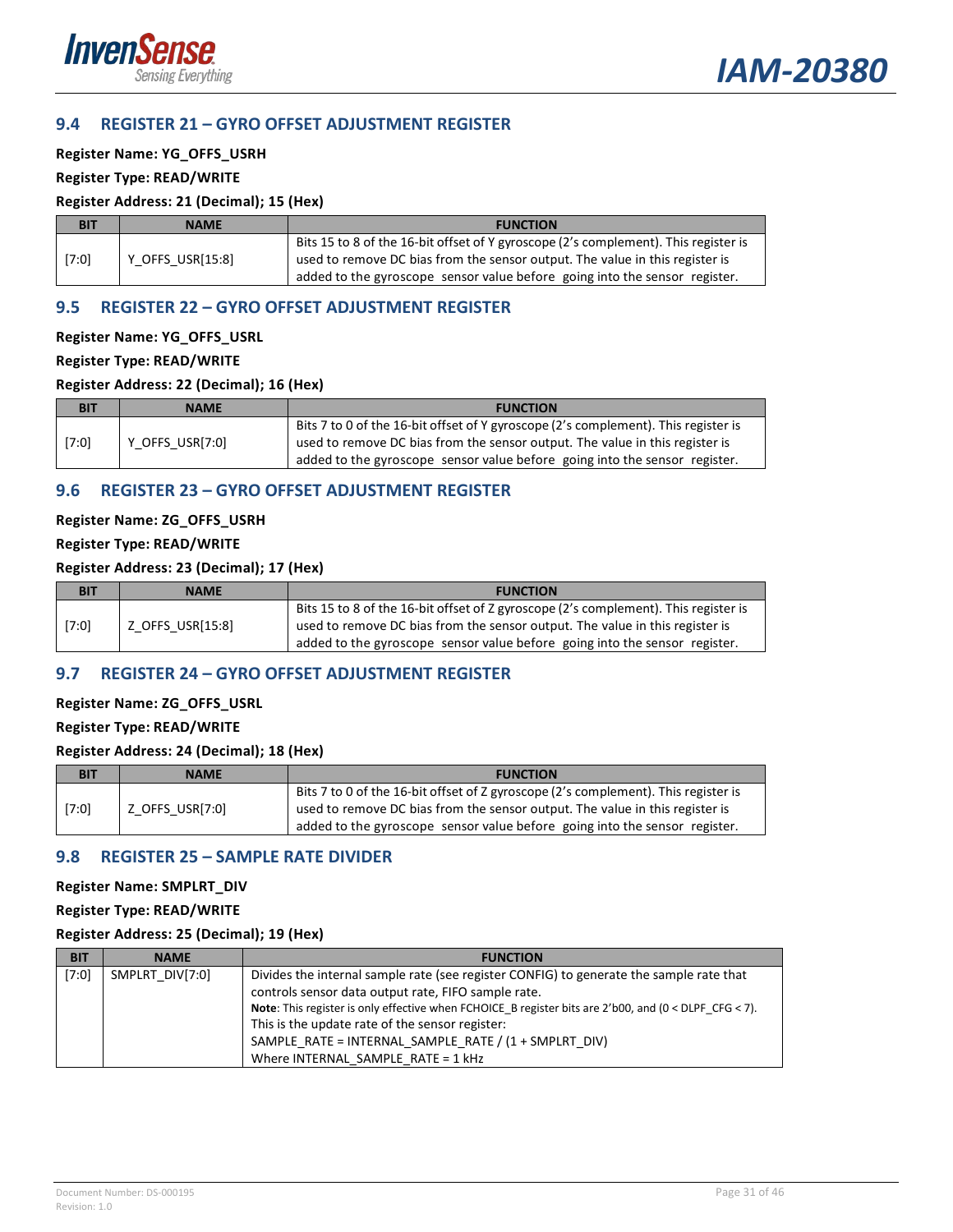



#### <span id="page-31-0"></span>**9.9 REGISTER 26 – CONFIGURATION**

#### **Register Name: CONFIG**

#### **Register Type: READ/WRITE**

#### **Register Address: 26 (Decimal); 1A (Hex)**

| <b>BIT</b> | <b>NAME</b>       | <b>FUNCTION</b>         |                                                                                        |                                                                                                  |  |  |
|------------|-------------------|-------------------------|----------------------------------------------------------------------------------------|--------------------------------------------------------------------------------------------------|--|--|
| $[7]$      | ۰                 | Always set to 0         |                                                                                        |                                                                                                  |  |  |
| [6]        | FIFO MODE         |                         | When set to '1', when the FIFO is full, additional writes will not be written to FIFO. |                                                                                                  |  |  |
|            |                   |                         |                                                                                        | When set to '0', when the FIFO is full, additional writes will be written to the FIFO, replacing |  |  |
|            |                   | the oldest data.        |                                                                                        |                                                                                                  |  |  |
| $[5:3]$    | EXT SYNC SET[2:0] |                         | Enables the FSYNC pin data to be sampled.                                              |                                                                                                  |  |  |
|            |                   |                         | <b>EXT SYNC SET</b>                                                                    | <b>FSYNC bit location</b>                                                                        |  |  |
|            |                   |                         | U                                                                                      | function disabled                                                                                |  |  |
|            |                   |                         |                                                                                        | TEMP OUT L[0]                                                                                    |  |  |
|            |                   |                         |                                                                                        | GYRO XOUT L[0]                                                                                   |  |  |
|            |                   |                         | 3                                                                                      | GYRO YOUT L[0]                                                                                   |  |  |
|            |                   |                         | 4                                                                                      | GYRO ZOUT L[0]                                                                                   |  |  |
|            |                   |                         | 5                                                                                      | <b>RESERVED</b>                                                                                  |  |  |
|            |                   |                         | 6                                                                                      | <b>RESERVED</b>                                                                                  |  |  |
|            |                   |                         |                                                                                        | <b>RESERVED</b>                                                                                  |  |  |
|            |                   |                         |                                                                                        | FSYNC will be latched to capture short strobes. This will be done such that if FSYNC toggles,    |  |  |
|            |                   |                         |                                                                                        | the latched value toggles, but won't toggle again until the new latched value is captured by     |  |  |
|            |                   | the sample rate strobe. |                                                                                        |                                                                                                  |  |  |
| $[2:0]$    | DLPF CFG[2:0]     |                         | For the DLPF to be used, FCHOICE $B[1:0]$ is 2'b00.                                    |                                                                                                  |  |  |
|            |                   | See Table 14.           |                                                                                        |                                                                                                  |  |  |

The DLPF is configured by *DLPF\_CFG,* when *FCHOICE\_B* [1:0] = 2b'00. The gyroscope and temperature sensor are filtered according to the value of *DLPF\_CFG* and *FCHOICE\_B* as shown in [Table 14.](#page-31-1)

<span id="page-31-1"></span>

|             | <b>FCHOICE B</b> |                 | Gyroscope       |                         |               | <b>Temperature</b><br><b>Sensor</b> |
|-------------|------------------|-----------------|-----------------|-------------------------|---------------|-------------------------------------|
| $1$         | $<$ 0>           | <b>DLPF CFG</b> | 3-dB BW<br>(Hz) | <b>Noise BW</b><br>(Hz) | Rate<br>(kHz) | 3-dB BW (Hz)                        |
| X           | 1                | X               | 8173            | 8595.1                  | 32            | 4000                                |
| 1           | $\mathbf 0$      | X               | 3281            | 3451.0                  | 32            | 4000                                |
| 0           | $\mathbf 0$      | 0               | 250             | 306.6                   | 8             | 4000                                |
| $\mathbf 0$ | $\mathbf 0$      | 1               | 176             | 177.0                   | $\mathbf{1}$  | 188                                 |
| 0           | $\mathbf 0$      | $\overline{2}$  | 92              | 108.6                   | $\mathbf{1}$  | 98                                  |
| $\Omega$    | $\mathbf 0$      | 3               | 41              | 59.0                    | 1             | 42                                  |
| $\Omega$    | $\mathbf 0$      | 4               | 20              | 30.5                    | $\mathbf{1}$  | 20                                  |
| $\mathbf 0$ | $\mathbf 0$      | 5               | 10              | 15.6                    | 1             | 10                                  |
| $\mathbf 0$ | $\mathbf 0$      | 6               | 5               | 8.0                     | 1             | 5                                   |
| $\mathbf 0$ | $\mathbf 0$      | 7               | 3281            | 3451.0                  | 8             | 4000                                |

**Table 14. Configuration**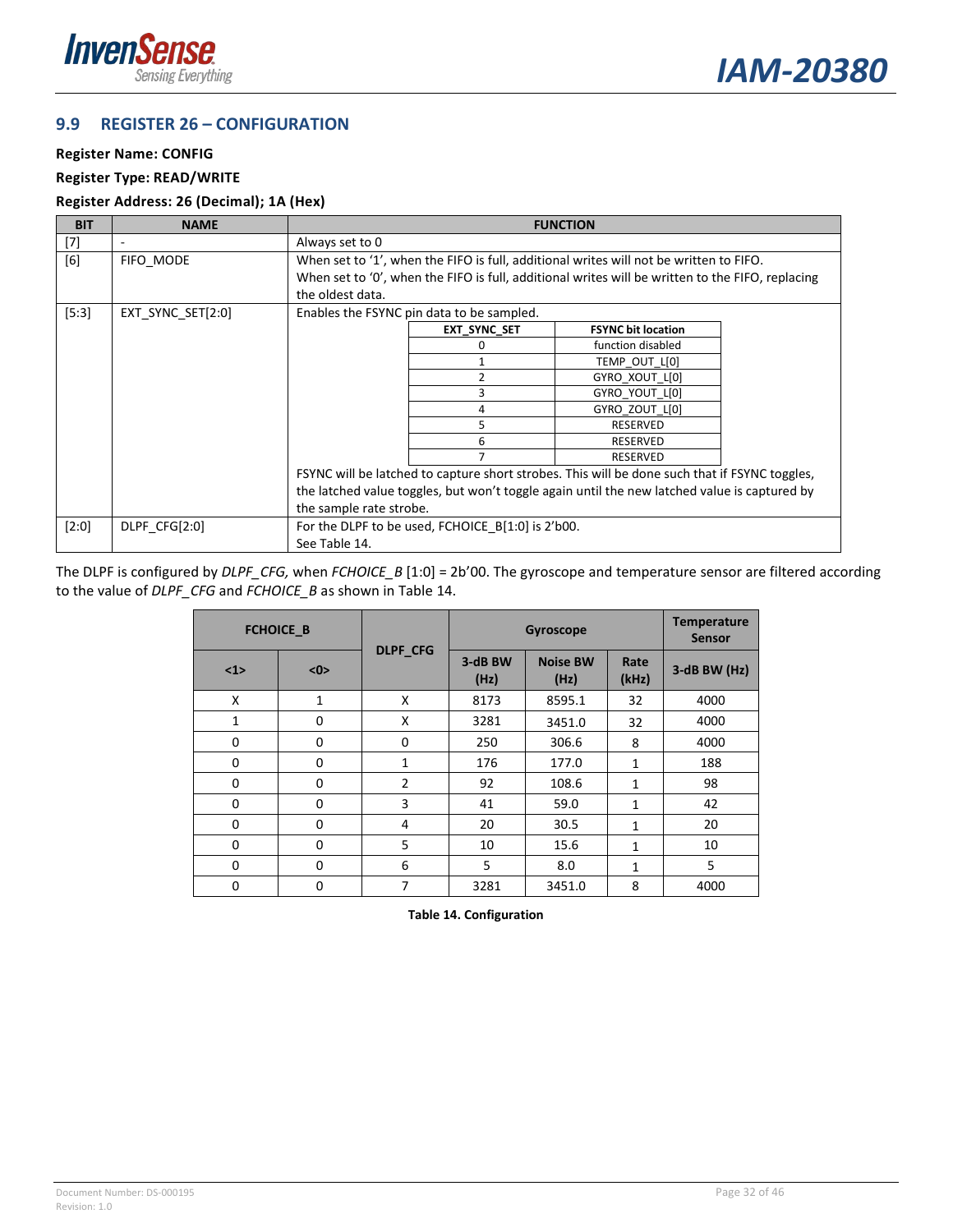



### <span id="page-32-0"></span>**9.10 REGISTER 27 – GYROSCOPE CONFIGURATION**

#### **Register Name: GYRO\_CONFIG**

#### **Register Type: READ/WRITE**

#### **Register Address: 27 (Decimal); 1B (Hex)**

| <b>BIT</b> | <b>NAME</b>              | <b>FUNCTION</b>                                                  |
|------------|--------------------------|------------------------------------------------------------------|
| $[7]$      | XG ST                    | X Gyro self-test                                                 |
| [6]        | YG_ST                    | Y Gyro self-test                                                 |
| $[5]$      | ZG_ST                    | Z Gyro self-test                                                 |
|            |                          | Gyro Full Scale Select:<br>$00 = \pm 250$ dps                    |
| $[4:3]$    | FS SEL $[1:0]$           | $01 = \pm 500$ dps<br>$10 = \pm 1000$ dps<br>$11 = \pm 2000$ dps |
| $[2]$      | $\overline{\phantom{a}}$ | Reserved.                                                        |
| $[1:0]$    | FCHOICE B[1:0]           | Used to bypass DLPF as shown in Table 14 above.                  |

#### <span id="page-32-1"></span>**9.11 REGISTER 30 – LOW POWER MODE CONFIGURATION**

#### **Register Name: LP\_MODE\_CFG**

#### **Register Type: READ/WRITE**

#### **Register Address: 30 (Decimal); 1E (Hex)**

| <b>BIT</b> | <b>NAME</b>   | <b>FUNCTION</b>                                                                          |
|------------|---------------|------------------------------------------------------------------------------------------|
| [7]        | GYRO CYCLE    | When set to '1' low-power gyroscope mode is enabled. Default setting is '0'              |
| $[6:4]$    | G AVGCFG[2:0] | Averaging filter configuration for low-power gyroscope mode. Default<br>setting is '000' |
| [3:0]      |               | Reserved.                                                                                |

To operate in low-power mode, GYRO\_CYCLE should be set to '1.' Gyroscope filter configuration is determined by G\_AVGCFG[2:0] that sets the averaging filter configuration. It is not dependent on DLPF\_CFG[2:0].

| Table 15 shows some example configurations for low power mode. |  |  |
|----------------------------------------------------------------|--|--|
|----------------------------------------------------------------|--|--|

| FCHOICE_B                                                        |       | $\mathbf 0$ | $\mathbf 0$ | $\mathbf 0$    | $\mathbf 0$ | $\mathbf 0$                         | 0     | $\mathbf 0$ | $\mathbf 0$    |
|------------------------------------------------------------------|-------|-------------|-------------|----------------|-------------|-------------------------------------|-------|-------------|----------------|
| <b>G AVGCFG</b>                                                  |       | $\Omega$    | 1           | $\overline{2}$ | 3           | 4                                   | 5     | 6           | $\overline{7}$ |
| <b>Averages</b>                                                  |       | 1x          | 2x          | 4x             | 8x          | 16x                                 | 32x   | 64x         | 128x           |
| Ton (ms)                                                         |       | 1.73        | 2.23        | 3.23           | 5.23        | 9.23                                | 17.23 | 33.23       | 65.23          |
| Noise BW (Hz)                                                    |       | 650.8       | 407.1       | 224.2          | 117.4       | 60.2                                | 30.6  | 15.6        | 8.0            |
| Noise (dps) TYP based on<br>$0.008$ <sup>2</sup> /s/ $\sqrt{Hz}$ |       | 0.20        | 0.16        | 0.12           | 0.09        | 0.06                                | 0.04  | 0.03        | 0.02           |
| ODR (Hz)<br>SMPLRT_DIV                                           |       |             |             |                |             | <b>Current Consumption (mA) TYP</b> |       |             |                |
| 255                                                              | 3.9   | 1.3         | 1.3         | 1.3            | 1.3         | 1.4                                 | 1.4   | 1.5         | 1.8            |
| 99                                                               | 10.0  | 1.3         | 1.3         | 1.4            | 1.4         | 1.5                                 | 1.6   | 1.9         | 2.5            |
| 64                                                               | 15.4  | 1.4         | 1.4         | 1.4            | 1.5         | 1.6                                 | 1.8   | 2.2         | N/A            |
| 32                                                               | 30.3  | 1.4         | 1.4         | 1.5            | 1.6         | 1.8                                 | 2.2   | N/A         |                |
| 19                                                               | 50.0  | 1.5         | 1.5         | 1.6            | 1.8         | 2.1                                 | 2.8   |             |                |
| 9                                                                | 100.0 | 1.6         | 1.7         | 1.9            | 2.2         | 3.0                                 |       | N/A         |                |
| $\overline{7}$                                                   | 125.0 | 1.7         | 1.8         | 2.0            | 2.5         |                                     | N/A   |             |                |
| 4                                                                | 200.0 | 1.9         | 2.1         | 2.5            |             |                                     |       |             |                |
| 3                                                                | 250.0 | 2.1         | 2.3         | 2.7            | N/A         |                                     |       |             |                |
| $\overline{2}$                                                   | 333.3 | 2.3         | 2.6         |                |             | N/A                                 |       |             |                |
| 1<br>500.0                                                       |       | 2.9         |             |                |             | N/A                                 |       |             |                |

<span id="page-32-2"></span>**Table 15. Example Configurations for Low Power Mode**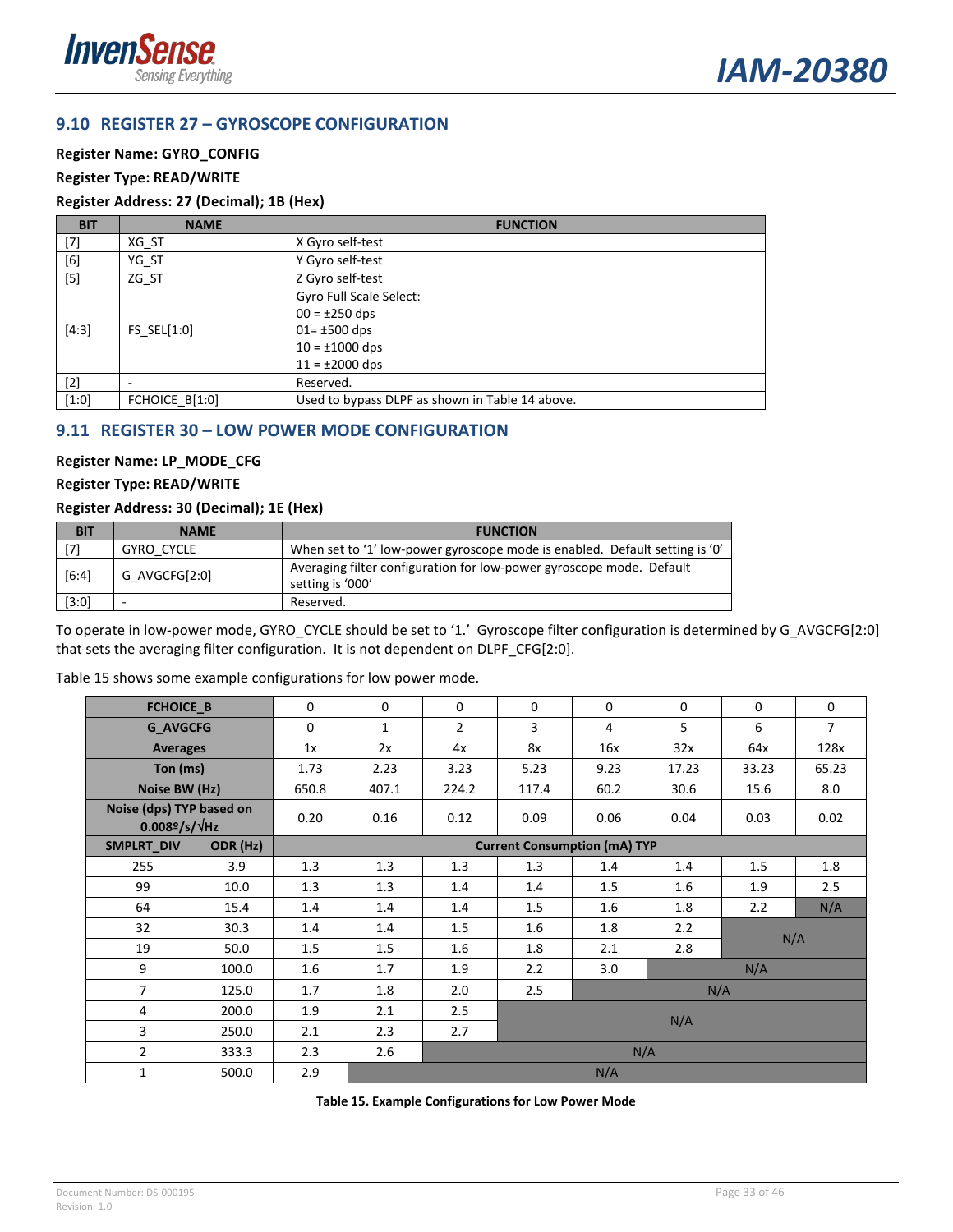

#### <span id="page-33-0"></span>**9.12 REGISTER 35 – FIFO ENABLE**

**Register Name: FIFO\_EN**

**Register Type: READ/WRITE**

#### **Register Address: 35 (Decimal); 23 (Hex)**

| <b>BIT</b> | <b>NAME</b>  | <b>FUNCTION</b>                                                                                          |
|------------|--------------|----------------------------------------------------------------------------------------------------------|
|            |              | 1 - Write TEMP_OUT_H and TEMP_OUT_L to the FIFO at the sample rate; If enabled,                          |
| $[7]$      | TEMP FIFO EN | buffering of data occurs even if data path is in standby.                                                |
|            |              | 0 – Function is disabled.                                                                                |
|            |              | 1 - Write GYRO_XOUT_H and GYRO_XOUT_L to the FIFO at the sample rate; If enabled,                        |
| [6]        | XG FIFO EN   | buffering of data occurs even if data path is in standby.                                                |
|            |              | $0$ – Function is disabled.                                                                              |
|            |              | 1-Write GYRO_YOUT_H and GYRO_YOUT_L to the FIFO at the sample rate; If enabled,                          |
|            | YG FIFO EN   | buffering of data occurs even if data path is in standby.                                                |
| $[5]$      |              | $0$ – Function is disabled.                                                                              |
|            |              | Note: Enabling any one of the bits corresponding to the Gyros or Temp data paths, data are buffered into |
|            |              | the FIFO even though that data path is not enabled.                                                      |
|            |              | 1 – Write GYRO ZOUT H and GYRO ZOUT L to the FIFO at the sample rate; If enabled,                        |
| $[4]$      | ZG FIFO EN   | buffering of data occurs even if data path is in standby.                                                |
|            |              | 0 - Function is disabled.                                                                                |
| $[3:0]$    |              | Reserved.                                                                                                |

### <span id="page-33-1"></span>**9.13 REGISTER 54 – FSYNC INTERRUPT STATUS**

#### **Register Name: FSYNC\_INT**

#### **Register Type: READ to CLEAR**

#### **Register Address: 54 (Decimal); 36 (Hex)**

| <b>BI1</b> | <b>NAME</b>      | <b>FUNCTION</b>                                                                     |
|------------|------------------|-------------------------------------------------------------------------------------|
| $\sqrt{7}$ | <b>FSYNC INT</b> | This bit automatically sets to 1 when a FSYNC interrupt has been generated. The bit |
|            |                  | clears to 0 after the register has been read.                                       |

#### <span id="page-33-2"></span>**9.14 REGISTER 55 – INT/DRDY PIN / BYPASS ENABLE CONFIGURATION**

#### **Register Name: INT\_PIN\_CFG**

**Register Type: READ/WRITE**

**Register Address: 55 (Decimal); 37 (Hex)**

| <b>BIT</b> | <b>NAME</b>       | <b>FUNCTION</b>                                                                             |
|------------|-------------------|---------------------------------------------------------------------------------------------|
|            | INT LEVEL         | 1 – The logic level for INT/DRDY pin is active low.                                         |
| $[7]$      |                   | 0 - The logic level for INT/DRDY pin is active high.                                        |
| [6]        | INT OPEN          | 1-INT/DRDY pin is configured as open drain.                                                 |
|            |                   | 0 – INT/DRDY pin is configured as push-pull.                                                |
|            |                   | 1-INT/DRDY pin level held until interrupt status is cleared.                                |
| $[5]$      | LATCH INT EN      | $0$ – INT/DRDY pin indicates interrupt pulse's width is 50 $\mu$ s.                         |
|            | INT RD CLEAR      | 1-Interrupt status is cleared if any read operation is performed.                           |
| $[4]$      |                   | 0 - Interrupt status is cleared only by reading INT STATUS register                         |
|            | FSYNC INT LEVEL   | 1 - The logic level for the FSYNC pin as an interrupt is active low.                        |
| $[3]$      |                   | 0 - The logic level for the FSYNC pin as an interrupt is active high.                       |
|            |                   | When this bit is equal to 1, the FSYNC pin will trigger an interrupt when it transitions to |
| $[2]$      | FSYNC INT MODE EN | the level specified by FSYNC INT LEVEL. When this bit is equal to 0, the FSYNC pin is       |
|            |                   | disabled from causing an interrupt.                                                         |
| $[1]$      | ٠                 | Reserved.                                                                                   |
| [0]        | ٠                 | Always set to 0.                                                                            |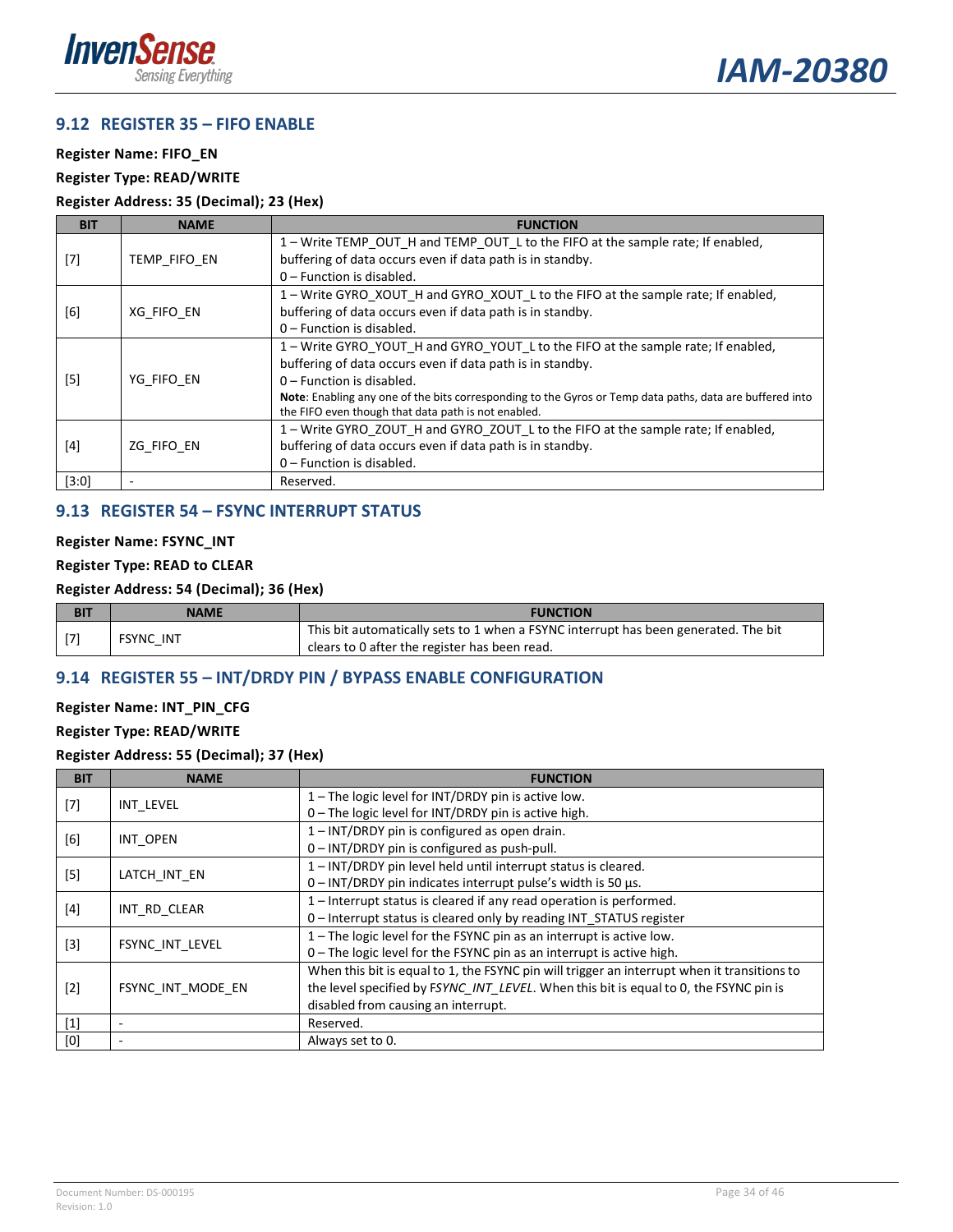



#### <span id="page-34-0"></span>**9.15 REGISTER 56 – INTERRUPT ENABLE**

#### **Register Name: INT\_ENABLE**

#### **Register Type: READ/WRITE**

#### **Register Address: 56 (Decimal); 38 (Hex)**

| <b>BIT</b> | <b>NAME</b>     | <b>FUNCTION</b>                                                                             |
|------------|-----------------|---------------------------------------------------------------------------------------------|
| $[7:5]$    | -               | Reserved.                                                                                   |
| $[4]$      | FIFO OFLOW EN   | 1 – Enables a FIFO buffer overflow to generate an interrupt.<br>$0$ – Function is disabled. |
| $[3]$      |                 | Reserved.                                                                                   |
| $[2]$      | GDRIVE INT EN   | Gyroscope Drive System Ready interrupt enable.                                              |
| $[1]$      |                 | Reserved.                                                                                   |
| [0]        | DATA RDY INT EN | Data ready interrupt enable.                                                                |

#### <span id="page-34-1"></span>**9.16 REGISTER 58 – INTERRUPT STATUS**

#### **Register Name: INT\_STATUS**

#### **Register Type: READ to CLEAR**

#### **Register Address: 58 (Decimal); 3A (Hex)**

| <b>BIT</b>                                                                                                                                                                                    | <b>NAME</b>              | <b>FUNCTION</b>                                                                                                                           |
|-----------------------------------------------------------------------------------------------------------------------------------------------------------------------------------------------|--------------------------|-------------------------------------------------------------------------------------------------------------------------------------------|
| $[7:5]$                                                                                                                                                                                       | $\overline{\phantom{a}}$ | Reserved.                                                                                                                                 |
| $[4] % \includegraphics[width=0.9\columnwidth]{images/TrDiS-Architecture.png} % \caption{The figure shows the results of the estimators in the left and right.} \label{TrDiS-Architecture} %$ | FIFO OFLOW INT           | This bit automatically sets to 1 when a FIFO buffer overflow has been generated. The bit<br>clears to 0 after the register has been read. |
| $[3]$                                                                                                                                                                                         |                          | Reserved.                                                                                                                                 |
| $[2]$                                                                                                                                                                                         | <b>GDRIVE INT</b>        | Gyroscope Drive System Ready interrupt                                                                                                    |
| $[1]$                                                                                                                                                                                         |                          | Reserved.                                                                                                                                 |
| [0]                                                                                                                                                                                           | DATA RDY INT             | This bit automatically sets to 1 when a Data Ready interrupt is generated. The bit clears<br>to 0 after the register has been read.       |

#### <span id="page-34-2"></span>**9.17 REGISTERS 65 AND 66 – TEMPERATURE MEASUREMENT**

#### **Register Name: TEMP\_OUT\_H**

#### **Register Type: READ only**

#### **Register Address: 65 (Decimal); 41 (Hex)**

| n r   | NAME                        | <b>NCTION</b><br>ING                       |
|-------|-----------------------------|--------------------------------------------|
| [7:0] | 15.81<br>، EMP<br>,,,,<br>. | High byte of the temperature sensor output |

#### **Register Name: TEMP\_OUT\_L**

#### **Register Type: READ only**

#### **Register Address: 66 (Decimal); 42 (Hex)**

|       | <b>NAME</b>   |                  | <b>FUNCTION</b>                             |
|-------|---------------|------------------|---------------------------------------------|
| [7:0] |               |                  | Low byte of the temperature sensor output   |
|       | TEMP OUT[7:0] | <b>TEMP</b> degC | $=$ ((TEMP OUT $-$                          |
|       |               |                  | RoomTemp_Offset)/Temp_Sensitivity) + 25degC |
|       |               |                  |                                             |

#### <span id="page-34-3"></span>**9.18 REGISTERS 67 TO 72 – GYROSCOPE MEASUREMENTS**

#### **Register Name: GYRO\_XOUT\_H**

#### **Register Type: READ only**

#### **Register Address: 67 (Decimal); 43 (Hex)**

| <b>BIT</b> | <b>NAME</b>     | <b>FUNCTION</b>                           |
|------------|-----------------|-------------------------------------------|
| [7:0]      | GYRO XOUT[15:8] | High byte of the X-Axis gyroscope output. |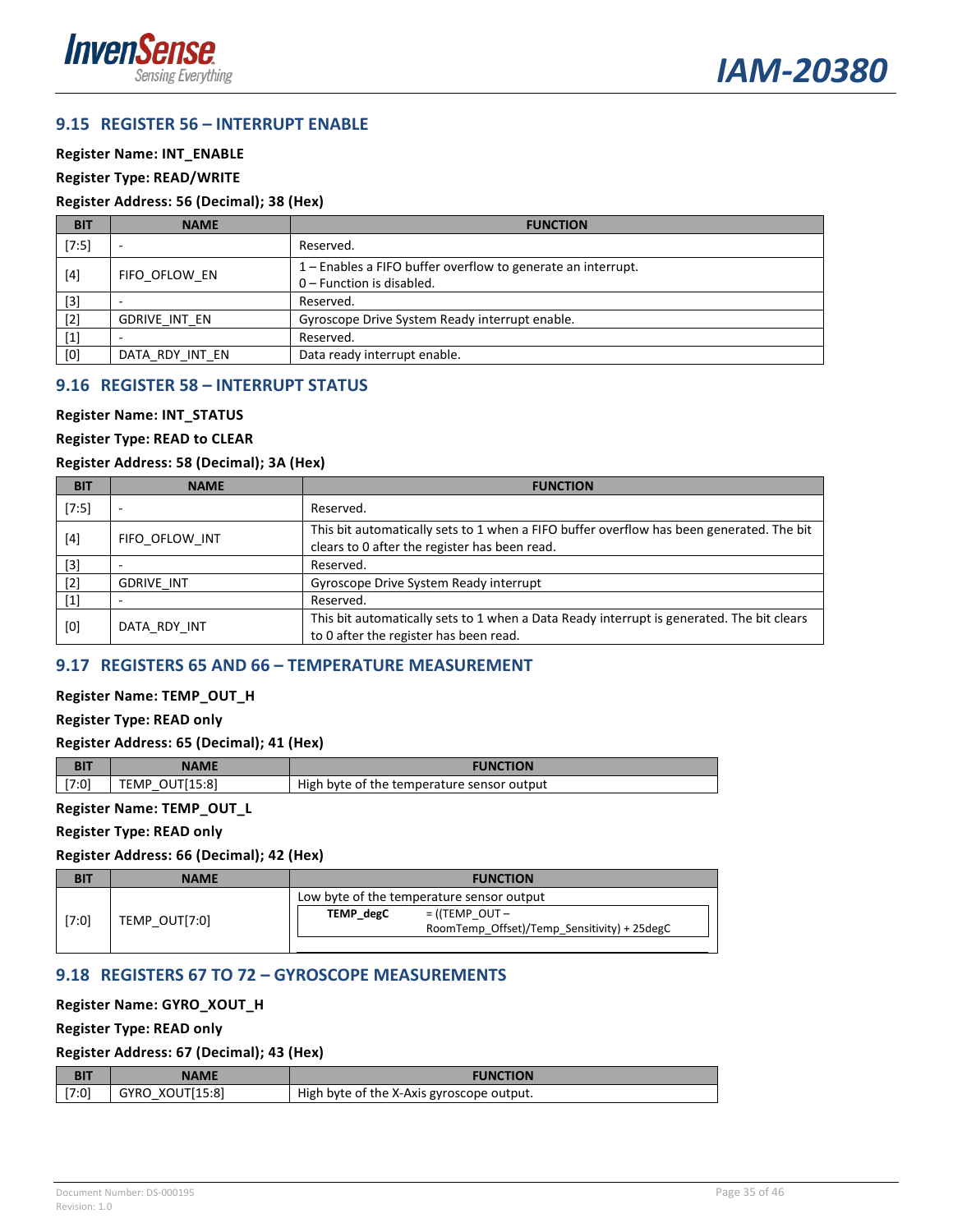

#### **Register Name: GYRO\_XOUT\_L**

#### **Register Type: READ only**

#### **Register Address: 68 (Decimal); 44 (Hex)**

| <b>BIT</b> | <b>NAME</b>    |                                         | <b>FUNCTION</b>                                        |
|------------|----------------|-----------------------------------------|--------------------------------------------------------|
| [7:0]      |                | Low byte of the X-Axis gyroscope output |                                                        |
|            | GYRO XOUT[7:0] |                                         | <b>GYRO XOUT</b> = Gyro Sensitivity $*$ X angular rate |
|            |                | Nominal                                 | $FS$ SEL = 0                                           |
|            |                | Conditions                              | Gyro Sensitivity = $131$ LSB/(dps)                     |

### **Register Name: GYRO\_YOUT\_H**

**Register Type: READ only**

#### **Register Address: 69 (Decimal); 45 (Hex)**

| <b>BIT</b> | NAME            | <b>FUNCTION</b>                           |
|------------|-----------------|-------------------------------------------|
| [7:0]      | GYRO YOUT[15:8] | High byte of the Y-Axis gyroscope output. |
|            |                 |                                           |

### **Register Name: GYRO\_YOUT\_L**

#### **Register Type: READ only**

#### **Register Address: 70 (Decimal); 46 (Hex)**

| <b>BIT</b> | <b>NAME</b>    |                                         | <b>FUNCTION</b>                                      |
|------------|----------------|-----------------------------------------|------------------------------------------------------|
| [7:0]      |                | Low byte of the Y-Axis gyroscope output |                                                      |
|            | GYRO YOUT[7:0] |                                         | <b>GYRO YOUT</b> = Gyro Sensitivity * Y angular rate |
|            |                | Nominal                                 | $FS$ SEL = 0                                         |
|            |                | Conditions                              | Gyro Sensitivity = 131 LSB/(dps)                     |

#### **Register Name: GYRO\_ZOUT\_H**

#### **Register Type: READ only**

#### **Register Address: 71 (Decimal); 47 (Hex)**

| <b>BI1</b> | IAME               | <b>FUNCTION</b>                           |
|------------|--------------------|-------------------------------------------|
| 17:01      | ZOUT[15:8]<br>GYRO | High byte of the Z-Axis gyroscope output. |

#### **Register Name: GYRO\_ZOUT\_L**

#### **Register Type: READ only**

#### **Register Address: 72 (Decimal); 48 (Hex)**

| <b>BIT</b> | <b>NAME</b>    |             | <b>FUNCTION</b>                         |
|------------|----------------|-------------|-----------------------------------------|
| $[7:0]$    | GYRO YOUT[7:0] |             | Low byte of the Z-Axis gyroscope output |
|            |                | GYRO ZOUT = | Gyro Sensitivity * Z angular rate       |
|            |                | Nominal     | FS $SEL = 0$                            |
|            |                | Conditions  | Gyro Sensitivity = 131 LSB/(dps)        |

#### <span id="page-35-0"></span>**9.19 REGISTER 104 – SIGNAL PATH RESET**

#### **Register Name: SIGNAL\_PATH\_RESET**

#### **Register Type: READ/WRITE**

#### **Register Address: 104 (Decimal); 68 (Hex)**

| <b>BIT</b> | <b>NAME</b>     | <b>FUNCTION</b>                                                                     |
|------------|-----------------|-------------------------------------------------------------------------------------|
| [7:1]      | ۰               | Reserved.                                                                           |
| [0]        | <b>TEMP RST</b> | Reset temp digital signal path.                                                     |
|            |                 | Note: Sensor registers are not cleared. Use SIG COND RST to clear sensor registers. |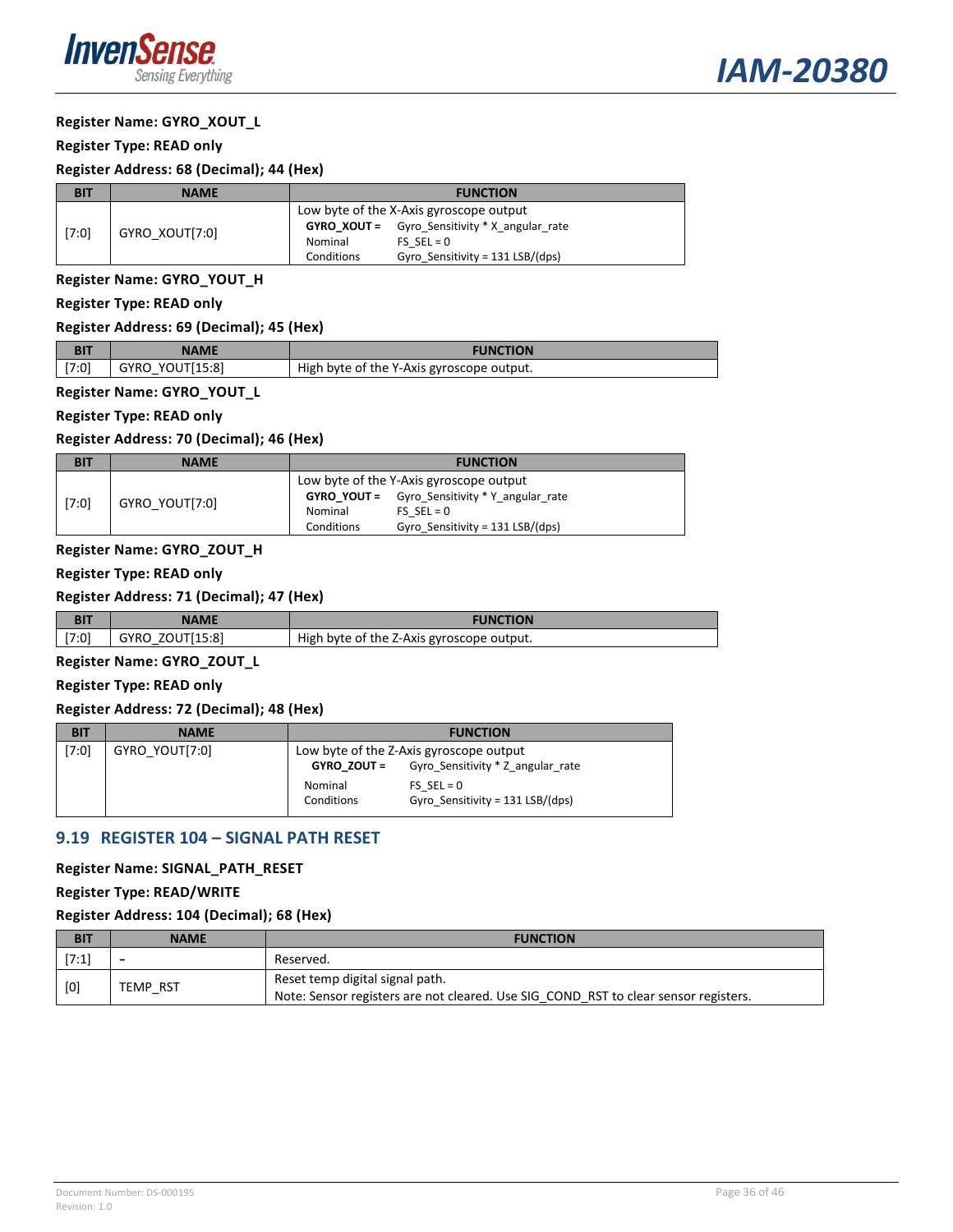



#### <span id="page-36-0"></span>**9.20 REGISTER 106 – USER CONTROL**

**Register Name: USER\_CTRL**

#### **Register Type: READ/WRITE**

#### **Register Address: 106 (Decimal); 6A (Hex)**

| <b>BIT</b> | <b>NAME</b>              | <b>FUNCTION</b>                                                                                                                           |
|------------|--------------------------|-------------------------------------------------------------------------------------------------------------------------------------------|
| $[7]$      | $\overline{\phantom{a}}$ | Reserved.                                                                                                                                 |
| [6]        | FIFO EN                  | 1 - Enable FIFO operation mode.<br>0 - Disable FIFO access from serial interface. To disable FIFO writes by DMA, use FIFO_EN<br>register. |
| $[5]$      | ٠                        | Reserved.                                                                                                                                 |
| $[4]$      | IZC IF DIS               | $1 -$ Disable $12C$ Slave module and put the serial interface in SPI mode only.                                                           |
| $[3]$      | $\overline{\phantom{0}}$ | Reserved.                                                                                                                                 |
| $[2]$      | FIFO RST                 | 1 - Reset FIFO module. Reset is asynchronous. This bit auto clears after one clock cycle of the<br>internal 20 MHz clock.                 |
| $[1]$      | $\overline{\phantom{a}}$ | Reserved                                                                                                                                  |
| [0]        | SIG COND RST             | 1 – Reset all gyro digital signal path and temperature digital signal path. This bit also clears all<br>the sensor registers.             |

### <span id="page-36-1"></span>**9.21 REGISTER 107 – POWER MANAGEMENT 1**

#### **Register Name: PWR\_MGMT\_1**

#### **Register Type: READ/WRITE**

#### **Register Address: 107 (Decimal); 6B (Hex)**

| <b>BIT</b>        | <b>NAME</b>  | <b>FUNCTION</b>                                                                                                                                                                                                                                                                                                                                                                                                                                                                                                                                                                                                                                                                           |  |  |
|-------------------|--------------|-------------------------------------------------------------------------------------------------------------------------------------------------------------------------------------------------------------------------------------------------------------------------------------------------------------------------------------------------------------------------------------------------------------------------------------------------------------------------------------------------------------------------------------------------------------------------------------------------------------------------------------------------------------------------------------------|--|--|
| $[7]$             | DEVICE RESET | 1 – Reset the internal registers and restores the default settings. The bit automatically clears<br>to 0 once the reset is done.                                                                                                                                                                                                                                                                                                                                                                                                                                                                                                                                                          |  |  |
| [6]               | <b>SLEEP</b> | When set to 1, the chip is set to sleep mode.<br>Note: The default value is 1, the chip comes up in Sleep mode.                                                                                                                                                                                                                                                                                                                                                                                                                                                                                                                                                                           |  |  |
| [5]               | RESERVED     |                                                                                                                                                                                                                                                                                                                                                                                                                                                                                                                                                                                                                                                                                           |  |  |
| [4]               | GYRO_STANDBY | When set, the gyro drive and pll circuitry are enabled, but the sense paths are disabled. This<br>is a low power mode that allows quick enabling of the gyros.                                                                                                                                                                                                                                                                                                                                                                                                                                                                                                                            |  |  |
| $\lceil 3 \rceil$ | TEMP DIS     | When set to 1, this bit disables the temperature sensor.                                                                                                                                                                                                                                                                                                                                                                                                                                                                                                                                                                                                                                  |  |  |
| $[2:0]$           | CLKSEL[2:0]  | <b>Clock Source</b><br>Code<br>Internal 20 MHz oscillator.<br>0<br>Auto selects the best available clock source - PLL if ready, else use the Internal oscillator<br>1<br>Auto selects the best available clock source - PLL if ready, else use the Internal oscillator<br>2<br>Auto selects the best available clock source - PLL if ready, else use the Internal oscillator<br>3<br>Auto selects the best available clock source - PLL if ready, else use the Internal oscillator<br>4<br>Auto selects the best available clock source - PLL if ready, else use the Internal oscillator<br>5<br>Internal 20.MHz oscillator.<br>6<br>Stops the clock and keeps timing generator in reset. |  |  |

**Note**: The default value of CLKSEL[2:0] is 000. It is required that CLKSEL[2:0] be set to 001 to achieve full gyroscope performance.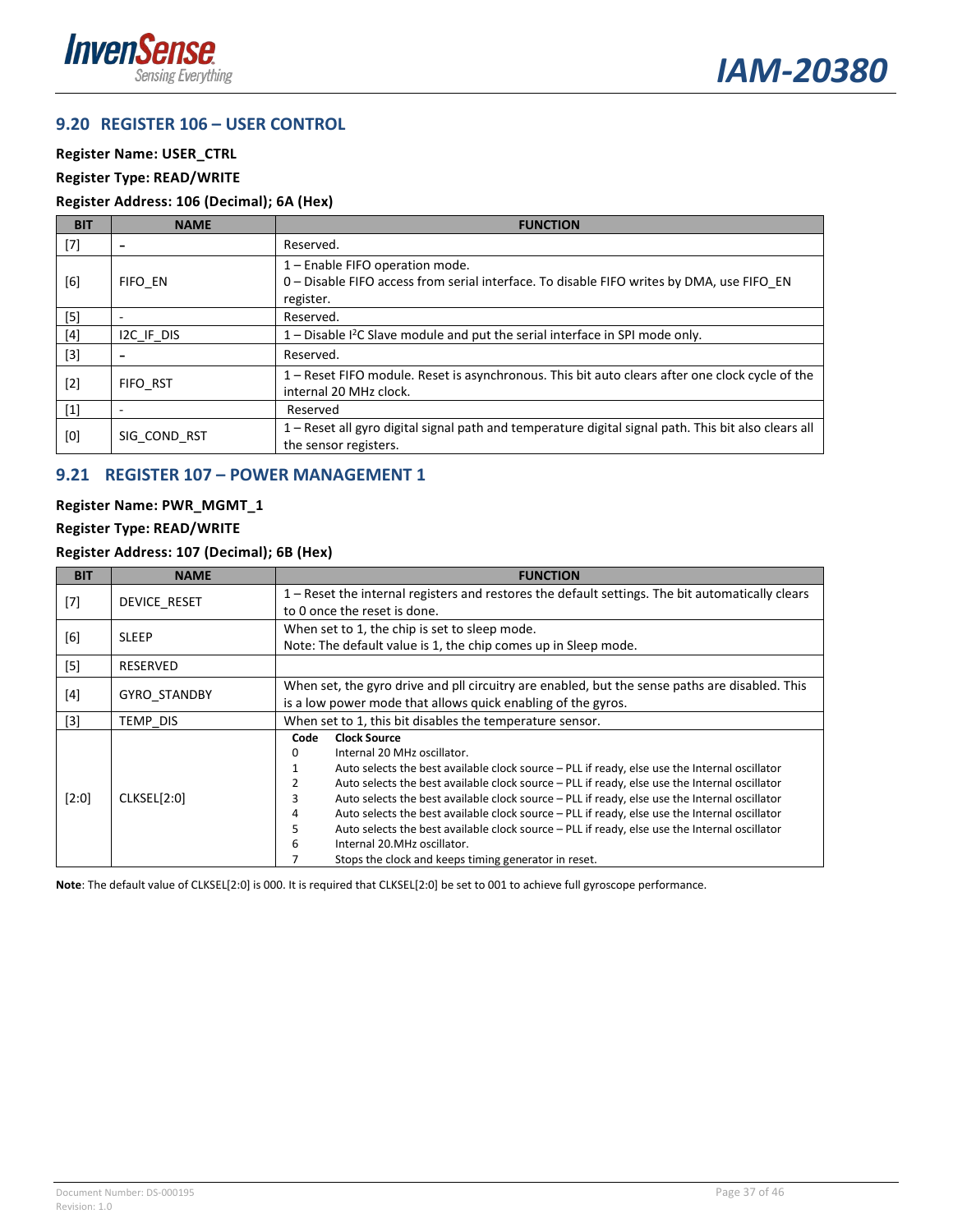



#### <span id="page-37-0"></span>**9.22 REGISTER 108 – POWER MANAGEMENT 2**

#### **Register Name: PWR\_MGMT\_2**

#### **Register Type: READ/WRITE**

#### **Register Address: 108 (Decimal); 6C (Hex)**

| <b>BIT</b> | <b>NAME</b>              | <b>FUNCTION</b>                                  |
|------------|--------------------------|--------------------------------------------------|
| [7:3]      | $\overline{\phantom{a}}$ | Reserved.                                        |
| $[2]$      | STBY XG                  | $1 - X$ gyro is disabled.<br>$0 - X$ gyro is on. |
| $[1]$      | STBY YG                  | $1 - Y$ gyro is disabled.<br>$0 - Y$ gyro is on. |
| [0]        | STBY ZG                  | $1 - Z$ gyro is disabled.<br>$0 - Z$ gyro is on. |

#### <span id="page-37-1"></span>**9.23 REGISTERS 114 AND 115 – FIFO COUNT REGISTERS**

#### **Register Name: FIFO\_COUNTH**

#### **Register Type: READ Only**

#### **Register Address: 114 (Decimal); 72 (Hex)**

| <b>BIT</b> | <b>NAME</b>              | <b>FUNCTION</b>                                                                                                                                  |
|------------|--------------------------|--------------------------------------------------------------------------------------------------------------------------------------------------|
| $[7:5]$    | $\overline{\phantom{0}}$ | Reserved.                                                                                                                                        |
| $[4:0]$    | FIFO COUNT[12:8]         | High Bits; count indicates the number of written bytes in the FIFO.<br>Reading this byte latches the data for both FIFO COUNTH, and FIFO COUNTL. |

#### **Register Name: FIFO\_COUNTL**

#### **Register Type: READ Only**

#### **Register Address: 115 (Decimal); 73 (Hex)**

| <b>BIT</b> | NAME            | <b>FUNCTION</b>                                                    |
|------------|-----------------|--------------------------------------------------------------------|
|            |                 | Low Bits; count indicates the number of written bytes in the FIFO. |
| $[7:0]$    | FIFO COUNT[7:0] | NOTE: Must read FIFO COUNTH to latch new data for both             |
|            |                 | FIFO COUNTH and FIFO COUNTL.                                       |

#### <span id="page-37-2"></span>**9.24 REGISTER 116 – FIFO READ WRITE**

#### **Register Name: FIFO\_R\_W**

#### **Register Type: READ/WRITE**

#### **Register Address: 116 (Decimal); 74 (Hex)**

| BIT   | NAME           | FUNCTION                                                          |
|-------|----------------|-------------------------------------------------------------------|
| [7:0] | FIFO DATA[7:0] | Read/Write command provides Read or Write operation for the FIFO. |

#### **Description**:

This register is used to read and write data from the FIFO buffer.

Data are written to the FIFO in order of register number (from lowest to highest). If all the FIFO enable flags (see below) are enabled, the contents of registers 59 through 72 will be written in order at the Sample Rate.

The contents of the sensor data registers (Registers 59 to 72) are written into the FIFO buffer when their corresponding FIFO enable flags are set to 1 in FIFO\_EN (Register 35).

If the FIFO buffer has overflowed, the status bit *FIFO\_OFLOW\_INT* is automatically set to 1. This bit is located in INT\_STATUS (Register 58). When the FIFO buffer has overflowed, the oldest data will be lost and new data will be written to the FIFO unless register 26 CONFIG, bit[6] FIFO\_MODE = 1.

<span id="page-37-3"></span>If the FIFO buffer is empty, reading register FIFO\_DATA will return a unique value of 0xFF until new data are available. Normal data are precluded from ever indicating 0xFF, so 0xFF gives a trustworthy indication of FIFO empty.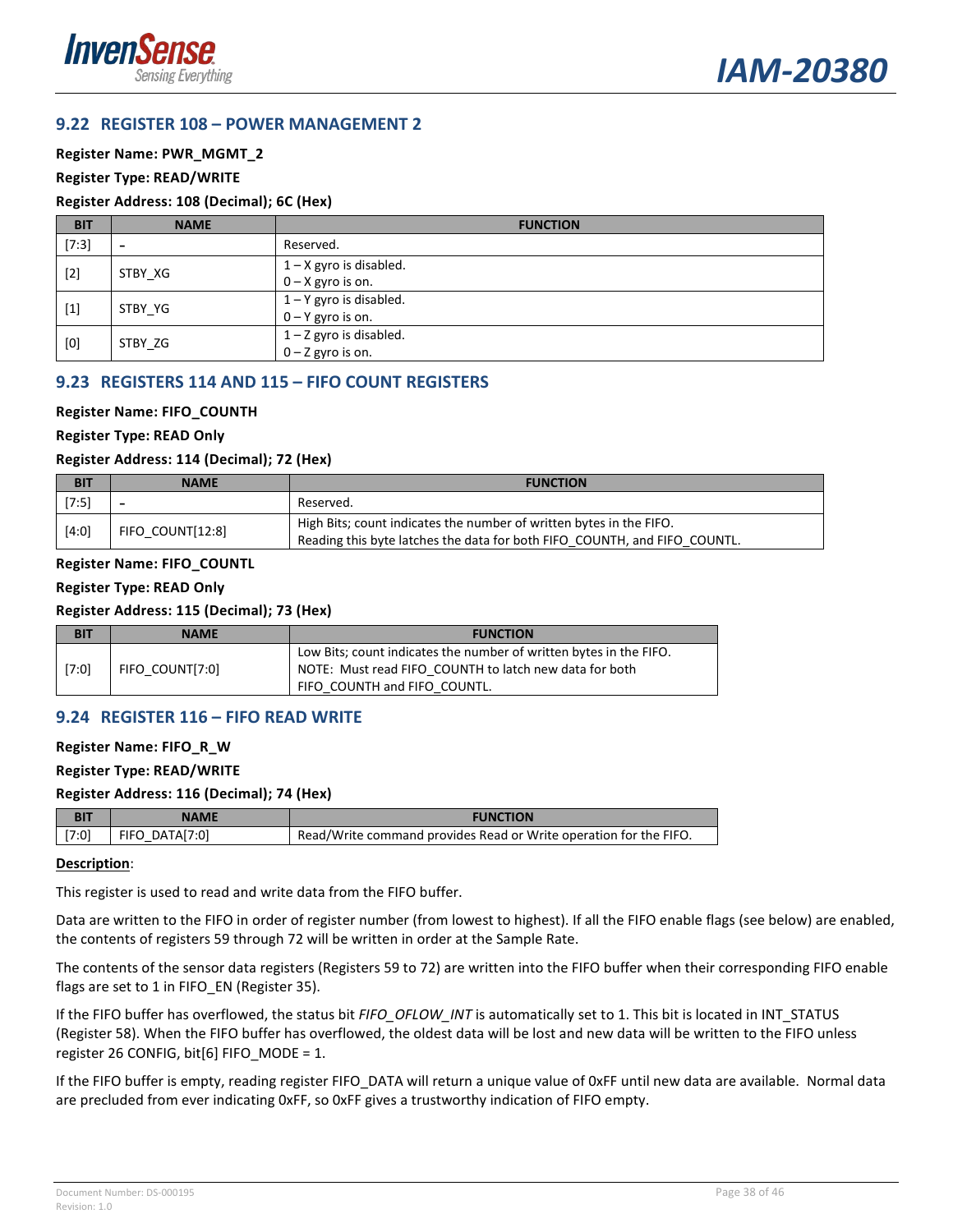



#### **9.25 REGISTER 117 – WHO AM I**

#### **Register Name: WHO\_AM\_I**

#### **Register Type: READ only**

#### **Register Address: 117 (Decimal); 75 (Hex)**

| <b>BIT</b> | NAME          | <b>FUNCTION</b>                                              |
|------------|---------------|--------------------------------------------------------------|
| [7:0]      | <b>WHOAMI</b> | Register to indicate to user which device is being accessed. |

This register is used to verify the identity of the device. The contents of *WHOAMI* is an 8-bit device ID. The default value of the register is 0xB5. This is different from the I<sup>2</sup>C address of the device as seen on the slave I<sup>2</sup>C controller by the applications processor. The I<sup>2</sup>C address of the IAM-20380 is 0x68 or 0x69 depending upon the value driven on AD0 pin.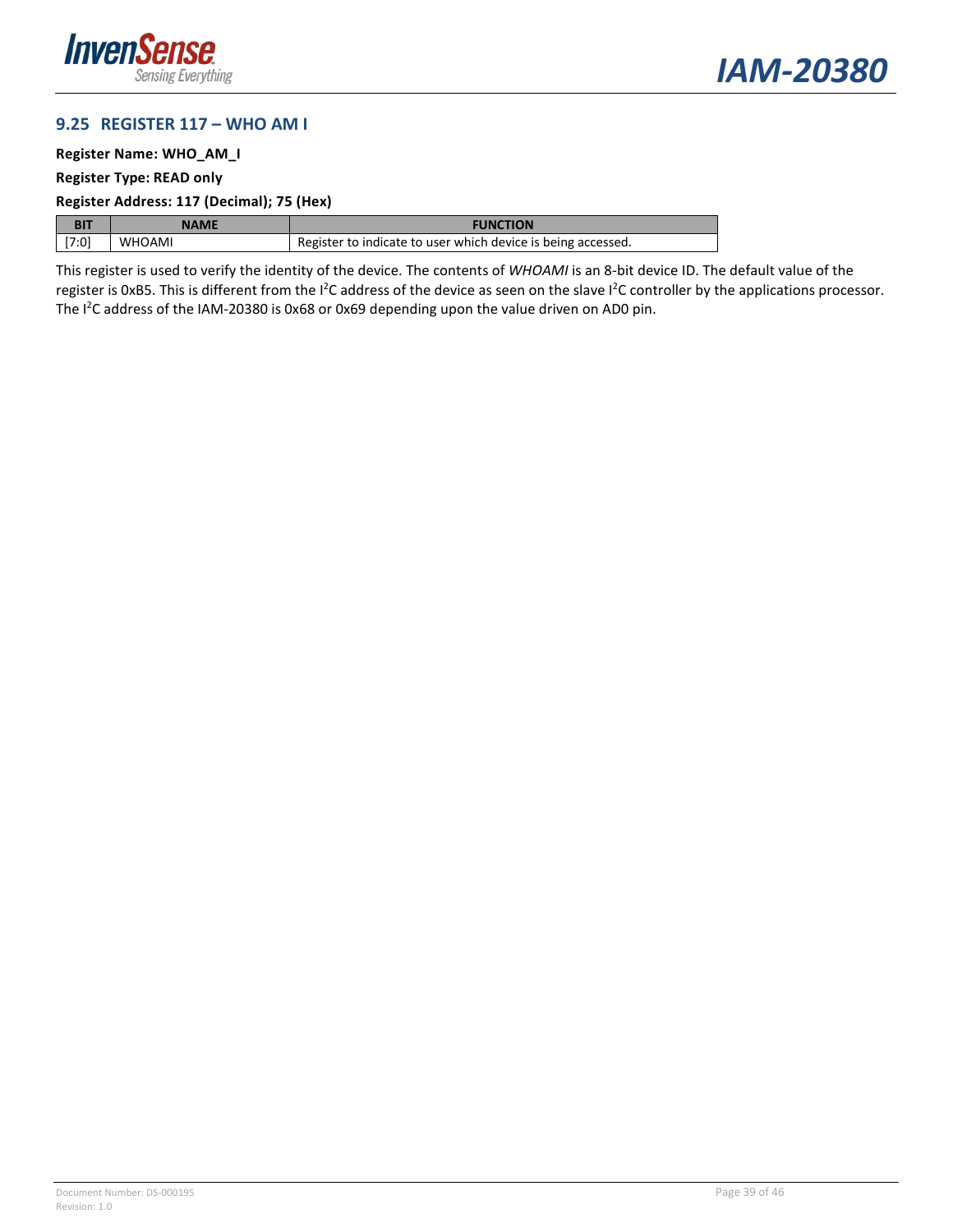

## <span id="page-39-0"></span>*10 ASSEMBLY*

This section provides general guidelines for assembling InvenSense Micro Electro-Mechanical Systems (MEMS) gyros packaged in LGA package.

### <span id="page-39-1"></span>**10.1 ORIENTATION OF AXES**

<span id="page-39-2"></span>[Figure 13](#page-39-2) shows the orientation of the axes of sensitivity and the polarity of rotation. Note the pin 1 identifier (•) in the figure.



**Figure 13. Orientation of Axes of Sensitivity and Polarity of Rotation**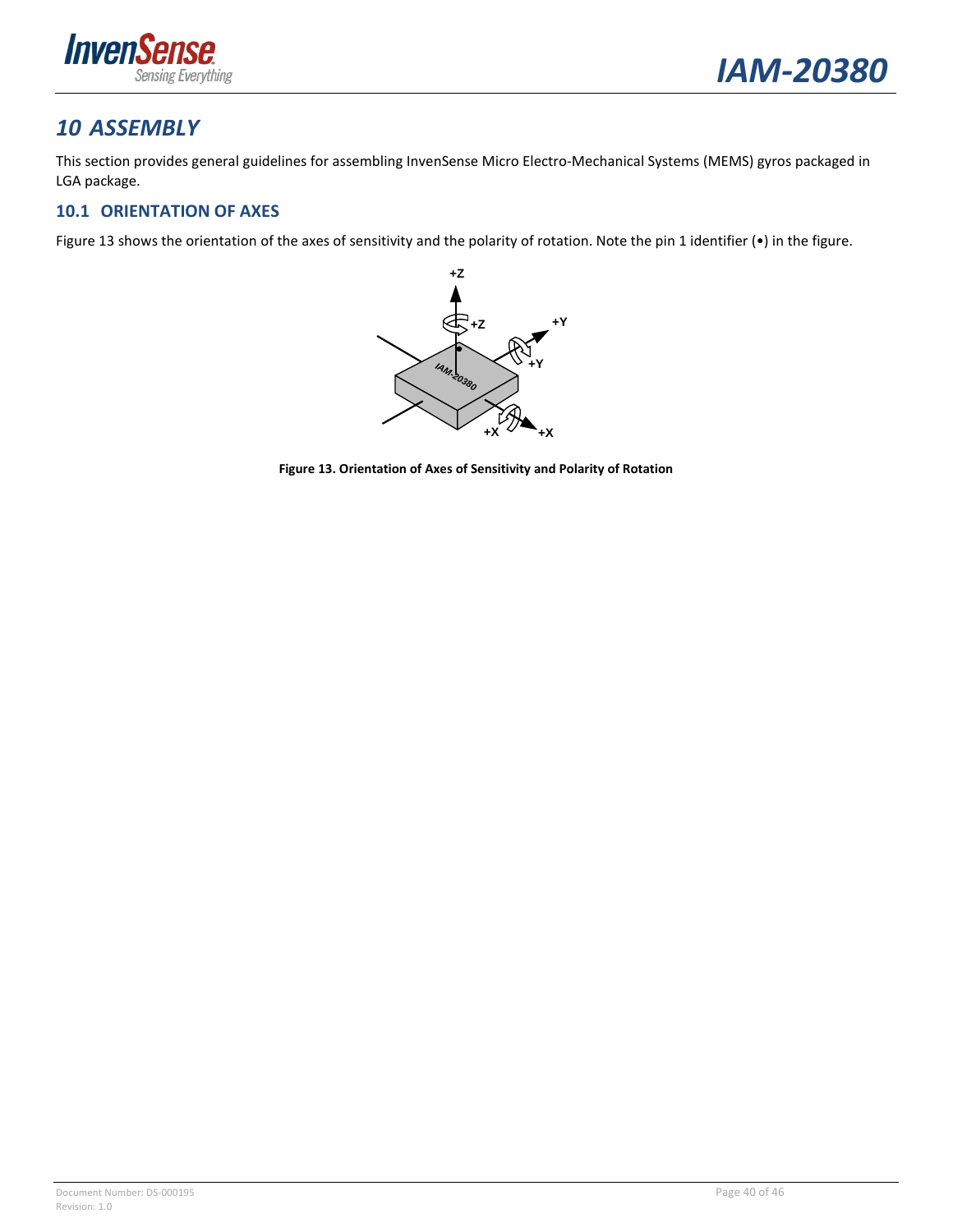



#### <span id="page-40-0"></span>**10.2 PACKAGE DIMENSIONS**

#### 16 Lead LGA (3x3x0.75) mm NiAu pad finish



<span id="page-40-1"></span>**Figure 14. Package Dimensions**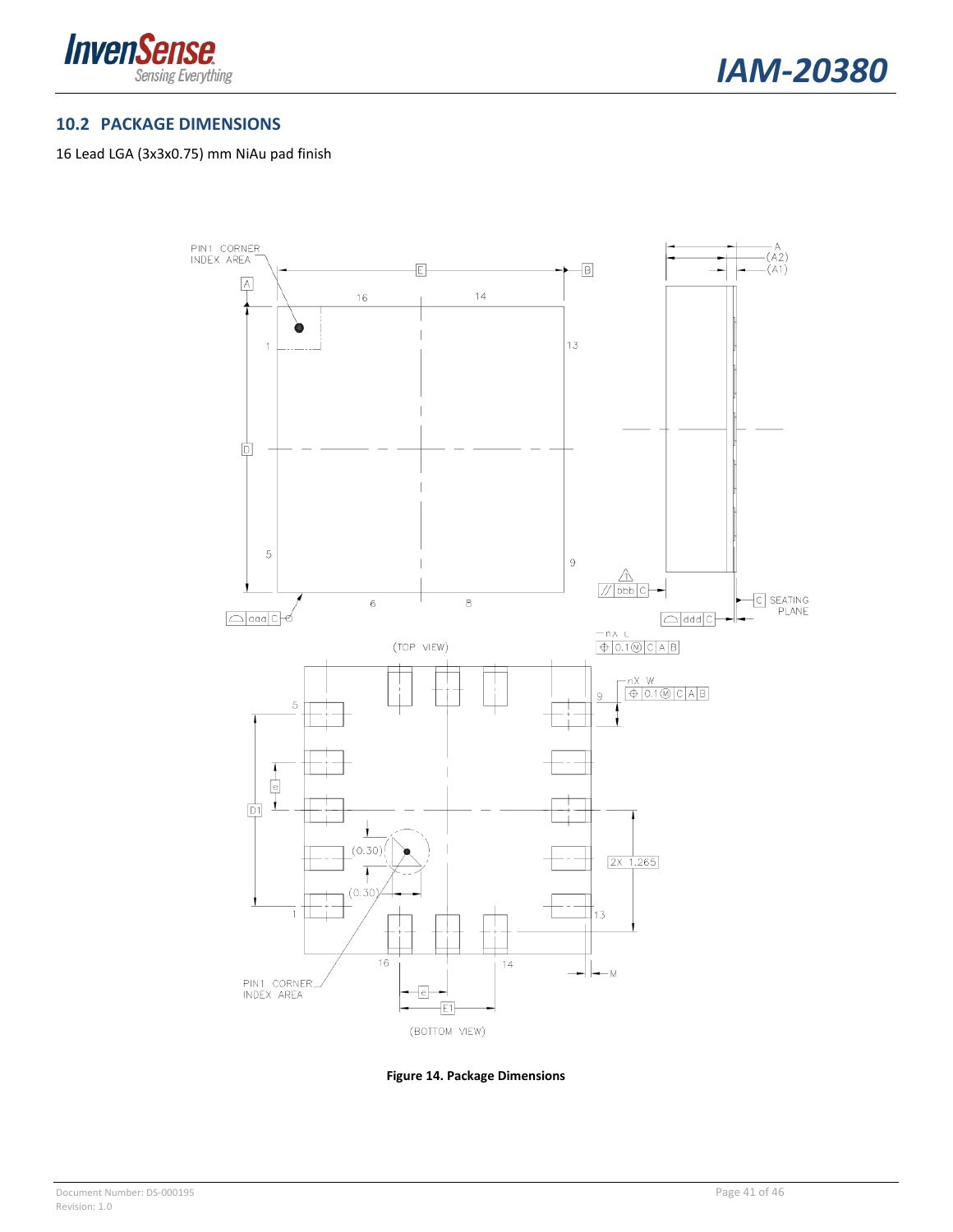



|                                    |                |            | <b>DIMENSIONS IN MILLIMETERS</b> |            |
|------------------------------------|----------------|------------|----------------------------------|------------|
|                                    | <b>SYMBOLS</b> | <b>MIN</b> | <b>NOM</b>                       | <b>MAX</b> |
| <b>Total Thickness</b>             | A              | 0.7        | 0.75                             | 0.8        |
| <b>Substrate Thickness</b>         | A1             |            | 0.105<br><b>REF</b>              |            |
| <b>Mold Thickness</b>              | A2             |            | 0.63<br><b>REF</b>               |            |
| <b>Body Size</b>                   | D              | 2.9        | 3                                | 3.1        |
|                                    | Е              | 2.9        | 3                                | 3.1        |
| <b>Lead Width</b>                  | W              | 0.2        | 0.25                             | 0.3        |
| <b>Lead Length</b>                 | L              | 0.3        | 0.35                             | 0.4        |
| <b>Lead Pitch</b>                  | e              |            | 0.5<br><b>BSC</b>                |            |
| <b>Lead Count</b>                  | n              |            | 16                               |            |
| <b>Edge Ball Center to Center</b>  | D <sub>1</sub> |            | $\overline{2}$<br><b>BSC</b>     |            |
|                                    | E1             |            | 1<br><b>BSC</b>                  |            |
|                                    | <b>SD</b>      | <b>BSC</b> |                                  |            |
| <b>Body Center to Contact Ball</b> | <b>SE</b>      |            | <b>BSC</b>                       |            |
| <b>Ball Width</b>                  | b              | ---        | ---                              | ---        |
| <b>Ball Diameter</b>               |                |            | ---                              |            |
| <b>Ball Opening</b>                |                |            | ---                              |            |
| <b>Ball Pitch</b>                  | e1             |            | ---                              |            |
| <b>Ball Count</b>                  | n1             |            | ---                              |            |
| <b>Pre-Solder</b>                  |                | ---        | ---                              | ---        |
| Package Edge Tolerance             | aaa            | 0.1        |                                  |            |
| <b>Mold Flatness</b>               | bbb            |            | 0.2                              |            |
| Coplanarity                        | ddd            |            | 0.08                             |            |
| <b>Ball Offset (Package)</b>       | eee            |            | ---                              |            |
| <b>Ball Offset (Ball)</b>          | fff            |            | ---                              |            |
| Lead Edge to Package Edge          | М              | 0.01       | 0.06                             | 0.11       |

<span id="page-41-0"></span>**Figure 15. Package Dimensions**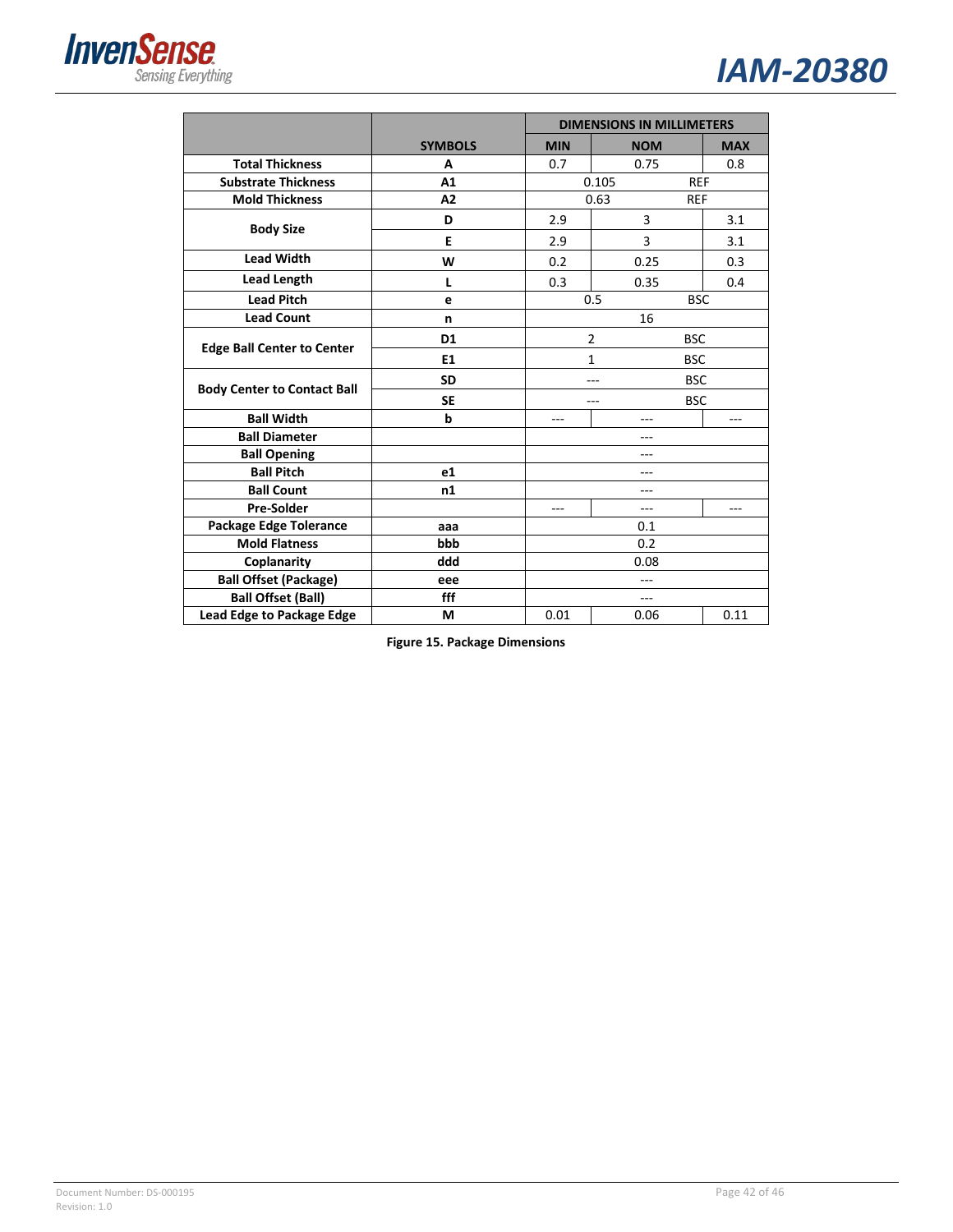

### <span id="page-42-0"></span>*11 PART NUMBER PACKAGE MARKING*

The part number package marking for IAM-20380 devices is summarized below:

<span id="page-42-2"></span>

| <b>PART NUMBER</b>    | T NUMBER PACKAGE MARKING<br>PAK |
|-----------------------|---------------------------------|
| -20380<br>AM-<br>____ | IA238<br>___                    |



<span id="page-42-1"></span>

**Figure 16. Part Number Package Marking**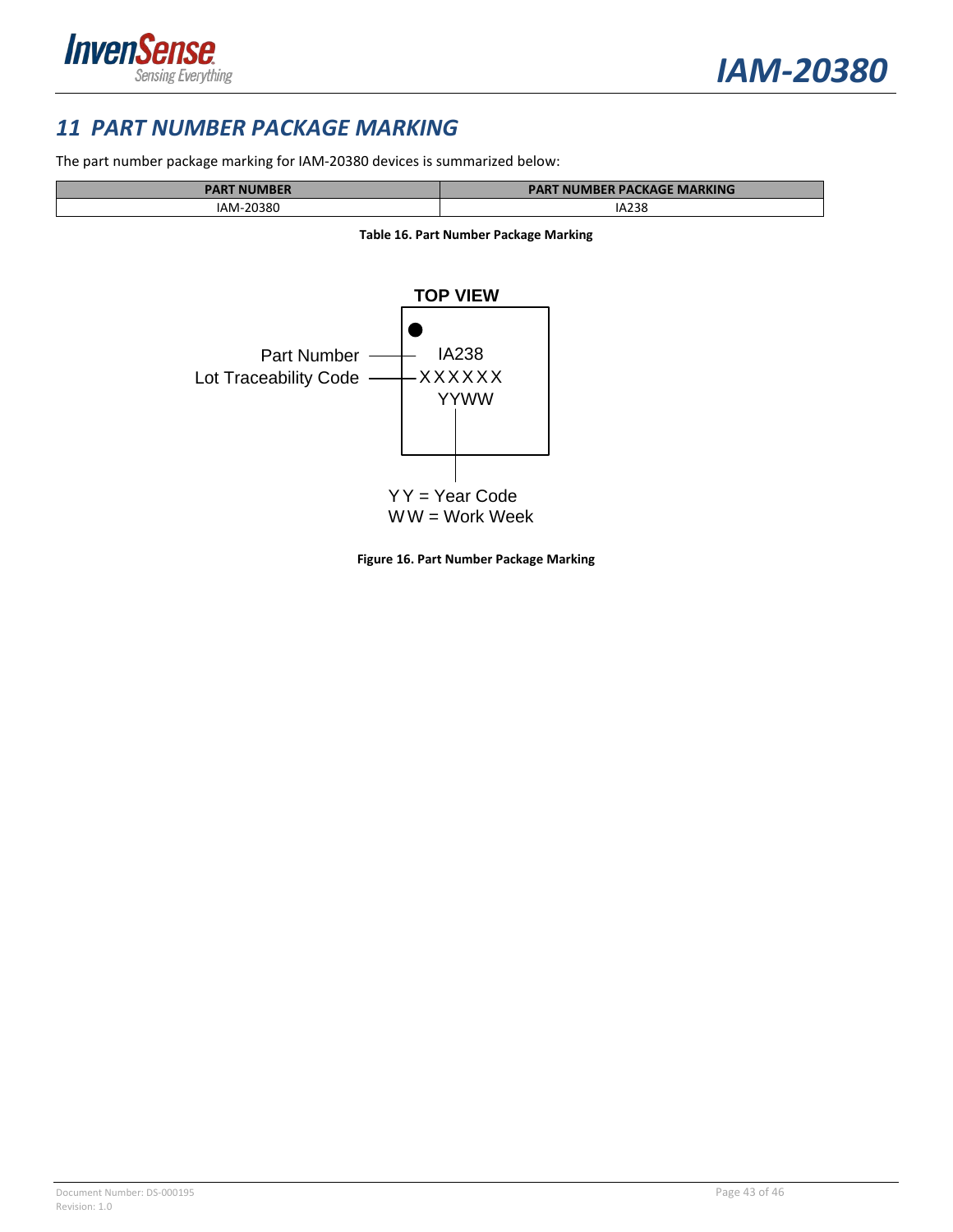



## <span id="page-43-0"></span>*12 REFERENCE*

Please refer to "InvenSense MEMS Handling Application Note (AN-IVS-0002A-00)" for the following information:

- Manufacturing Recommendations
	- o Assembly Guidelines and Recommendations
	- o PCB Design Guidelines and Recommendations
	- o MEMS Handling Instructions
	- o ESD Considerations
	- o Reflow Specification
	- o Storage Specifications
	- o Package Marking Specification
	- o Tape & Reel Specification
	- o Reel & Pizza Box Label
	- o Packaging
	- o Representative Shipping Carton Label
- Compliance
	- o Environmental Compliance
	- o DRC Compliance
	- o Compliance Declaration Disclaimer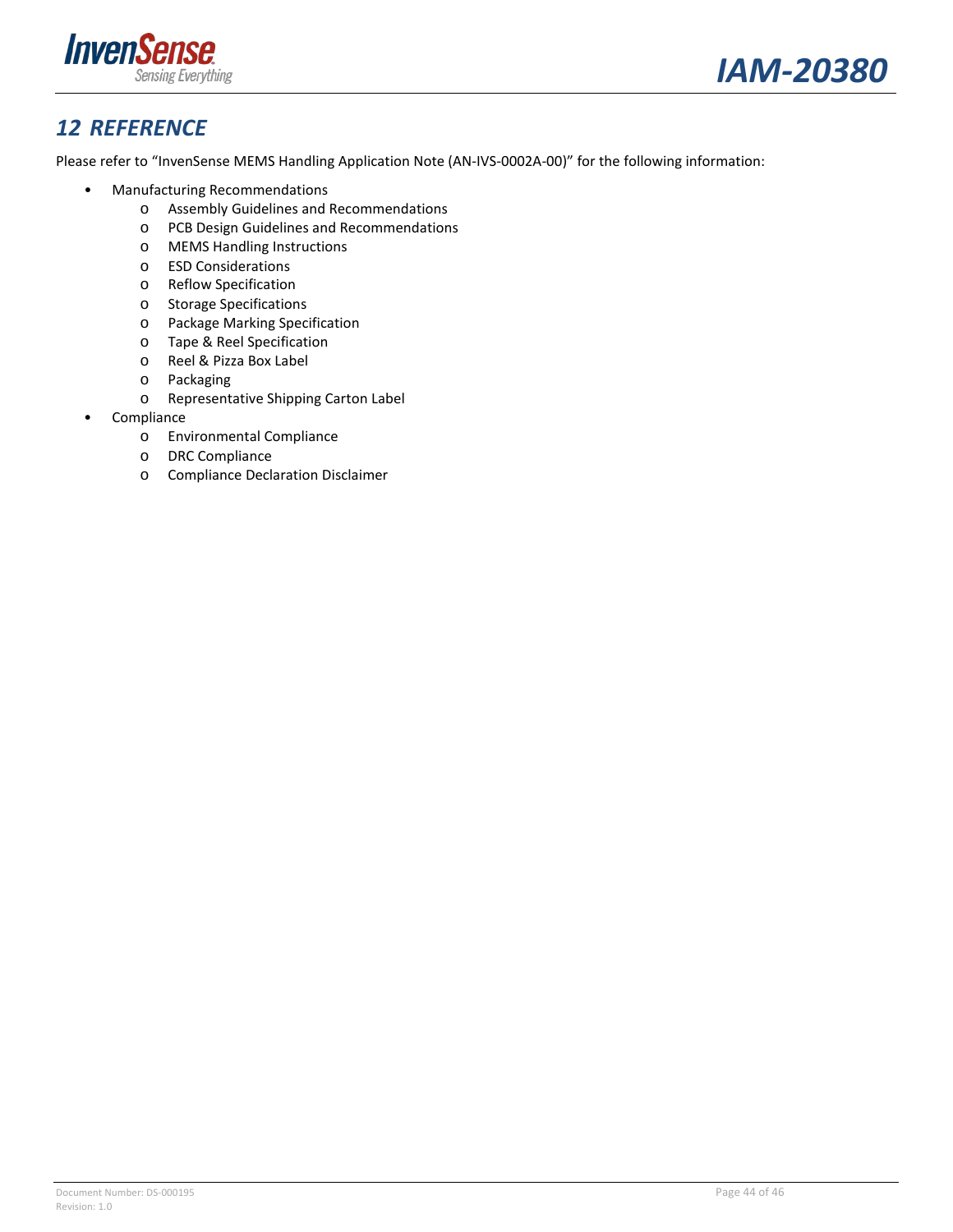



## <span id="page-44-0"></span>*13 REVISION HISTORY*

| <b>REVISION DATE</b> | <b>REVISION</b> | <b>DESCRIPTION</b> |
|----------------------|-----------------|--------------------|
| 12/21/2016           | 1.0             | Initial Release    |